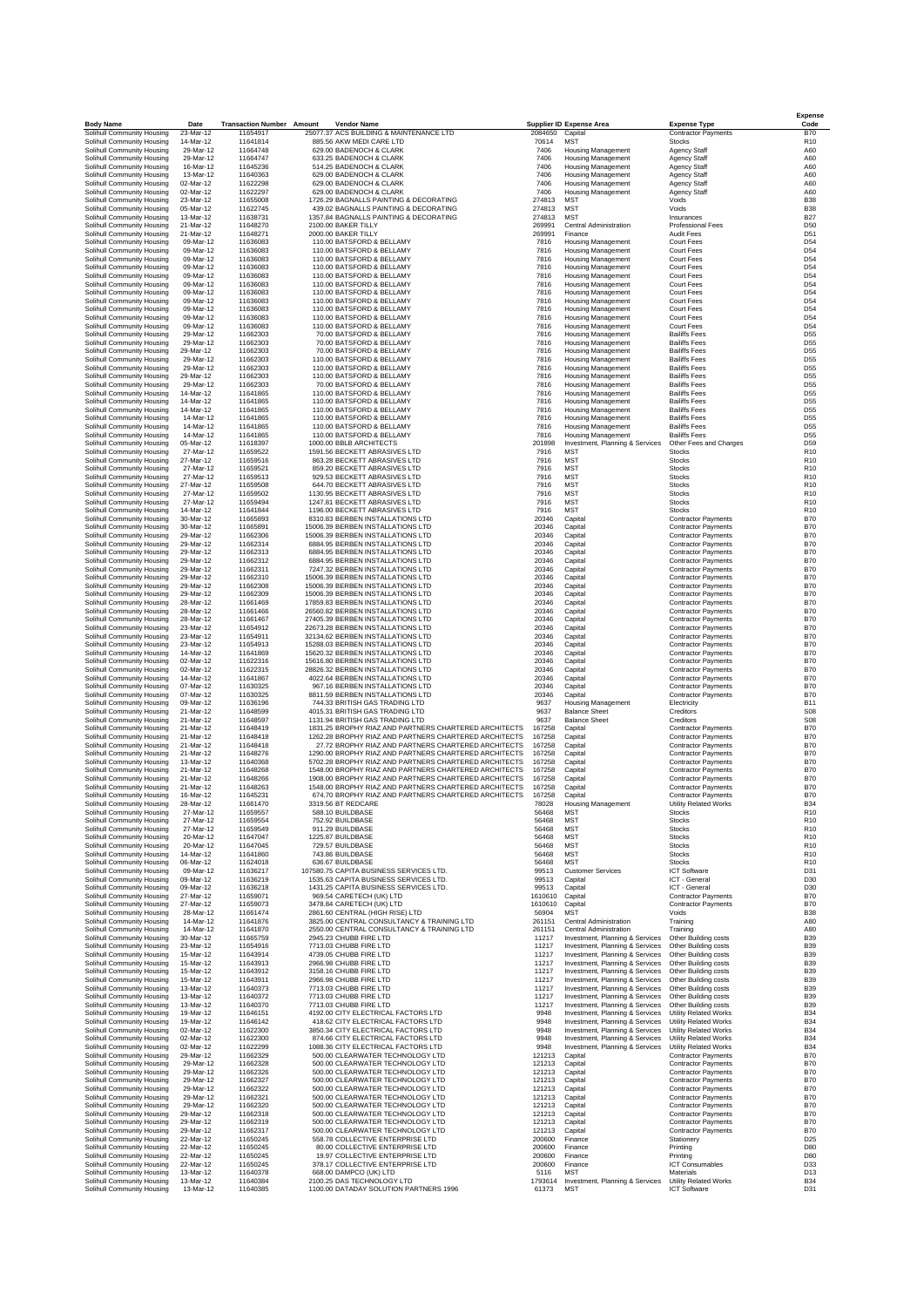| Solihull Community Housing<br>Solihull Community Housing | 30-Mar-12<br>30-Mar-12 | 116<br>116 |
|----------------------------------------------------------|------------------------|------------|
| Solihull Community Housing                               | 27-Mar-12              | 116        |
| Solihull Community Housing                               | 27-Mar-12              | 116        |
| Solihull Community Housing<br>Solihull Community Housing | 15-Mar-12<br>28-Mar-12 | 116<br>116 |
| Solihull Community Housing                               | 05-Mar-12              | 116        |
| Solihull Community Housing                               | 28-Mar-12              | 116        |
| Solihull Community Housing                               | 28-Mar-12              | 116        |
| Solihull Community Housing<br>Solihull Community Housing | 28-Mar-12<br>28-Mar-12 | 116<br>116 |
| Solihull Community Housing                               | 28-Mar-12              | 116        |
| Solihull Community Housing                               | 28-Mar-12              | 116        |
| Solihull Community Housing<br>Solihull Community Housing | 28-Mar-12<br>21-Mar-12 | 116<br>116 |
| Solihull Community Housing                               | 28-Mar-12              | 116        |
| Solihull Community Housing                               | 28-Mar-12              | 116        |
| Solihull Community Housing                               | 28-Mar-12              | 116<br>116 |
| Solihull Community Housing<br>Solihull Community Housing | 28-Mar-12<br>21-Mar-12 | 116        |
| Solihull Community Housing                               | 28-Mar-12              | 116        |
| Solihull Community Housing                               | 28-Mar-12              | 116        |
| Solihull Community Housing<br>Solihull Community Housing | 28-Mar-12<br>28-Mar-12 | 116<br>116 |
| Solihull Community Housing                               | 20-Mar-12              | 116        |
| Solihull Community Housing                               | 29-Mar-12              | 116        |
| Solihull Community Housing<br>Solihull Community Housing | 29-Mar-12<br>07-Mar-12 | 116<br>116 |
| Solihull Community Housing                               | 05-Mar-12              | 116        |
| Solihull Community Housing                               | 22-Mar-12              | 116        |
| Solihull Community Housing                               | 22-Mar-12              | 116<br>116 |
| Solihull Community Housing<br>Solihull Community Housing | 22-Mar-12<br>22-Mar-12 | 116        |
| Solihull Community Housing                               | 22-Mar-12              | 116        |
| Solihull Community Housing                               | 22-Mar-12              | 116        |
| Solihull Community Housing<br>Solihull Community Housing | 22-Mar-12<br>22-Mar-12 | 116<br>116 |
| Solihull Community Housing                               | 22-Mar-12              | 116        |
| Solihull Community Housing                               | 22-Mar-12              | 116        |
| Solihull Community Housing<br>Solihull Community Housing | 22-Mar-12<br>22-Mar-12 | 116<br>116 |
| Solihull Community Housing                               | 22-Mar-12              | 116        |
| Solihull Community Housing                               | 22-Mar-12              | 116        |
| Solihull Community Housing                               | 26-Mar-12              | 116        |
| Solihull Community Housing<br>Solihull Community Housing | 21-Mar-12<br>21-Mar-12 | 116<br>116 |
| Solihull Community Housing                               | 13-Mar-12              | 116        |
| Solihull Community Housing                               | 09-Mar-12              | 116        |
| Solihull Community Housing<br>Solihull Community Housing | 09-Mar-12<br>02-Mar-12 | 116<br>116 |
| Solihull Community Housing                               | 27-Mar-12              | 116        |
| Solihull Community Housing                               | 27-Mar-12              | 116        |
| Solihull Community Housing                               | 09-Mar-12<br>02-Mar-12 | 116<br>116 |
| Solihull Community Housing<br>Solihull Community Housing | 27-Mar-12              | 116        |
| Solihull Community Housing                               | 29-Mar-12              | 116        |
| Solihull Community Housing                               | 29-Mar-12              | 116        |
| Solihull Community Housing<br>Solihull Community Housing | 07-Mar-12<br>07-Mar-12 | 116<br>116 |
| Solihull Community Housing                               | 09-Mar-12              | 116        |
| Solihull Community Housing                               | 07-Mar-12              | 116        |
| Solihull Community Housing<br>Solihull Community Housing | 23-Mar-12<br>21-Mar-12 | 116<br>116 |
| Solihull Community Housing                               | 21-Mar-12              | 116        |
| Solihull Community Housing                               | 23-Mar-12              | 116        |
| Solihull Community Housing<br>Solihull Community Housing | 09-Mar-12<br>09-Mar-12 | 116<br>116 |
| Solihull Community Housing                               | 28-Mar-12              | 116        |
| Solihull Community Housing                               | 07-Mar-12              | 116        |
| Solihull Community Housing<br>Solihull Community Housing | 05-Mar-12<br>27-Mar-12 | 116<br>116 |
| Solihull Community Housing                               | 05-Mar-12              | 116        |
| Solihull Community Housing                               | 16-Mar-12              | 116        |
| Solihull Community Housing                               | 07-Mar-12              | 116        |
| Solihull Community Housing<br>Solihull Community Housing | 21-Mar-12<br>13-Mar-12 | 116<br>116 |
| Solihull Community Housing                               | 09-Mar-12              | 116        |
| Solihull Community Housing                               | 09-Mar-12              | 116        |
| Solihull Community Housing<br>Solihull Community Housing | 09-Mar-12<br>09-Mar-12 | 116<br>116 |
| Solihull Community Housing                               | 27-Mar-12              | 116        |
| Solihull Community Housing                               | 27-Mar-12              | 116        |
| Solihull Community Housing<br>Solihull Community Housing | 27-Mar-12<br>27-Mar-12 | 116<br>116 |
| Solihull Community Housing                               | 27-Mar-12              | 116        |
| Solihull Community Housing                               | 27-Mar-12              | 116        |
| Solihull Community Housing                               | 20-Mar-12              | 116        |
| Solihull Community Housing<br>Solihull Community Housing | 14-Mar-12<br>14-Mar-12 | 116<br>116 |
| Solihull Community Housing                               | 06-Mar-12              | 116        |
| Solihull Community Housing                               | 06-Mar-12              | 116        |
| Solihull Community Housing<br>Solihull Community Housing | 06-Mar-12<br>06-Mar-12 | 116<br>116 |
| Solihull Community Housing                               | 06-Mar-12              | 116        |
| Solihull Community Housing                               | 16-Mar-12              | 116        |
| Solihull Community Housing<br>Solihull Community Housing | 23-Mar-12<br>29-Mar-12 | 116<br>116 |
| Solihull Community Housing                               | 23-Mar-12              | 116        |
| Solihull Community Housing                               | 23-Mar-12              | 116        |
| Solihull Community Housing<br>Solihull Community Housing | 23-Mar-12<br>09-Mar-12 | 116<br>116 |
| Solihull Community Housing                               | 23-Mar-12              | 116        |
| Solihull Community Housing                               | 16-Mar-12              | 116        |
| Solihull Community Housing<br>Solihull Community Housing | 28-Mar-12<br>23-Mar-12 | 116<br>116 |
| Solihull Community Housing                               | 20-Mar-12              | 116        |
| Solihull Community Housing                               | 14-Mar-12              | 116        |
| Solihull Community Housing                               | 13-Mar-12<br>01-Mar-12 | 116        |
| Solihull Community Housing<br>Solihull Community Housing | 26-Mar-12              | 116<br>116 |
| Solihull Community Housing                               | 23-Mar-12              | 116        |
| Solihull Community Housing                               | 23-Mar-12              | 116        |
| Solihull Community Housing<br>Solihull Community Housing | 16-Mar-12<br>28-Mar-12 | 116<br>116 |
| Solihull Community Housing                               | 23-Mar-12              | 116        |
| Solihull Community Housing                               | 20-Mar-12              | 116        |
| Solihull Community Housing<br>Solihull Community Housing | 14-Mar-12<br>13-Mar-12 | 116<br>116 |
| Solihull Community Housing                               | 26-Mar-12              | 116        |
| Solihull Community Housing                               | 16-Mar-12              | 116<br>116 |
| Solihull Community Housing<br>Solihull Community Housing | 30-Mar-12<br>26-Mar-12 | 116        |
| Solihull Community Housing                               | 07-Mar-12              | 116        |
| Solihull Community Housing                               | 29-Mar-12              | 116        |
| Solihull Community Housing<br>Solihull Community Housing | 28-Mar-12<br>21-Mar-12 | 116<br>116 |
| Solihull Community Housing                               | 21-Mar-12              | 116        |
| Solihull Community Housing                               | 16-Mar-12              | 116        |
| Solihull Community Housing                               | 13-Mar-12              | 116        |

|              | 547.03 DELAWARE COMMUNICATIONS PLC                                                         |
|--------------|--------------------------------------------------------------------------------------------|
|              | 523.09 DELAWARE COMMUNICATIONS PLC                                                         |
|              | 1859.32 DELAWARE COMMUNICATIONS PLC                                                        |
|              | 653.08 DELAWARE COMMUNICATIONS PLC                                                         |
|              | 452.73 DELAWARE COMMUNICATIONS PLC<br>1064.00 DELAWARE COMMUNICATIONS PLC                  |
|              | 7274.05 DLA PIPER UK LLP                                                                   |
|              | 14.07 DMW ENVIRONMENTAL                                                                    |
|              | 18.58 DMW ENVIRONMENTAL                                                                    |
|              | 68.89 DMW ENVIRONMENTAL                                                                    |
|              | 127.55 DMW ENVIRONMENTAL<br>168.49 DMW ENVIRONMENTAL                                       |
|              | 624.67 DMW ENVIRONMENTAL                                                                   |
|              | 1529.00 DMW ENVIRONMENTAL                                                                  |
|              | 1642.00 DMW ENVIRONMENTAL                                                                  |
|              | 266.59 DMW ENVIRONMENTAL                                                                   |
|              | 352.18 DMW ENVIRONMENTAL                                                                   |
|              | 4639.00 DMW ENVIRONMENTAL<br>1305.63 DMW ENVIRONMENTAL                                     |
|              | 2565.00 DMW ENVIRONMENTAL                                                                  |
|              | 2150.00 DMW ENVIRONMENTAL                                                                  |
|              | 186.79 DMW ENVIRONMENTAL                                                                   |
|              | 246.75 DMW ENVIRONMENTAL                                                                   |
|              | 914.81 DMW ENVIRONMENTAL<br>640.00 DOORFIT PRODUCTS LTD                                    |
|              |                                                                                            |
|              | 632.07 DR GAIL YOUNG<br>678.89 DR GAIL YOUNG                                               |
|              | 695.79 DRAINTECH SERVICES (MIDLANDS) LTD                                                   |
|              | 753.69 DRAINTECH SERVICES (MIDLANDS) LTD                                                   |
|              | 663.27 DULUX DECORATOR CENTRES                                                             |
|              | 127.79 DULUX DECORATOR CENTRES<br>7.32 DULUX DECORATOR CENTRES                             |
|              | 1401.63 DULUX DECORATOR CENTRES                                                            |
|              | 1484.44 DULUX DECORATOR CENTRES                                                            |
|              | 1002.55 DULUX DECORATOR CENTRES                                                            |
|              | 1039.80 DULUX DECORATOR CENTRES                                                            |
|              | 1279.56 DULUX DECORATOR CENTRES                                                            |
|              | 1946.66 DULUX DECORATOR CENTRES                                                            |
|              | 3.66 DULUX DECORATOR CENTRES<br>3288.79 DULUX DECORATOR CENTRES                            |
|              | 1301.83 DULUX DECORATOR CENTRES                                                            |
|              | 3.92 DULUX DECORATOR CENTRES                                                               |
|              | 983.43 DULUX DECORATOR CENTRES                                                             |
|              | 5880.12 ECLIPSE ACCESS SOLUTIONS LTD                                                       |
|              | 1863.44 ECLIPSE ACCESS SOLUTIONS LTD<br>4684.25 ECLIPSE ACCESS SOLUTIONS LTD               |
|              | 550.00 ECLIPSE ACCESS SOLUTIONS LTD                                                        |
|              | 3341.00 ECLIPSE ACCESS SOLUTIONS LTD                                                       |
|              | 1972.79 EDF ENERGY 1 LTD                                                                   |
|              | 3640.52 ELDERCARE                                                                          |
|              | 764.75 ELECTROTEST SERVICES LTD                                                            |
|              | 1072.35 ELECTROTEST SERVICES LTD<br>775.00 ELSTON GUEST HOTEL                              |
|              | 675.00 ENABLE TECHNOLOGY                                                                   |
|              | 5504.27 ENTERPRISE MANAGED SERVICES LTD                                                    |
|              | 49605.40 EXPRESS LIFT ALLIANCE<br>43727.74 EXPRESS LIFT ALLIANCE                           |
|              |                                                                                            |
|              | 41361.48 EXPRESS LIFT ALLIANCE                                                             |
|              | 28469.62 EXPRESS LIFT ALLIANCE                                                             |
|              | 00000.00 FRANK HASLAM MILAN & CO LTD<br>509.70 GRANGE REMOVAL CO LTD                       |
|              | 22500.00 GROUNDWORK WEST MIDLANDS                                                          |
|              | 10729.00 HANDICARE ACCESSIBILITY LTD                                                       |
|              | 2948.00 HANDICARE ACCESSIBILITY LTD                                                        |
|              | 3716.00 HANDICARE ACCESSIBILITY LTD<br>3542.00 HANDICARE ACCESSIBILITY LTD                 |
|              | 1750.00 HANDICARE ACCESSIBILITY LTD                                                        |
|              | 1300.00 HARDALL INTERNATIONAL LIMITED                                                      |
|              | 2495.00 HARDALL INTERNATIONAL LIMITED                                                      |
|              | 1950.00 HARDALL INTERNATIONAL LIMITED                                                      |
|              | 9607.20 HAYES CONSTRUCTION                                                                 |
|              |                                                                                            |
|              | 3442.00 REDACTED PERSONAL DATA                                                             |
|              | 1031.80 HERON PRESS                                                                        |
|              | 820.00 HERON PRESS                                                                         |
| 899.00 IDAPT | 710.00 HOLIDAY INN                                                                         |
|              | 110.00 INTEC MICROS LTD                                                                    |
|              | 396.00 INTEC MICROS LTD                                                                    |
|              | 1323.00 INTEC MICROS LTD                                                                   |
|              | 1766.00 INTEC MICROS LTD                                                                   |
|              |                                                                                            |
|              | 635.07 JEWSON LTD<br>1692.05 JEWSON LTD<br>1232.09 JEWSON LTD                              |
|              | 444.17 JEWSON LTD                                                                          |
|              | 620.25 JEWSON LTD                                                                          |
|              | 549.00 JEWSON LTD                                                                          |
|              | 1211.45 JEWSON LTD<br>1705.45 JEWSON LTD                                                   |
|              | 437.50 JEWSON LTD                                                                          |
|              | 787.27 JEWSON LTD                                                                          |
|              | 774.88 JEWSON LTD                                                                          |
|              | 474.25 JEWSON LTD                                                                          |
|              | 1003.50 JEWSON LTD<br>1944.02 JEWSON LTD                                                   |
|              | 45600.00 JMG ROOFING LTD                                                                   |
|              | 37755.85 JMG ROOFING LTD                                                                   |
|              | 754.00 JOCELYNE FILDES                                                                     |
|              | 2064.00 K D ELECTRICAL MAINTENANCE SERVICES                                                |
|              | 1950.21 K D ELECTRICAL MAINTENANCE SERVICES                                                |
|              | 2201.97 K D ELECTRICAL MAINTENANCE SERVICES<br>1917.54 K D ELECTRICAL MAINTENANCE SERVICES |
|              | 592.00 K D ELECTRICAL MAINTENANCE SERVICES                                                 |
|              | 5.00 K D ELECTRICAL MAINTENANCE SERVICES                                                   |
|              | 1136.30 K D ELECTRICAL MAINTENANCE SERVICES                                                |
|              | 518.48 K D ELECTRICAL MAINTENANCE SERVICES                                                 |
|              | 2056.73 K D ELECTRICAL MAINTENANCE SERVICES<br>357.68 K D ELECTRICAL MAINTENANCE SERVICES  |
|              | 1570.50 K D ELECTRICAL MAINTENANCE SERVICES                                                |
|              | 618.59 K D ELECTRICAL MAINTENANCE SERVICES                                                 |
|              | 687.30 K D ELECTRICAL MAINTENANCE SERVICES                                                 |
|              | 141.00 K D ELECTRICAL MAINTENANCE SERVICES                                                 |
|              | 7.00 K D ELECTRICAL MAINTENANCE SERVICES<br>661.00 K D ELECTRICAL MAINTENANCE SERVICES     |
|              | 488.47 K D ELECTRICAL MAINTENANCE SERVICES                                                 |
|              | 94.61 K D ELECTRICAL MAINTENANCE SERVICES                                                  |
|              | 458.54 K D ELECTRICAL MAINTENANCE SERVICES                                                 |
|              | 222.50 K D ELECTRICAL MAINTENANCE SERVICES                                                 |
|              | 218.24 K D ELECTRICAL MAINTENANCE SERVICES<br>691.69 K D ELECTRICAL MAINTENANCE SERVICES   |
|              | 561.80 K D ELECTRICAL MAINTENANCE SERVICES                                                 |
|              | 611.80 K D ELECTRICAL MAINTENANCE SERVICES                                                 |
|              | 658.32 K D ELECTRICAL MAINTENANCE SERVICES                                                 |
|              | 552.14 K D ELECTRICAL MAINTENANCE SERVICES                                                 |
|              | 1946.50 K D ELECTRICAL MAINTENANCE SERVICES                                                |
|              | 1584.96 K D ELECTRICAL MAINTENANCE SERVICES<br>764.44 K D ELECTRICAL MAINTENANCE SERVICES  |
|              | 1445.68 K D ELECTRICAL MAINTENANCE SERVICES                                                |
|              | 2094.28 K D ELECTRICAL MAINTENANCE SERVICES<br>457.21 K D ELECTRICAL MAINTENANCE SERVICES  |

| Solihull Community Housing<br>Solihull Community Housing | 30-Mar-12<br>30-Mar-12 | 11665776<br>11665781 | 547.03 DELAWARE COMMUNICATIONS PLC<br>523.09 DELAWARE COMMUNICATIONS PLC                           | 125616<br>125616       | Investment, Planning & Services<br>Investment, Planning & Services         | Utility Related Works<br><b>Utility Related Works</b>         | B <sub>34</sub><br>B34            |
|----------------------------------------------------------|------------------------|----------------------|----------------------------------------------------------------------------------------------------|------------------------|----------------------------------------------------------------------------|---------------------------------------------------------------|-----------------------------------|
| Solihull Community Housing                               | 27-Mar-12              | 11659080             | 1859.32 DELAWARE COMMUNICATIONS PLC                                                                | 125616                 | Investment, Planning & Services                                            | Utility Related Works                                         | B <sub>3</sub>                    |
| Solihull Community Housing                               | 27-Mar-12              | 11659079             | 653.08 DELAWARE COMMUNICATIONS PLC                                                                 | 125616                 | Investment, Planning & Services                                            | Utility Related Works                                         | B <sub>3</sub>                    |
| Solihull Community Housing<br>Solihull Community Housing | 15-Mar-12<br>28-Mar-12 | 11643937<br>11661715 | 452.73 DELAWARE COMMUNICATIONS PLC<br>1064.00 DELAWARE COMMUNICATIONS PLC                          | 125616<br>125616       | Investment, Planning & Services<br>Investment, Planning & Services         | <b>Utility Related Works</b><br><b>Utility Related Works</b>  | B <sub>3</sub><br>B <sub>34</sub> |
| Solihull Community Housing                               | 05-Mar-12              | 11618400             | 7274.05 DLA PIPER UK LLP                                                                           | 147168                 | <b>Customer Services</b>                                                   | Professional Fees                                             | D <sub>5</sub>                    |
| Solihull Community Housing                               | 28-Mar-12              | 11661483             | 14.07 DMW ENVIRONMENTAL                                                                            | 281856                 | Capital                                                                    | <b>Contractor Payments</b>                                    | <b>B70</b>                        |
| Solihull Community Housing                               | 28-Mar-12              | 11661481             | 18.58 DMW ENVIRONMENTAL                                                                            | 281856                 | Capital                                                                    | <b>Contractor Payments</b>                                    | <b>B70</b>                        |
| Solihull Community Housing<br>Solihull Community Housing | 28-Mar-12<br>28-Mar-12 | 11661478<br>11661483 | 68.89 DMW ENVIRONMENTAL<br>127.55 DMW ENVIRONMENTAL                                                | 281856<br>281856       | Capital<br><b>MST</b>                                                      | <b>Contractor Payments</b><br>Internal Works                  | <b>B70</b><br>B <sub>3</sub>      |
| Solihull Community Housing                               | 28-Mar-12              | 11661481             | 168.49 DMW ENVIRONMENTAL                                                                           | 281856                 | <b>MST</b>                                                                 | <b>Internal Works</b>                                         | B <sub>3</sub>                    |
| Solihull Community Housing                               | 28-Mar-12              | 11661478             | 624.67 DMW ENVIRONMENTAL                                                                           | 281856                 | <b>MST</b>                                                                 | <b>Internal Works</b>                                         | B <sub>3</sub>                    |
| Solihull Community Housing<br>Solihull Community Housing | 28-Mar-12<br>21-Mar-12 | 11661477<br>11648472 | 1529.00 DMW ENVIRONMENTAL<br>1642.00 DMW ENVIRONMENTAL                                             | 281856<br>281856       | <b>MST</b><br><b>MST</b>                                                   | <b>Internal Works</b><br><b>Internal Works</b>                | B <sub>3</sub><br>B <sub>3</sub>  |
| Solihull Community Housing                               | 28-Mar-12              | 11661483             | 266.59 DMW ENVIRONMENTAL                                                                           | 281856                 | <b>MST</b>                                                                 | Internal Works                                                | B <sub>3</sub>                    |
| Solihull Community Housing                               | 28-Mar-12              | 11661481             | 352.18 DMW ENVIRONMENTAL                                                                           | 281856                 | <b>MST</b>                                                                 | <b>Internal Works</b>                                         | B <sub>3</sub>                    |
| Solihull Community Housing                               | 28-Mar-12              | 11661477             | 4639.00 DMW ENVIRONMENTAL                                                                          | 281856                 | <b>MST</b>                                                                 | <b>Internal Works</b>                                         | B <sub>3</sub>                    |
| Solihull Community Housing<br>Solihull Community Housing | 28-Mar-12<br>21-Mar-12 | 11661478<br>11648472 | 1305.63 DMW ENVIRONMENTAL<br>2565.00 DMW ENVIRONMENTAL                                             | 281856<br>281856       | <b>MST</b><br><b>MST</b>                                                   | <b>Internal Works</b><br><b>Internal Works</b>                | B <sub>3</sub><br>B <sub>3</sub>  |
| Solihull Community Housing                               | 28-Mar-12              | 11661484             | 2150.00 DMW ENVIRONMENTAL                                                                          | 281856                 | Capital                                                                    | <b>Contractor Payments</b>                                    | <b>B70</b>                        |
| Solihull Community Housing                               | 28-Mar-12              | 11661483             | 186.79 DMW ENVIRONMENTAL                                                                           | 281856                 | Capital                                                                    | <b>Contractor Payments</b>                                    | <b>B70</b>                        |
| Solihull Community Housing                               | 28-Mar-12              | 11661481             | 246.75 DMW ENVIRONMENTAL                                                                           | 281856                 | Capital                                                                    | <b>Contractor Payments</b>                                    | <b>B70</b>                        |
| Solihull Community Housing<br>Solihull Community Housing | 28-Mar-12<br>20-Mar-12 | 11661478<br>11647057 | 914.81 DMW ENVIRONMENTAL<br>640.00 DOORFIT PRODUCTS LTD                                            | 281856<br>5228         | Capital<br><b>MST</b>                                                      | <b>Contractor Payments</b><br><b>Stocks</b>                   | <b>B70</b><br>R <sub>1</sub>      |
| Solihull Community Housing                               | 29-Mar-12              | 11664737             | 632.07 DR GAIL YOUNG                                                                               | 221701                 | Housing Management                                                         | <b>Tenant Medicals</b>                                        | D <sub>6</sub>                    |
| Solihull Community Housing                               | 29-Mar-12              | 11664736             | 678.89 DR GAIL YOUNG                                                                               | 221701                 | Housing Management                                                         | <b>Tenant Medicals</b>                                        | D <sub>6</sub>                    |
| Solihull Community Housing                               | 07-Mar-12              | 11629875             | 695.79 DRAINTECH SERVICES (MIDLANDS) LTD                                                           | 338596                 | <b>MST</b><br><b>MST</b>                                                   | Other Works                                                   | <b>B32</b><br><b>B32</b>          |
| Solihull Community Housing<br>Solihull Community Housing | 05-Mar-12<br>22-Mar-12 | 11622750<br>11650313 | 753.69 DRAINTECH SERVICES (MIDLANDS) LTD<br>663.27 DULUX DECORATOR CENTRES                         | 338596<br>69460        | Capital                                                                    | Other Works<br><b>Contractor Payments</b>                     | <b>B70</b>                        |
| Solihull Community Housing                               | 22-Mar-12              | 11650314             | 127.79 DULUX DECORATOR CENTRES                                                                     | 69460                  | MST                                                                        | Internal Works                                                | B <sub>3</sub>                    |
| Solihull Community Housing                               | 22-Mar-12              | 11650314             | 7.32 DULUX DECORATOR CENTRES                                                                       | 69460                  | <b>MST</b>                                                                 | <b>Internal Works</b>                                         | B <sub>3</sub>                    |
| Solihull Community Housing<br>Solihull Community Housing | 22-Mar-12<br>22-Mar-12 | 11650314<br>11650297 | 1401.63 DULUX DECORATOR CENTRES<br>1484.44 DULUX DECORATOR CENTRES                                 | 69460<br>69460         | <b>MST</b><br><b>MST</b>                                                   | <b>Internal Works</b><br><b>Internal Works</b>                | B <sub>3</sub><br>B <sub>3</sub>  |
| Solihull Community Housing                               | 22-Mar-12              | 11650253             | 1002.55 DULUX DECORATOR CENTRES                                                                    | 69460                  | <b>MST</b>                                                                 | <b>Internal Works</b>                                         | B <sub>3</sub>                    |
| Solihull Community Housing                               | 22-Mar-12              | 11650248             | 1039.80 DULUX DECORATOR CENTRES                                                                    | 69460                  | <b>MST</b>                                                                 | Internal Works                                                | B <sub>3</sub>                    |
| Solihull Community Housing                               | 22-Mar-12<br>22-Mar-12 | 11650294             | 1279.56 DULUX DECORATOR CENTRES                                                                    | 69460<br>69460         | <b>MST</b>                                                                 | <b>Internal Works</b><br><b>Internal Works</b>                | B <sub>3</sub><br>B <sub>3</sub>  |
| Solihull Community Housing<br>Solihull Community Housing | 22-Mar-12              | 11650299<br>11650298 | 1946.66 DULUX DECORATOR CENTRES<br>3.66 DULUX DECORATOR CENTRES                                    | 69460                  | <b>Housing Management</b><br><b>Housing Management</b>                     | <b>Internal Works</b>                                         | B <sub>3</sub>                    |
| Solihull Community Housing                               | 22-Mar-12              | 11650298             | 3288.79 DULUX DECORATOR CENTRES                                                                    | 69460                  | Housing Management                                                         | <b>Internal Works</b>                                         | B <sub>3</sub>                    |
| Solihull Community Housing                               | 22-Mar-12              | 11650291             | 1301.83 DULUX DECORATOR CENTRES                                                                    | 69460                  | Housing Management                                                         | Internal Works                                                | B <sub>3</sub>                    |
| Solihull Community Housing<br>Solihull Community Housing | 22-Mar-12<br>22-Mar-12 | 11650282<br>11650282 | 3.92 DULUX DECORATOR CENTRES<br>983.43 DULUX DECORATOR CENTRES                                     | 69460<br>69460         | <b>Housing Management</b><br><b>Housing Management</b>                     | <b>Internal Works</b><br><b>Internal Works</b>                | B <sub>3</sub><br>B <sub>3</sub>  |
| Solihull Community Housing                               | 26-Mar-12              | 11657779             | 5880.12 ECLIPSE ACCESS SOLUTIONS LTD                                                               | 141696                 | Capital                                                                    | <b>Contractor Payments</b>                                    | <b>B70</b>                        |
| Solihull Community Housing                               | 21-Mar-12              | 11648772             | 1863.44 ECLIPSE ACCESS SOLUTIONS LTD                                                               | 141696                 | Capital                                                                    | <b>Contractor Payments</b>                                    | <b>B70</b>                        |
| Solihull Community Housing                               | 21-Mar-12              | 11648771             | 4684.25 ECLIPSE ACCESS SOLUTIONS LTD                                                               | 141696                 | Capital                                                                    | <b>Contractor Payments</b>                                    | B70                               |
| Solihull Community Housing<br>Solihull Community Housing | 13-Mar-12<br>09-Mar-12 | 11640386<br>11636062 | 550.00 ECLIPSE ACCESS SOLUTIONS LTD<br>3341.00 ECLIPSE ACCESS SOLUTIONS LTD                        | 141696<br>141696       | Capital<br>Capital                                                         | <b>Contractor Payments</b><br><b>Contractor Payments</b>      | <b>B70</b><br><b>B70</b>          |
| Solihull Community Housing                               | 09-Mar-12              | 11636221             | 1972.79 EDF ENERGY 1 LTD                                                                           | 135472                 | Housing Management                                                         | Electricity                                                   | B11                               |
| Solihull Community Housing                               | 02-Mar-12              | 11622335             | 3640.52 ELDERCARE                                                                                  | 78964                  | <b>Housing Management</b>                                                  | Other Supplies And Services Costs                             | D <sub>9</sub>                    |
| Solihull Community Housing                               | 27-Mar-12              | 11659086             | 764.75 ELECTROTEST SERVICES LTD                                                                    | 31719                  | Investment, Planning & Services                                            | Other Building costs                                          | <b>B39</b>                        |
| Solihull Community Housing<br>Solihull Community Housing | 27-Mar-12<br>09-Mar-12 | 11659086<br>11636102 | 1072.35 FLECTROTEST SERVICES LTD<br>775.00 ELSTON GUEST HOTEL                                      | 31719<br>2066650       | Investment, Planning & Services<br><b>Housing Management</b>               | Other Building costs<br>Fixtures & Fittings                   | B39<br>B <sub>9</sub>             |
| Solihull Community Housing                               | 02-Mar-12              | 11622310             | 675.00 ENABLE TECHNOLOGY                                                                           | 283735                 | <b>Customer Services</b>                                                   | Training                                                      | A80                               |
| Solihull Community Housing                               | 27-Mar-12              | 11659096             | 5504.27 ENTERPRISE MANAGED SERVICES LTD                                                            | 206418                 | <b>MST</b>                                                                 | <b>Waste Disposal</b>                                         | E20                               |
| Solihull Community Housing                               | 29-Mar-12<br>29-Mar-12 | 11664764<br>11664762 | 49605.40 EXPRESS LIFT ALLIANCE                                                                     | 281698<br>281698       | Capital                                                                    | <b>Contractor Payments</b>                                    | B70<br><b>B70</b>                 |
| Solihull Community Housing<br>Solihull Community Housing | 07-Mar-12              | 11630415             | 43727.74 EXPRESS LIFT ALLIANCE<br>41361.48 EXPRESS LIFT ALLIANCE                                   | 281698                 | Capital<br>Capital                                                         | <b>Contractor Payments</b><br><b>Contractor Payments</b>      | <b>B70</b>                        |
| Solihull Community Housing                               | 07-Mar-12              | 11630414             | 28469.62 EXPRESS LIFT ALLIANCE                                                                     | 281698                 | Capital                                                                    | <b>Contractor Payments</b>                                    | <b>B70</b>                        |
| Solihull Community Housing                               | 09-Mar-12              | 11636058             | 100000.00 FRANK HASLAM MILAN & CO LTD                                                              | 72139                  | Capital                                                                    | <b>Contractor Payments</b>                                    | <b>B70</b>                        |
| Solihull Community Housing<br>Solihull Community Housing | 07-Mar-12<br>23-Mar-12 | 11630441<br>11654921 | 509.70 GRANGE REMOVAL CO LTD<br>22500.00 GROUNDWORK WEST MIDLANDS                                  | 5676<br>241568         | <b>Housing Management</b><br><b>Housing Management</b>                     | Other Supplies And Services Costs<br><b>Estate Management</b> | D <sub>90</sub><br><b>B37</b>     |
| Solihull Community Housing                               | 21-Mar-12              | 11648488             | 10729.00 HANDICARE ACCESSIBILITY LTD                                                               | 277953                 | Capital                                                                    | <b>Contractor Payments</b>                                    | <b>B70</b>                        |
| Solihull Community Housing                               | 21-Mar-12              | 11648489             | 2948.00 HANDICARE ACCESSIBILITY LTD                                                                | 277953                 | Capital                                                                    | <b>Contractor Payments</b>                                    | <b>B70</b>                        |
| Solihull Community Housing                               | 23-Mar-12              | 11655007             | 3716.00 HANDICARE ACCESSIBILITY LTD                                                                | 277953                 | Capital                                                                    | <b>Contractor Payments</b>                                    | <b>B70</b>                        |
| Solihull Community Housing<br>Solihull Community Housing | 09-Mar-12<br>09-Mar-12 | 11636072<br>11636068 | 3542.00 HANDICARE ACCESSIBILITY LTD<br>1750.00 HANDICARE ACCESSIBILITY LTD                         | 277953<br>277953       | Capital<br>Capital                                                         | <b>Contractor Payments</b><br><b>Contractor Payments</b>      | B70<br>B70                        |
| Solihull Community Housing                               | 28-Mar-12              | 11661486             | 1300.00 HARDALL INTERNATIONAL LIMITED                                                              | 73091                  | Capital                                                                    | <b>Contractor Payments</b>                                    | <b>B70</b>                        |
| Solihull Community Housing                               | 07-Mar-12              | 11630335             | 2495.00 HARDALL INTERNATIONAL LIMITED                                                              | 73091                  | Capital                                                                    | <b>Contractor Payments</b>                                    | <b>B70</b>                        |
| Solihull Community Housing<br>Solihull Community Housing | 05-Mar-12<br>27-Mar-12 | 11618405<br>11659039 | 1950.00 HARDALL INTERNATIONAL LIMITED<br>9607.20 HAYES CONSTRUCTION                                | 73091<br>10722         | Capital<br>Capital                                                         | <b>Contractor Payments</b><br><b>Contractor Payments</b>      | <b>B70</b><br><b>B70</b>          |
| Solihull Community Housing                               | 05-Mar-12              | 11618368             | 3442.00 REDACTED PERSONAL DATA                                                                     | 171219                 | Capital                                                                    | Contractor Payments                                           | <b>B70</b>                        |
| Solihull Community Housing                               | 16-Mar-12              | 11645234             | 1031.80 HERON PRESS                                                                                | 42709                  | Finance                                                                    | Postages                                                      | D <sub>2</sub>                    |
| Solihull Community Housing                               | 07-Mar-12              | 11630363             | 820.00 HERON PRESS                                                                                 | 42709                  | <b>Customer Services</b>                                                   | Printing                                                      | D80                               |
| Solihull Community Housing<br>Solihull Community Housing | 21-Mar-12<br>13-Mar-12 | 11648269<br>11640404 | 710.00 HOLIDAY INN<br>899.00 IDAPT                                                                 | 75466<br>699596        | <b>Central Administration</b><br>Investment, Planning & Services           | Training<br>ICT - General                                     | A80<br>D <sub>3</sub>             |
| Solihull Community Housing                               | 09-Mar-12              | 11636222             | 110.00 INTEC MICROS LTD                                                                            | 222791                 | Capital                                                                    | ICT - General                                                 | D30                               |
| Solihull Community Housing                               | 09-Mar-12              | 11636222             | 396.00 INTEC MICROS LTD                                                                            | 222791                 | Capital                                                                    | ICT - General                                                 | D30                               |
| Solihull Community Housing<br>Solihull Community Housing | 09-Mar-12<br>09-Mar-12 | 11636222<br>11636222 | 1323.00 INTEC MICROS LTD<br>1766.00 INTEC MICROS LTD                                               | 222791<br>222791       | Capital<br>Capital                                                         | ICT - General<br>ICT - General                                | D30<br>D30                        |
| Solihull Community Housing                               | 27-Mar-12              | 11660078             | 635.07 JEWSON LTD                                                                                  | 6111                   | <b>MST</b>                                                                 | Stocks                                                        | R <sub>1</sub>                    |
| Solihull Community Housing                               | 27-Mar-12              | 11660069             | 1692.05 JEWSON LTD                                                                                 | 6111                   | <b>MST</b>                                                                 | <b>Stocks</b>                                                 | R <sub>1</sub>                    |
| Solihull Community Housing                               | 27-Mar-12              | 11660050             | 1232.09 JEWSON LTD                                                                                 | 6111                   | <b>MST</b>                                                                 | Stocks                                                        | R <sub>1</sub>                    |
| Solihull Community Housing<br>Solihull Community Housing | 27-Mar-12<br>27-Mar-12 | 11660064<br>11660062 | 444.17 JEWSON LTD<br>620.25 JEWSON LTD                                                             | 6111<br>6111           | <b>MST</b><br><b>MST</b>                                                   | Stocks<br><b>Stocks</b>                                       | R <sub>1</sub><br>R <sub>1</sub>  |
| Solihull Community Housing                               | 27-Mar-12              | 11660066             | 549.00 JEWSON LTD                                                                                  | 6111                   | <b>MST</b>                                                                 | Stocks                                                        | R <sub>1</sub>                    |
| Solihull Community Housing                               | 20-Mar-12              | 11647119             | 1211.45 JEWSON LTD                                                                                 | 6111                   | <b>MST</b>                                                                 | <b>Stocks</b>                                                 | R <sub>1</sub>                    |
| Solihull Community Housing<br>Solihull Community Housing | 14-Mar-12<br>14-Mar-12 | 11641915<br>11641896 | 1705.45 JEWSON LTD<br>437.50 JEWSON LTD                                                            | 6111<br>6111           | <b>MST</b><br><b>MST</b>                                                   | Stocks<br><b>Stocks</b>                                       | R <sub>1</sub><br>R <sub>1</sub>  |
| Solihull Community Housing                               | 06-Mar-12              | 11625902             | 787.27 JEWSON LTD                                                                                  | 6111                   | <b>MST</b>                                                                 | <b>Stocks</b>                                                 | R <sub>1</sub>                    |
| Solihull Community Housing                               | 06-Mar-12              | 11625898             | 774.88 JEWSON LTD                                                                                  | 6111                   | <b>MST</b>                                                                 | Stocks                                                        | R <sub>1</sub>                    |
| Solihull Community Housing<br>Solihull Community Housing | 06-Mar-12<br>06-Mar-12 | 11625896<br>11625758 | 474.25 JEWSON LTD<br>1003.50 JEWSON LTD                                                            | 6111<br>6111           | <b>MST</b><br><b>MST</b>                                                   | Stocks<br>Stocks                                              | R <sub>1</sub><br>R <sub>1</sub>  |
| Solihull Community Housing                               | 06-Mar-12              | 11625755             |                                                                                                    |                        |                                                                            | <b>Stocks</b>                                                 | R <sub>1</sub>                    |
|                                                          |                        |                      |                                                                                                    |                        | <b>MST</b>                                                                 |                                                               | <b>B70</b>                        |
| Solihull Community Housing                               | 16-Mar-12              | 11645246             | 1944.02 JEWSON LTD<br>45600.00 JMG ROOFING LTD                                                     | 6111<br>2076651        | Capital                                                                    | <b>Contractor Payments</b>                                    |                                   |
| Solihull Community Housing                               | 23-Mar-12              | 11654928             | 37755.85 JMG ROOFING LTD                                                                           | 2076651                | Capital                                                                    | <b>Contractor Payments</b>                                    | B70                               |
| Solihull Community Housing                               | 29-Mar-12              | 11664738             | 754.00 JOCEL YNF FILDES                                                                            | 222213                 | <b>Customer Services</b>                                                   | Printing                                                      | D80                               |
| Solihull Community Housing<br>Solihull Community Housing | 23-Mar-12<br>23-Mar-12 | 11654935<br>11654934 | 2064.00 K D ELECTRICAL MAINTENANCE SERVICES LTD<br>1950.21 K D ELECTRICAL MAINTENANCE SERVICES LTD | 1796617<br>1796617     | Capital<br>Capital                                                         | <b>Contractor Payments</b><br><b>Contractor Payments</b>      | <b>B70</b><br>B70                 |
| Solihull Community Housing                               | 23-Mar-12              | 11654933             | 2201.97 K D ELECTRICAL MAINTENANCE SERVICES LTD                                                    | 1796617                | Capital                                                                    | <b>Contractor Payments</b>                                    | <b>B70</b>                        |
| Solihull Community Housing                               | 09-Mar-12              | 11636227             | 1917.54 K D ELECTRICAL MAINTENANCE SERVICES LTD                                                    | 1796617                | Capital                                                                    | <b>Contractor Payments</b>                                    | B70                               |
| Solihull Community Housing                               | 23-Mar-12              | 11654930             | 592.00 K D ELECTRICAL MAINTENANCE SERVICES LTD                                                     | 1796617                | MST                                                                        | Other Building costs                                          | <b>B39</b><br><b>B39</b>          |
| Solihull Community Housing<br>Solihull Community Housing | 16-Mar-12<br>28-Mar-12 | 11645251<br>11661487 | 5.00 K D ELECTRICAL MAINTENANCE SERVICES LTD<br>1136.30 K D ELECTRICAL MAINTENANCE SERVICES LTD    | 1796617<br>1796617     | <b>MST</b><br><b>MST</b>                                                   | Other Building costs<br>Voids                                 | <b>B38</b>                        |
| Solihull Community Housing                               | 23-Mar-12              | 11654998             | 518.48 K D ELECTRICAL MAINTENANCE SERVICES LTD                                                     | 1796617                | <b>MST</b>                                                                 | Voids                                                         | <b>B38</b>                        |
| Solihull Community Housing                               | 20-Mar-12              | 11646740             | 2056.73 K D ELECTRICAL MAINTENANCE SERVICES LTD                                                    | 1796617                | MST                                                                        | Voids                                                         | <b>B38</b>                        |
| Solihull Community Housing<br>Solihull Community Housing | 14-Mar-12<br>13-Mar-12 | 11641878<br>11640416 | 357.68 K D ELECTRICAL MAINTENANCE SERVICES LTD<br>1570.50 K D ELECTRICAL MAINTENANCE SERVICES LTD  | 1796617<br>1796617     | <b>MST</b><br><b>MST</b>                                                   | Voids<br>Voids                                                | <b>B38</b><br><b>B38</b>          |
| Solihull Community Housing                               | 01-Mar-12              | 11617013             | 618.59 K D ELECTRICAL MAINTENANCE SERVICES LTD                                                     | 1796617                | <b>MST</b>                                                                 | Voids                                                         | <b>B38</b>                        |
| Solihull Community Housing                               | 26-Mar-12              | 11657774             | 687.30 K D ELECTRICAL MAINTENANCE SERVICES LTD                                                     | 1796617                | <b>MST</b>                                                                 | <b>Internal Works</b>                                         | B <sub>3</sub>                    |
| Solihull Community Housing                               | 23-Mar-12              | 11654930<br>11654930 | 141.00 K D ELECTRICAL MAINTENANCE SERVICES LTD                                                     | 1796617 MST<br>1796617 | MST                                                                        | Other Building costs                                          | <b>B39</b><br><b>B39</b>          |
| Solihull Community Housing<br>Solihull Community Housing | 23-Mar-12<br>16-Mar-12 | 11645251             | 7.00 K D ELECTRICAL MAINTENANCE SERVICES LTD<br>661.00 K D ELECTRICAL MAINTENANCE SERVICES LTD     | 1796617                | <b>MST</b>                                                                 | Other Building costs<br>Other Building costs                  | <b>B39</b>                        |
| Solihull Community Housing                               | 28-Mar-12              | 11661487             | 488.47 K D ELECTRICAL MAINTENANCE SERVICES LTD                                                     | 1796617                | <b>MST</b>                                                                 | Voids                                                         | <b>B38</b>                        |
| Solihull Community Housing                               | 23-Mar-12              | 11654998             | 94.61 K D ELECTRICAL MAINTENANCE SERVICES LTD                                                      | 1796617                | <b>MST</b>                                                                 | Voids                                                         | <b>B38</b>                        |
| Solihull Community Housing<br>Solihull Community Housing | 20-Mar-12<br>14-Mar-12 | 11646740<br>11641878 | 458.54 K D ELECTRICAL MAINTENANCE SERVICES LTD<br>222.50 K D ELECTRICAL MAINTENANCE SERVICES LTD   | 1796617 MST<br>1796617 | MST                                                                        | Voids<br>Voids                                                | <b>B38</b><br><b>B38</b>          |
| Solihull Community Housing                               | 13-Mar-12              | 11640416             | 218.24 K D ELECTRICAL MAINTENANCE SERVICES LTD                                                     | 1796617                | <b>MST</b>                                                                 | Voids                                                         | <b>B38</b>                        |
| Solihull Community Housing                               | 26-Mar-12              | 11657777             | 691.69 K D ELECTRICAL MAINTENANCE SERVICES LTD                                                     | 1796617                | <b>MST</b>                                                                 | Internal Works                                                | B <sub>3</sub>                    |
| Solihull Community Housing                               | 16-Mar-12              | 11645072             | 561.80 K D ELECTRICAL MAINTENANCE SERVICES LTD                                                     | 1796617                | <b>MST</b>                                                                 | <b>Internal Works</b>                                         | B <sub>3</sub>                    |
| Solihull Community Housing<br>Solihull Community Housing | 30-Mar-12<br>26-Mar-12 | 11665773<br>11657776 | 611.80 K D ELECTRICAL MAINTENANCE SERVICES LTD<br>658.32 K D ELECTRICAL MAINTENANCE SERVICES LTD   | 1796617<br>1796617     | Capital<br>Capital                                                         | <b>Contractor Payments</b><br><b>Contractor Payments</b>      | B70<br><b>B70</b>                 |
| Solihull Community Housing                               | 07-Mar-12              | 11629877             | 552.14 K D ELECTRICAL MAINTENANCE SERVICES LTD                                                     | 1796617                | Capital                                                                    | <b>Contractor Payments</b>                                    | <b>B70</b>                        |
| Solihull Community Housing                               | 29-Mar-12              | 11662451             | 1946.50 K D ELECTRICAL MAINTENANCE SERVICES LTD                                                    | 1796617                | Investment, Planning & Services                                            | <b>Utility Related Works</b>                                  | B <sub>34</sub>                   |
| Solihull Community Housing                               | 28-Mar-12<br>21-Mar-12 | 11660530<br>11648477 | 1584.96 K D ELECTRICAL MAINTENANCE SERVICES LTD                                                    | 1796617<br>1796617     | Investment, Planning & Services<br>Investment, Planning & Services         | <b>Utility Related Works</b><br><b>Utility Related Works</b>  | B <sub>3</sub><br>B <sub>34</sub> |
| Solihull Community Housing<br>Solihull Community Housing | 21-Mar-12              | 11648477             | 764.44 K D ELECTRICAL MAINTENANCE SERVICES LTD<br>1445.68 K D ELECTRICAL MAINTENANCE SERVICES LTD  | 1796617                | Investment, Planning & Services                                            | <b>Utility Related Works</b>                                  | B <sub>34</sub>                   |
| Solihull Community Housing<br>Solihull Community Housing | 16-Mar-12<br>13-Mar-12 | 11645249<br>11639797 | 2094.28 K D ELECTRICAL MAINTENANCE SERVICES LTD<br>457.21 K D ELECTRICAL MAINTENANCE SERVICES LTD  | 1796617                | Investment, Planning & Services<br>1796617 Investment, Planning & Services | <b>Utility Related Works</b><br><b>Utility Related Works</b>  | B <sub>3</sub><br>B <sub>34</sub> |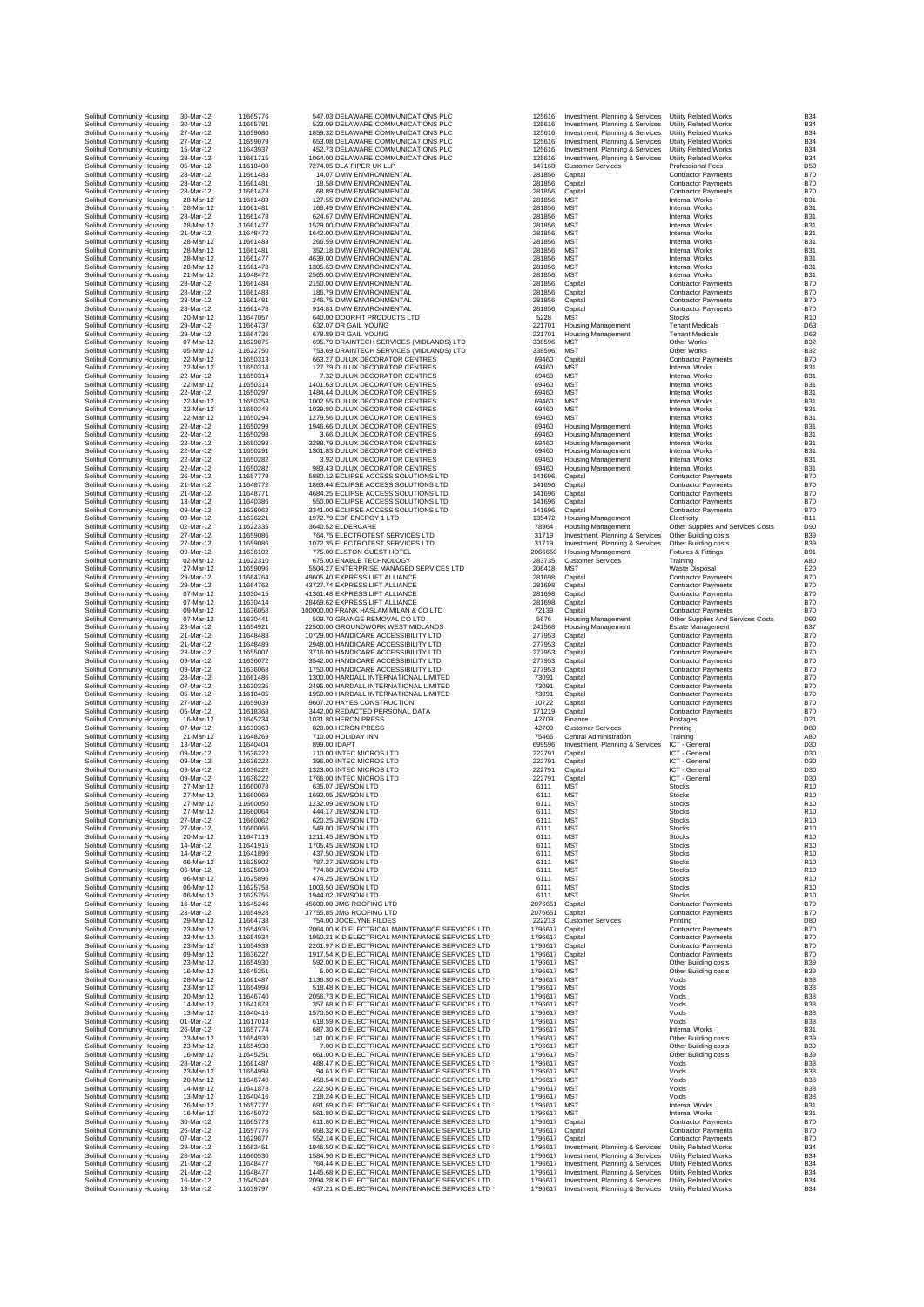| Solihull Community Housing<br>Solihull Community Housing<br>02-Mar-12<br>Solihull Community Housing<br>02-Mar-12<br>Solihull Community Housing<br>02-Mar-12<br>Solihull Community Housing<br>116<br>28-Mar-12<br>Solihull Community Housing<br>116<br>28-Mar-12<br>Solihull Community Housing<br>28-Mar-12<br>Solihull Community Housing<br>23-Mar-12<br>Solihull Community Housing<br>19-Mar-12<br>Solihull Community Housing<br>116<br>27-Mar-12<br>Solihull Community Housing<br>29-Mar-12<br>116<br>Solihull Community Housing<br>20-Mar-12<br>Solihull Community Housing<br>30-Mar-12<br>Solihull Community Housing<br>23-Mar-12<br>Solihull Community Housing<br>23-Mar-12<br>Solihull Community Housing<br>116<br>23-Mar-12<br>Solihull Community Housing<br>116<br>21-Mar-12<br>Solihull Community Housing<br>19-Mar-12<br>Solihull Community Housing<br>15-Mar-12<br>Solihull Community Housing<br>13-Mar-12<br>Solihull Community Housing<br>13-Mar-12<br>Solihull Community Housing<br>13-Mar-12<br>116<br>116<br>Solihull Community Housing<br>13-Mar-12<br>Solihull Community Housing<br>07-Mar-12<br>Solihull Community Housing<br>06-Mar-12<br>Solihull Community Housing<br>06-Mar-12<br>Solihull Community Housing<br>116<br>06-Mar-12<br>116<br>Solihull Community Housing<br>06-Mar-12<br>Solihull Community Housing<br>01-Mar-12<br>Solihull Community Housing<br>01-Mar-12<br>Solihull Community Housing<br>01-Mar-12<br>Solihull Community Housing<br>23-Mar-12<br>116<br>Solihull Community Housing<br>21-Mar-12<br>Solihull Community Housing<br>20-Mar-12<br>Solihull Community Housing<br>20-Mar-12<br>Solihull Community Housing<br>21-Mar-12<br>Solihull Community Housing<br>21-Mar-12<br>116<br>Solihull Community Housing<br>21-Mar-12<br>Solihull Community Housing<br>20-Mar-12<br>116<br>Solihull Community Housing<br>20-Mar-12<br>Solihull Community Housing<br>27-Mar-12<br>Solihull Community Housing<br>27-Mar-12<br>Solihull Community Housing<br>20-Mar-12<br>Solihull Community Housing<br>28-Mar-12<br>Solihull Community Housing<br>07-Mar-12<br>Solihull Community Housing<br>20-Mar-12<br>Solihull Community Housing<br>14-Mar-12<br>Solihull Community Housing<br>19-Mar-12<br>Solihull Community Housing<br>116<br>05-Mar-12<br>Solihull Community Housing<br>116<br>26-Mar-12<br>Solihull Community Housing<br>02-Mar-12<br>Solihull Community Housing<br>16-Mar-12<br>Solihull Community Housing<br>30-Mar-12<br>Solihull Community Housing<br>116<br>28-Mar-12<br>Solihull Community Housing<br>116<br>16-Mar-12<br>Solihull Community Housing<br>15-Mar-12<br>Solihull Community Housing<br>13-Mar-12<br>05-Mar-12<br>Solihull Community Housing<br>Solihull Community Housing<br>01-Mar-12<br>116<br>Solihull Community Housing<br>26-Mar-12<br>116<br>Solihull Community Housing<br>116<br>05-Mar-12<br>Solihull Community Housing<br>09-Mar-12<br>Solihull Community Housing<br>19-Mar-12<br>Solihull Community Housing<br>05-Mar-12<br>Solihull Community Housing<br>116<br>29-Mar-12<br>Solihull Community Housing<br>23-Mar-12<br>116<br>Solihull Community Housing<br>07-Mar-12<br>Solihull Community Housing<br>07-Mar-12<br>Solihull Community Housing<br>07-Mar-12<br>Solihull Community Housing<br>13-Mar-12<br>Solihull Community Housing<br>116<br>13-Mar-12<br>Solihull Community Housing<br>13-Mar-12<br>Solihull Community Housing<br>09-Mar-12<br>Solihull Community Housing<br>09-Mar-12<br>Solihull Community Housing<br>09-Mar-12<br>Solihull Community Housing<br>116<br>07-Mar-12<br>Solihull Community Housing<br>07-Mar-12<br>07-Mar-12<br>Solihull Community Housing<br>Solihull Community Housing<br>07-Mar-12<br>Solihull Community Housing<br>07-Mar-12<br>Solihull Community Housing<br>116<br>07-Mar-12<br>Solihull Community Housing<br>07-Mar-12<br>116<br>29-Mar-12<br>Solihull Community Housing<br>Solihull Community Housing<br>21-Mar-12<br>Solihull Community Housing<br>21-Mar-12<br>Solihull Community Housing<br>15-Mar-12<br>116<br>Solihull Community Housing<br>116<br>15-Mar-12<br>Solihull Community Housing<br>21-Mar-12<br>Solihull Community Housing<br>27-Mar-12<br>Solihull Community Housing<br>23-Mar-12<br>Solihull Community Housing<br>15-Mar-12<br>Solihull Community Housing<br>15-Mar-12<br>Solihull Community Housing<br>20-Mar-12<br>Solihull Community Housing<br>02-Mar-12<br>Solihull Community Housing<br>02-Mar-12<br>Solihull Community Housing<br>02-Mar-12<br>116<br>Solihull Community Housing<br>02-Mar-12<br>Solihull Community Housing<br>02-Mar-12<br>Solihull Community Housing<br>02-Mar-12<br>Solihull Community Housing<br>20-Mar-12<br>Solihull Community Housing<br>20-Mar-12<br>116<br>Solihull Community Housing<br>02-Mar-12<br>Solihull Community Housing<br>02-Mar-12<br>Solihull Community Housing<br>14-Mar-12<br>Solihull Community Housing<br>14-Mar-12<br>Solihull Community Housing<br>116<br>06-Mar-12<br>Solihull Community Housing<br>20-Mar-12<br>Solihull Community Housing<br>20-Mar-12<br>Solihull Community Housing<br>20-Mar-12<br>Solihull Community Housing<br>02-Mar-12<br>Solihull Community Housing<br>02-Mar-12<br>Solihull Community Housing<br>02-Mar-12<br>Solihull Community Housing<br>28-Mar-12<br>Solihull Community Housing<br>07-Mar-12<br>Solihull Community Housing<br>09-Mar-12<br>Solihull Community Housing<br>116<br>09-Mar-12<br>Solihull Community Housing<br>14-Mar-12<br>Solihull Community Housing<br>13-Mar-12<br>Solihull Community Housing<br>14-Mar-12<br>Solihull Community Housing<br>09-Mar-12<br>Solihull Community Housing<br>16-Mar-12<br>116<br>Solihull Community Housing<br>19-Mar-12<br>Solihull Community Housing<br>19-Mar-12<br>Solihull Community Housing<br>20-Mar-12<br>Solihull Community Housing<br>09-Mar-12<br>Solihull Community Housing<br>07-Mar-12<br>Solihull Community Housing<br>13-Mar-12<br>Solihull Community Housing<br>07-Mar-12<br>Solihull Community Housing<br>07-Mar-12 |  |           |            |
|---------------------------------------------------------------------------------------------------------------------------------------------------------------------------------------------------------------------------------------------------------------------------------------------------------------------------------------------------------------------------------------------------------------------------------------------------------------------------------------------------------------------------------------------------------------------------------------------------------------------------------------------------------------------------------------------------------------------------------------------------------------------------------------------------------------------------------------------------------------------------------------------------------------------------------------------------------------------------------------------------------------------------------------------------------------------------------------------------------------------------------------------------------------------------------------------------------------------------------------------------------------------------------------------------------------------------------------------------------------------------------------------------------------------------------------------------------------------------------------------------------------------------------------------------------------------------------------------------------------------------------------------------------------------------------------------------------------------------------------------------------------------------------------------------------------------------------------------------------------------------------------------------------------------------------------------------------------------------------------------------------------------------------------------------------------------------------------------------------------------------------------------------------------------------------------------------------------------------------------------------------------------------------------------------------------------------------------------------------------------------------------------------------------------------------------------------------------------------------------------------------------------------------------------------------------------------------------------------------------------------------------------------------------------------------------------------------------------------------------------------------------------------------------------------------------------------------------------------------------------------------------------------------------------------------------------------------------------------------------------------------------------------------------------------------------------------------------------------------------------------------------------------------------------------------------------------------------------------------------------------------------------------------------------------------------------------------------------------------------------------------------------------------------------------------------------------------------------------------------------------------------------------------------------------------------------------------------------------------------------------------------------------------------------------------------------------------------------------------------------------------------------------------------------------------------------------------------------------------------------------------------------------------------------------------------------------------------------------------------------------------------------------------------------------------------------------------------------------------------------------------------------------------------------------------------------------------------------------------------------------------------------------------------------------------------------------------------------------------------------------------------------------------------------------------------------------------------------------------------------------------------------------------------------------------------------------------------------------------------------------------------------------------------------------------------------------------------------------------------------------------------------------------------------------------------------------------------------------------------------------------------------------------------------------------------------------------------------------------------------------------------------------------------------------------------------------------------------------------------------------------------------------------------------------------------------------------------------------------------------------------------------------------------------------------------------------------------------------------------------------------------------------------------------------------------------------------------------------------------------------------------------------------------------------------------------------------------------------------------------------------------------------------------------------------------------------------------------------------------------------------------------------------------------------------------------------------------------------------------------------------------------------------------------------------------------------------------------------------------------------|--|-----------|------------|
|                                                                                                                                                                                                                                                                                                                                                                                                                                                                                                                                                                                                                                                                                                                                                                                                                                                                                                                                                                                                                                                                                                                                                                                                                                                                                                                                                                                                                                                                                                                                                                                                                                                                                                                                                                                                                                                                                                                                                                                                                                                                                                                                                                                                                                                                                                                                                                                                                                                                                                                                                                                                                                                                                                                                                                                                                                                                                                                                                                                                                                                                                                                                                                                                                                                                                                                                                                                                                                                                                                                                                                                                                                                                                                                                                                                                                                                                                                                                                                                                                                                                                                                                                                                                                                                                                                                                                                                                                                                                                                                                                                                                                                                                                                                                                                                                                                                                                                                                                                                                                                                                                                                                                                                                                                                                                                                                                                                                                                                                                                                                                                                                                                                                                                                                                                                                                                                                                                                                                                                                   |  | 07-Mar-12 | 116<br>116 |
|                                                                                                                                                                                                                                                                                                                                                                                                                                                                                                                                                                                                                                                                                                                                                                                                                                                                                                                                                                                                                                                                                                                                                                                                                                                                                                                                                                                                                                                                                                                                                                                                                                                                                                                                                                                                                                                                                                                                                                                                                                                                                                                                                                                                                                                                                                                                                                                                                                                                                                                                                                                                                                                                                                                                                                                                                                                                                                                                                                                                                                                                                                                                                                                                                                                                                                                                                                                                                                                                                                                                                                                                                                                                                                                                                                                                                                                                                                                                                                                                                                                                                                                                                                                                                                                                                                                                                                                                                                                                                                                                                                                                                                                                                                                                                                                                                                                                                                                                                                                                                                                                                                                                                                                                                                                                                                                                                                                                                                                                                                                                                                                                                                                                                                                                                                                                                                                                                                                                                                                                   |  |           | 116        |
|                                                                                                                                                                                                                                                                                                                                                                                                                                                                                                                                                                                                                                                                                                                                                                                                                                                                                                                                                                                                                                                                                                                                                                                                                                                                                                                                                                                                                                                                                                                                                                                                                                                                                                                                                                                                                                                                                                                                                                                                                                                                                                                                                                                                                                                                                                                                                                                                                                                                                                                                                                                                                                                                                                                                                                                                                                                                                                                                                                                                                                                                                                                                                                                                                                                                                                                                                                                                                                                                                                                                                                                                                                                                                                                                                                                                                                                                                                                                                                                                                                                                                                                                                                                                                                                                                                                                                                                                                                                                                                                                                                                                                                                                                                                                                                                                                                                                                                                                                                                                                                                                                                                                                                                                                                                                                                                                                                                                                                                                                                                                                                                                                                                                                                                                                                                                                                                                                                                                                                                                   |  |           | 116        |
|                                                                                                                                                                                                                                                                                                                                                                                                                                                                                                                                                                                                                                                                                                                                                                                                                                                                                                                                                                                                                                                                                                                                                                                                                                                                                                                                                                                                                                                                                                                                                                                                                                                                                                                                                                                                                                                                                                                                                                                                                                                                                                                                                                                                                                                                                                                                                                                                                                                                                                                                                                                                                                                                                                                                                                                                                                                                                                                                                                                                                                                                                                                                                                                                                                                                                                                                                                                                                                                                                                                                                                                                                                                                                                                                                                                                                                                                                                                                                                                                                                                                                                                                                                                                                                                                                                                                                                                                                                                                                                                                                                                                                                                                                                                                                                                                                                                                                                                                                                                                                                                                                                                                                                                                                                                                                                                                                                                                                                                                                                                                                                                                                                                                                                                                                                                                                                                                                                                                                                                                   |  |           |            |
|                                                                                                                                                                                                                                                                                                                                                                                                                                                                                                                                                                                                                                                                                                                                                                                                                                                                                                                                                                                                                                                                                                                                                                                                                                                                                                                                                                                                                                                                                                                                                                                                                                                                                                                                                                                                                                                                                                                                                                                                                                                                                                                                                                                                                                                                                                                                                                                                                                                                                                                                                                                                                                                                                                                                                                                                                                                                                                                                                                                                                                                                                                                                                                                                                                                                                                                                                                                                                                                                                                                                                                                                                                                                                                                                                                                                                                                                                                                                                                                                                                                                                                                                                                                                                                                                                                                                                                                                                                                                                                                                                                                                                                                                                                                                                                                                                                                                                                                                                                                                                                                                                                                                                                                                                                                                                                                                                                                                                                                                                                                                                                                                                                                                                                                                                                                                                                                                                                                                                                                                   |  |           | 116        |
|                                                                                                                                                                                                                                                                                                                                                                                                                                                                                                                                                                                                                                                                                                                                                                                                                                                                                                                                                                                                                                                                                                                                                                                                                                                                                                                                                                                                                                                                                                                                                                                                                                                                                                                                                                                                                                                                                                                                                                                                                                                                                                                                                                                                                                                                                                                                                                                                                                                                                                                                                                                                                                                                                                                                                                                                                                                                                                                                                                                                                                                                                                                                                                                                                                                                                                                                                                                                                                                                                                                                                                                                                                                                                                                                                                                                                                                                                                                                                                                                                                                                                                                                                                                                                                                                                                                                                                                                                                                                                                                                                                                                                                                                                                                                                                                                                                                                                                                                                                                                                                                                                                                                                                                                                                                                                                                                                                                                                                                                                                                                                                                                                                                                                                                                                                                                                                                                                                                                                                                                   |  |           | 116        |
|                                                                                                                                                                                                                                                                                                                                                                                                                                                                                                                                                                                                                                                                                                                                                                                                                                                                                                                                                                                                                                                                                                                                                                                                                                                                                                                                                                                                                                                                                                                                                                                                                                                                                                                                                                                                                                                                                                                                                                                                                                                                                                                                                                                                                                                                                                                                                                                                                                                                                                                                                                                                                                                                                                                                                                                                                                                                                                                                                                                                                                                                                                                                                                                                                                                                                                                                                                                                                                                                                                                                                                                                                                                                                                                                                                                                                                                                                                                                                                                                                                                                                                                                                                                                                                                                                                                                                                                                                                                                                                                                                                                                                                                                                                                                                                                                                                                                                                                                                                                                                                                                                                                                                                                                                                                                                                                                                                                                                                                                                                                                                                                                                                                                                                                                                                                                                                                                                                                                                                                                   |  |           | 116        |
|                                                                                                                                                                                                                                                                                                                                                                                                                                                                                                                                                                                                                                                                                                                                                                                                                                                                                                                                                                                                                                                                                                                                                                                                                                                                                                                                                                                                                                                                                                                                                                                                                                                                                                                                                                                                                                                                                                                                                                                                                                                                                                                                                                                                                                                                                                                                                                                                                                                                                                                                                                                                                                                                                                                                                                                                                                                                                                                                                                                                                                                                                                                                                                                                                                                                                                                                                                                                                                                                                                                                                                                                                                                                                                                                                                                                                                                                                                                                                                                                                                                                                                                                                                                                                                                                                                                                                                                                                                                                                                                                                                                                                                                                                                                                                                                                                                                                                                                                                                                                                                                                                                                                                                                                                                                                                                                                                                                                                                                                                                                                                                                                                                                                                                                                                                                                                                                                                                                                                                                                   |  |           |            |
|                                                                                                                                                                                                                                                                                                                                                                                                                                                                                                                                                                                                                                                                                                                                                                                                                                                                                                                                                                                                                                                                                                                                                                                                                                                                                                                                                                                                                                                                                                                                                                                                                                                                                                                                                                                                                                                                                                                                                                                                                                                                                                                                                                                                                                                                                                                                                                                                                                                                                                                                                                                                                                                                                                                                                                                                                                                                                                                                                                                                                                                                                                                                                                                                                                                                                                                                                                                                                                                                                                                                                                                                                                                                                                                                                                                                                                                                                                                                                                                                                                                                                                                                                                                                                                                                                                                                                                                                                                                                                                                                                                                                                                                                                                                                                                                                                                                                                                                                                                                                                                                                                                                                                                                                                                                                                                                                                                                                                                                                                                                                                                                                                                                                                                                                                                                                                                                                                                                                                                                                   |  |           | 116        |
|                                                                                                                                                                                                                                                                                                                                                                                                                                                                                                                                                                                                                                                                                                                                                                                                                                                                                                                                                                                                                                                                                                                                                                                                                                                                                                                                                                                                                                                                                                                                                                                                                                                                                                                                                                                                                                                                                                                                                                                                                                                                                                                                                                                                                                                                                                                                                                                                                                                                                                                                                                                                                                                                                                                                                                                                                                                                                                                                                                                                                                                                                                                                                                                                                                                                                                                                                                                                                                                                                                                                                                                                                                                                                                                                                                                                                                                                                                                                                                                                                                                                                                                                                                                                                                                                                                                                                                                                                                                                                                                                                                                                                                                                                                                                                                                                                                                                                                                                                                                                                                                                                                                                                                                                                                                                                                                                                                                                                                                                                                                                                                                                                                                                                                                                                                                                                                                                                                                                                                                                   |  |           | 116        |
|                                                                                                                                                                                                                                                                                                                                                                                                                                                                                                                                                                                                                                                                                                                                                                                                                                                                                                                                                                                                                                                                                                                                                                                                                                                                                                                                                                                                                                                                                                                                                                                                                                                                                                                                                                                                                                                                                                                                                                                                                                                                                                                                                                                                                                                                                                                                                                                                                                                                                                                                                                                                                                                                                                                                                                                                                                                                                                                                                                                                                                                                                                                                                                                                                                                                                                                                                                                                                                                                                                                                                                                                                                                                                                                                                                                                                                                                                                                                                                                                                                                                                                                                                                                                                                                                                                                                                                                                                                                                                                                                                                                                                                                                                                                                                                                                                                                                                                                                                                                                                                                                                                                                                                                                                                                                                                                                                                                                                                                                                                                                                                                                                                                                                                                                                                                                                                                                                                                                                                                                   |  |           | 116        |
|                                                                                                                                                                                                                                                                                                                                                                                                                                                                                                                                                                                                                                                                                                                                                                                                                                                                                                                                                                                                                                                                                                                                                                                                                                                                                                                                                                                                                                                                                                                                                                                                                                                                                                                                                                                                                                                                                                                                                                                                                                                                                                                                                                                                                                                                                                                                                                                                                                                                                                                                                                                                                                                                                                                                                                                                                                                                                                                                                                                                                                                                                                                                                                                                                                                                                                                                                                                                                                                                                                                                                                                                                                                                                                                                                                                                                                                                                                                                                                                                                                                                                                                                                                                                                                                                                                                                                                                                                                                                                                                                                                                                                                                                                                                                                                                                                                                                                                                                                                                                                                                                                                                                                                                                                                                                                                                                                                                                                                                                                                                                                                                                                                                                                                                                                                                                                                                                                                                                                                                                   |  |           | 116        |
|                                                                                                                                                                                                                                                                                                                                                                                                                                                                                                                                                                                                                                                                                                                                                                                                                                                                                                                                                                                                                                                                                                                                                                                                                                                                                                                                                                                                                                                                                                                                                                                                                                                                                                                                                                                                                                                                                                                                                                                                                                                                                                                                                                                                                                                                                                                                                                                                                                                                                                                                                                                                                                                                                                                                                                                                                                                                                                                                                                                                                                                                                                                                                                                                                                                                                                                                                                                                                                                                                                                                                                                                                                                                                                                                                                                                                                                                                                                                                                                                                                                                                                                                                                                                                                                                                                                                                                                                                                                                                                                                                                                                                                                                                                                                                                                                                                                                                                                                                                                                                                                                                                                                                                                                                                                                                                                                                                                                                                                                                                                                                                                                                                                                                                                                                                                                                                                                                                                                                                                                   |  |           |            |
|                                                                                                                                                                                                                                                                                                                                                                                                                                                                                                                                                                                                                                                                                                                                                                                                                                                                                                                                                                                                                                                                                                                                                                                                                                                                                                                                                                                                                                                                                                                                                                                                                                                                                                                                                                                                                                                                                                                                                                                                                                                                                                                                                                                                                                                                                                                                                                                                                                                                                                                                                                                                                                                                                                                                                                                                                                                                                                                                                                                                                                                                                                                                                                                                                                                                                                                                                                                                                                                                                                                                                                                                                                                                                                                                                                                                                                                                                                                                                                                                                                                                                                                                                                                                                                                                                                                                                                                                                                                                                                                                                                                                                                                                                                                                                                                                                                                                                                                                                                                                                                                                                                                                                                                                                                                                                                                                                                                                                                                                                                                                                                                                                                                                                                                                                                                                                                                                                                                                                                                                   |  |           | 116        |
|                                                                                                                                                                                                                                                                                                                                                                                                                                                                                                                                                                                                                                                                                                                                                                                                                                                                                                                                                                                                                                                                                                                                                                                                                                                                                                                                                                                                                                                                                                                                                                                                                                                                                                                                                                                                                                                                                                                                                                                                                                                                                                                                                                                                                                                                                                                                                                                                                                                                                                                                                                                                                                                                                                                                                                                                                                                                                                                                                                                                                                                                                                                                                                                                                                                                                                                                                                                                                                                                                                                                                                                                                                                                                                                                                                                                                                                                                                                                                                                                                                                                                                                                                                                                                                                                                                                                                                                                                                                                                                                                                                                                                                                                                                                                                                                                                                                                                                                                                                                                                                                                                                                                                                                                                                                                                                                                                                                                                                                                                                                                                                                                                                                                                                                                                                                                                                                                                                                                                                                                   |  |           | 116        |
|                                                                                                                                                                                                                                                                                                                                                                                                                                                                                                                                                                                                                                                                                                                                                                                                                                                                                                                                                                                                                                                                                                                                                                                                                                                                                                                                                                                                                                                                                                                                                                                                                                                                                                                                                                                                                                                                                                                                                                                                                                                                                                                                                                                                                                                                                                                                                                                                                                                                                                                                                                                                                                                                                                                                                                                                                                                                                                                                                                                                                                                                                                                                                                                                                                                                                                                                                                                                                                                                                                                                                                                                                                                                                                                                                                                                                                                                                                                                                                                                                                                                                                                                                                                                                                                                                                                                                                                                                                                                                                                                                                                                                                                                                                                                                                                                                                                                                                                                                                                                                                                                                                                                                                                                                                                                                                                                                                                                                                                                                                                                                                                                                                                                                                                                                                                                                                                                                                                                                                                                   |  |           | 116        |
|                                                                                                                                                                                                                                                                                                                                                                                                                                                                                                                                                                                                                                                                                                                                                                                                                                                                                                                                                                                                                                                                                                                                                                                                                                                                                                                                                                                                                                                                                                                                                                                                                                                                                                                                                                                                                                                                                                                                                                                                                                                                                                                                                                                                                                                                                                                                                                                                                                                                                                                                                                                                                                                                                                                                                                                                                                                                                                                                                                                                                                                                                                                                                                                                                                                                                                                                                                                                                                                                                                                                                                                                                                                                                                                                                                                                                                                                                                                                                                                                                                                                                                                                                                                                                                                                                                                                                                                                                                                                                                                                                                                                                                                                                                                                                                                                                                                                                                                                                                                                                                                                                                                                                                                                                                                                                                                                                                                                                                                                                                                                                                                                                                                                                                                                                                                                                                                                                                                                                                                                   |  |           | 116        |
|                                                                                                                                                                                                                                                                                                                                                                                                                                                                                                                                                                                                                                                                                                                                                                                                                                                                                                                                                                                                                                                                                                                                                                                                                                                                                                                                                                                                                                                                                                                                                                                                                                                                                                                                                                                                                                                                                                                                                                                                                                                                                                                                                                                                                                                                                                                                                                                                                                                                                                                                                                                                                                                                                                                                                                                                                                                                                                                                                                                                                                                                                                                                                                                                                                                                                                                                                                                                                                                                                                                                                                                                                                                                                                                                                                                                                                                                                                                                                                                                                                                                                                                                                                                                                                                                                                                                                                                                                                                                                                                                                                                                                                                                                                                                                                                                                                                                                                                                                                                                                                                                                                                                                                                                                                                                                                                                                                                                                                                                                                                                                                                                                                                                                                                                                                                                                                                                                                                                                                                                   |  |           |            |
|                                                                                                                                                                                                                                                                                                                                                                                                                                                                                                                                                                                                                                                                                                                                                                                                                                                                                                                                                                                                                                                                                                                                                                                                                                                                                                                                                                                                                                                                                                                                                                                                                                                                                                                                                                                                                                                                                                                                                                                                                                                                                                                                                                                                                                                                                                                                                                                                                                                                                                                                                                                                                                                                                                                                                                                                                                                                                                                                                                                                                                                                                                                                                                                                                                                                                                                                                                                                                                                                                                                                                                                                                                                                                                                                                                                                                                                                                                                                                                                                                                                                                                                                                                                                                                                                                                                                                                                                                                                                                                                                                                                                                                                                                                                                                                                                                                                                                                                                                                                                                                                                                                                                                                                                                                                                                                                                                                                                                                                                                                                                                                                                                                                                                                                                                                                                                                                                                                                                                                                                   |  |           | 116        |
|                                                                                                                                                                                                                                                                                                                                                                                                                                                                                                                                                                                                                                                                                                                                                                                                                                                                                                                                                                                                                                                                                                                                                                                                                                                                                                                                                                                                                                                                                                                                                                                                                                                                                                                                                                                                                                                                                                                                                                                                                                                                                                                                                                                                                                                                                                                                                                                                                                                                                                                                                                                                                                                                                                                                                                                                                                                                                                                                                                                                                                                                                                                                                                                                                                                                                                                                                                                                                                                                                                                                                                                                                                                                                                                                                                                                                                                                                                                                                                                                                                                                                                                                                                                                                                                                                                                                                                                                                                                                                                                                                                                                                                                                                                                                                                                                                                                                                                                                                                                                                                                                                                                                                                                                                                                                                                                                                                                                                                                                                                                                                                                                                                                                                                                                                                                                                                                                                                                                                                                                   |  |           | 116        |
|                                                                                                                                                                                                                                                                                                                                                                                                                                                                                                                                                                                                                                                                                                                                                                                                                                                                                                                                                                                                                                                                                                                                                                                                                                                                                                                                                                                                                                                                                                                                                                                                                                                                                                                                                                                                                                                                                                                                                                                                                                                                                                                                                                                                                                                                                                                                                                                                                                                                                                                                                                                                                                                                                                                                                                                                                                                                                                                                                                                                                                                                                                                                                                                                                                                                                                                                                                                                                                                                                                                                                                                                                                                                                                                                                                                                                                                                                                                                                                                                                                                                                                                                                                                                                                                                                                                                                                                                                                                                                                                                                                                                                                                                                                                                                                                                                                                                                                                                                                                                                                                                                                                                                                                                                                                                                                                                                                                                                                                                                                                                                                                                                                                                                                                                                                                                                                                                                                                                                                                                   |  |           | 116        |
|                                                                                                                                                                                                                                                                                                                                                                                                                                                                                                                                                                                                                                                                                                                                                                                                                                                                                                                                                                                                                                                                                                                                                                                                                                                                                                                                                                                                                                                                                                                                                                                                                                                                                                                                                                                                                                                                                                                                                                                                                                                                                                                                                                                                                                                                                                                                                                                                                                                                                                                                                                                                                                                                                                                                                                                                                                                                                                                                                                                                                                                                                                                                                                                                                                                                                                                                                                                                                                                                                                                                                                                                                                                                                                                                                                                                                                                                                                                                                                                                                                                                                                                                                                                                                                                                                                                                                                                                                                                                                                                                                                                                                                                                                                                                                                                                                                                                                                                                                                                                                                                                                                                                                                                                                                                                                                                                                                                                                                                                                                                                                                                                                                                                                                                                                                                                                                                                                                                                                                                                   |  |           |            |
|                                                                                                                                                                                                                                                                                                                                                                                                                                                                                                                                                                                                                                                                                                                                                                                                                                                                                                                                                                                                                                                                                                                                                                                                                                                                                                                                                                                                                                                                                                                                                                                                                                                                                                                                                                                                                                                                                                                                                                                                                                                                                                                                                                                                                                                                                                                                                                                                                                                                                                                                                                                                                                                                                                                                                                                                                                                                                                                                                                                                                                                                                                                                                                                                                                                                                                                                                                                                                                                                                                                                                                                                                                                                                                                                                                                                                                                                                                                                                                                                                                                                                                                                                                                                                                                                                                                                                                                                                                                                                                                                                                                                                                                                                                                                                                                                                                                                                                                                                                                                                                                                                                                                                                                                                                                                                                                                                                                                                                                                                                                                                                                                                                                                                                                                                                                                                                                                                                                                                                                                   |  |           | 116        |
|                                                                                                                                                                                                                                                                                                                                                                                                                                                                                                                                                                                                                                                                                                                                                                                                                                                                                                                                                                                                                                                                                                                                                                                                                                                                                                                                                                                                                                                                                                                                                                                                                                                                                                                                                                                                                                                                                                                                                                                                                                                                                                                                                                                                                                                                                                                                                                                                                                                                                                                                                                                                                                                                                                                                                                                                                                                                                                                                                                                                                                                                                                                                                                                                                                                                                                                                                                                                                                                                                                                                                                                                                                                                                                                                                                                                                                                                                                                                                                                                                                                                                                                                                                                                                                                                                                                                                                                                                                                                                                                                                                                                                                                                                                                                                                                                                                                                                                                                                                                                                                                                                                                                                                                                                                                                                                                                                                                                                                                                                                                                                                                                                                                                                                                                                                                                                                                                                                                                                                                                   |  |           | 116        |
|                                                                                                                                                                                                                                                                                                                                                                                                                                                                                                                                                                                                                                                                                                                                                                                                                                                                                                                                                                                                                                                                                                                                                                                                                                                                                                                                                                                                                                                                                                                                                                                                                                                                                                                                                                                                                                                                                                                                                                                                                                                                                                                                                                                                                                                                                                                                                                                                                                                                                                                                                                                                                                                                                                                                                                                                                                                                                                                                                                                                                                                                                                                                                                                                                                                                                                                                                                                                                                                                                                                                                                                                                                                                                                                                                                                                                                                                                                                                                                                                                                                                                                                                                                                                                                                                                                                                                                                                                                                                                                                                                                                                                                                                                                                                                                                                                                                                                                                                                                                                                                                                                                                                                                                                                                                                                                                                                                                                                                                                                                                                                                                                                                                                                                                                                                                                                                                                                                                                                                                                   |  |           | 116        |
|                                                                                                                                                                                                                                                                                                                                                                                                                                                                                                                                                                                                                                                                                                                                                                                                                                                                                                                                                                                                                                                                                                                                                                                                                                                                                                                                                                                                                                                                                                                                                                                                                                                                                                                                                                                                                                                                                                                                                                                                                                                                                                                                                                                                                                                                                                                                                                                                                                                                                                                                                                                                                                                                                                                                                                                                                                                                                                                                                                                                                                                                                                                                                                                                                                                                                                                                                                                                                                                                                                                                                                                                                                                                                                                                                                                                                                                                                                                                                                                                                                                                                                                                                                                                                                                                                                                                                                                                                                                                                                                                                                                                                                                                                                                                                                                                                                                                                                                                                                                                                                                                                                                                                                                                                                                                                                                                                                                                                                                                                                                                                                                                                                                                                                                                                                                                                                                                                                                                                                                                   |  |           | 116        |
|                                                                                                                                                                                                                                                                                                                                                                                                                                                                                                                                                                                                                                                                                                                                                                                                                                                                                                                                                                                                                                                                                                                                                                                                                                                                                                                                                                                                                                                                                                                                                                                                                                                                                                                                                                                                                                                                                                                                                                                                                                                                                                                                                                                                                                                                                                                                                                                                                                                                                                                                                                                                                                                                                                                                                                                                                                                                                                                                                                                                                                                                                                                                                                                                                                                                                                                                                                                                                                                                                                                                                                                                                                                                                                                                                                                                                                                                                                                                                                                                                                                                                                                                                                                                                                                                                                                                                                                                                                                                                                                                                                                                                                                                                                                                                                                                                                                                                                                                                                                                                                                                                                                                                                                                                                                                                                                                                                                                                                                                                                                                                                                                                                                                                                                                                                                                                                                                                                                                                                                                   |  |           | 116        |
|                                                                                                                                                                                                                                                                                                                                                                                                                                                                                                                                                                                                                                                                                                                                                                                                                                                                                                                                                                                                                                                                                                                                                                                                                                                                                                                                                                                                                                                                                                                                                                                                                                                                                                                                                                                                                                                                                                                                                                                                                                                                                                                                                                                                                                                                                                                                                                                                                                                                                                                                                                                                                                                                                                                                                                                                                                                                                                                                                                                                                                                                                                                                                                                                                                                                                                                                                                                                                                                                                                                                                                                                                                                                                                                                                                                                                                                                                                                                                                                                                                                                                                                                                                                                                                                                                                                                                                                                                                                                                                                                                                                                                                                                                                                                                                                                                                                                                                                                                                                                                                                                                                                                                                                                                                                                                                                                                                                                                                                                                                                                                                                                                                                                                                                                                                                                                                                                                                                                                                                                   |  |           | 116        |
|                                                                                                                                                                                                                                                                                                                                                                                                                                                                                                                                                                                                                                                                                                                                                                                                                                                                                                                                                                                                                                                                                                                                                                                                                                                                                                                                                                                                                                                                                                                                                                                                                                                                                                                                                                                                                                                                                                                                                                                                                                                                                                                                                                                                                                                                                                                                                                                                                                                                                                                                                                                                                                                                                                                                                                                                                                                                                                                                                                                                                                                                                                                                                                                                                                                                                                                                                                                                                                                                                                                                                                                                                                                                                                                                                                                                                                                                                                                                                                                                                                                                                                                                                                                                                                                                                                                                                                                                                                                                                                                                                                                                                                                                                                                                                                                                                                                                                                                                                                                                                                                                                                                                                                                                                                                                                                                                                                                                                                                                                                                                                                                                                                                                                                                                                                                                                                                                                                                                                                                                   |  |           | 116        |
|                                                                                                                                                                                                                                                                                                                                                                                                                                                                                                                                                                                                                                                                                                                                                                                                                                                                                                                                                                                                                                                                                                                                                                                                                                                                                                                                                                                                                                                                                                                                                                                                                                                                                                                                                                                                                                                                                                                                                                                                                                                                                                                                                                                                                                                                                                                                                                                                                                                                                                                                                                                                                                                                                                                                                                                                                                                                                                                                                                                                                                                                                                                                                                                                                                                                                                                                                                                                                                                                                                                                                                                                                                                                                                                                                                                                                                                                                                                                                                                                                                                                                                                                                                                                                                                                                                                                                                                                                                                                                                                                                                                                                                                                                                                                                                                                                                                                                                                                                                                                                                                                                                                                                                                                                                                                                                                                                                                                                                                                                                                                                                                                                                                                                                                                                                                                                                                                                                                                                                                                   |  |           | 116        |
|                                                                                                                                                                                                                                                                                                                                                                                                                                                                                                                                                                                                                                                                                                                                                                                                                                                                                                                                                                                                                                                                                                                                                                                                                                                                                                                                                                                                                                                                                                                                                                                                                                                                                                                                                                                                                                                                                                                                                                                                                                                                                                                                                                                                                                                                                                                                                                                                                                                                                                                                                                                                                                                                                                                                                                                                                                                                                                                                                                                                                                                                                                                                                                                                                                                                                                                                                                                                                                                                                                                                                                                                                                                                                                                                                                                                                                                                                                                                                                                                                                                                                                                                                                                                                                                                                                                                                                                                                                                                                                                                                                                                                                                                                                                                                                                                                                                                                                                                                                                                                                                                                                                                                                                                                                                                                                                                                                                                                                                                                                                                                                                                                                                                                                                                                                                                                                                                                                                                                                                                   |  |           |            |
|                                                                                                                                                                                                                                                                                                                                                                                                                                                                                                                                                                                                                                                                                                                                                                                                                                                                                                                                                                                                                                                                                                                                                                                                                                                                                                                                                                                                                                                                                                                                                                                                                                                                                                                                                                                                                                                                                                                                                                                                                                                                                                                                                                                                                                                                                                                                                                                                                                                                                                                                                                                                                                                                                                                                                                                                                                                                                                                                                                                                                                                                                                                                                                                                                                                                                                                                                                                                                                                                                                                                                                                                                                                                                                                                                                                                                                                                                                                                                                                                                                                                                                                                                                                                                                                                                                                                                                                                                                                                                                                                                                                                                                                                                                                                                                                                                                                                                                                                                                                                                                                                                                                                                                                                                                                                                                                                                                                                                                                                                                                                                                                                                                                                                                                                                                                                                                                                                                                                                                                                   |  |           | 116        |
|                                                                                                                                                                                                                                                                                                                                                                                                                                                                                                                                                                                                                                                                                                                                                                                                                                                                                                                                                                                                                                                                                                                                                                                                                                                                                                                                                                                                                                                                                                                                                                                                                                                                                                                                                                                                                                                                                                                                                                                                                                                                                                                                                                                                                                                                                                                                                                                                                                                                                                                                                                                                                                                                                                                                                                                                                                                                                                                                                                                                                                                                                                                                                                                                                                                                                                                                                                                                                                                                                                                                                                                                                                                                                                                                                                                                                                                                                                                                                                                                                                                                                                                                                                                                                                                                                                                                                                                                                                                                                                                                                                                                                                                                                                                                                                                                                                                                                                                                                                                                                                                                                                                                                                                                                                                                                                                                                                                                                                                                                                                                                                                                                                                                                                                                                                                                                                                                                                                                                                                                   |  |           | 116        |
|                                                                                                                                                                                                                                                                                                                                                                                                                                                                                                                                                                                                                                                                                                                                                                                                                                                                                                                                                                                                                                                                                                                                                                                                                                                                                                                                                                                                                                                                                                                                                                                                                                                                                                                                                                                                                                                                                                                                                                                                                                                                                                                                                                                                                                                                                                                                                                                                                                                                                                                                                                                                                                                                                                                                                                                                                                                                                                                                                                                                                                                                                                                                                                                                                                                                                                                                                                                                                                                                                                                                                                                                                                                                                                                                                                                                                                                                                                                                                                                                                                                                                                                                                                                                                                                                                                                                                                                                                                                                                                                                                                                                                                                                                                                                                                                                                                                                                                                                                                                                                                                                                                                                                                                                                                                                                                                                                                                                                                                                                                                                                                                                                                                                                                                                                                                                                                                                                                                                                                                                   |  |           | 116        |
|                                                                                                                                                                                                                                                                                                                                                                                                                                                                                                                                                                                                                                                                                                                                                                                                                                                                                                                                                                                                                                                                                                                                                                                                                                                                                                                                                                                                                                                                                                                                                                                                                                                                                                                                                                                                                                                                                                                                                                                                                                                                                                                                                                                                                                                                                                                                                                                                                                                                                                                                                                                                                                                                                                                                                                                                                                                                                                                                                                                                                                                                                                                                                                                                                                                                                                                                                                                                                                                                                                                                                                                                                                                                                                                                                                                                                                                                                                                                                                                                                                                                                                                                                                                                                                                                                                                                                                                                                                                                                                                                                                                                                                                                                                                                                                                                                                                                                                                                                                                                                                                                                                                                                                                                                                                                                                                                                                                                                                                                                                                                                                                                                                                                                                                                                                                                                                                                                                                                                                                                   |  |           | 116<br>116 |
|                                                                                                                                                                                                                                                                                                                                                                                                                                                                                                                                                                                                                                                                                                                                                                                                                                                                                                                                                                                                                                                                                                                                                                                                                                                                                                                                                                                                                                                                                                                                                                                                                                                                                                                                                                                                                                                                                                                                                                                                                                                                                                                                                                                                                                                                                                                                                                                                                                                                                                                                                                                                                                                                                                                                                                                                                                                                                                                                                                                                                                                                                                                                                                                                                                                                                                                                                                                                                                                                                                                                                                                                                                                                                                                                                                                                                                                                                                                                                                                                                                                                                                                                                                                                                                                                                                                                                                                                                                                                                                                                                                                                                                                                                                                                                                                                                                                                                                                                                                                                                                                                                                                                                                                                                                                                                                                                                                                                                                                                                                                                                                                                                                                                                                                                                                                                                                                                                                                                                                                                   |  |           | 116        |
|                                                                                                                                                                                                                                                                                                                                                                                                                                                                                                                                                                                                                                                                                                                                                                                                                                                                                                                                                                                                                                                                                                                                                                                                                                                                                                                                                                                                                                                                                                                                                                                                                                                                                                                                                                                                                                                                                                                                                                                                                                                                                                                                                                                                                                                                                                                                                                                                                                                                                                                                                                                                                                                                                                                                                                                                                                                                                                                                                                                                                                                                                                                                                                                                                                                                                                                                                                                                                                                                                                                                                                                                                                                                                                                                                                                                                                                                                                                                                                                                                                                                                                                                                                                                                                                                                                                                                                                                                                                                                                                                                                                                                                                                                                                                                                                                                                                                                                                                                                                                                                                                                                                                                                                                                                                                                                                                                                                                                                                                                                                                                                                                                                                                                                                                                                                                                                                                                                                                                                                                   |  |           | 116        |
|                                                                                                                                                                                                                                                                                                                                                                                                                                                                                                                                                                                                                                                                                                                                                                                                                                                                                                                                                                                                                                                                                                                                                                                                                                                                                                                                                                                                                                                                                                                                                                                                                                                                                                                                                                                                                                                                                                                                                                                                                                                                                                                                                                                                                                                                                                                                                                                                                                                                                                                                                                                                                                                                                                                                                                                                                                                                                                                                                                                                                                                                                                                                                                                                                                                                                                                                                                                                                                                                                                                                                                                                                                                                                                                                                                                                                                                                                                                                                                                                                                                                                                                                                                                                                                                                                                                                                                                                                                                                                                                                                                                                                                                                                                                                                                                                                                                                                                                                                                                                                                                                                                                                                                                                                                                                                                                                                                                                                                                                                                                                                                                                                                                                                                                                                                                                                                                                                                                                                                                                   |  |           | 116        |
|                                                                                                                                                                                                                                                                                                                                                                                                                                                                                                                                                                                                                                                                                                                                                                                                                                                                                                                                                                                                                                                                                                                                                                                                                                                                                                                                                                                                                                                                                                                                                                                                                                                                                                                                                                                                                                                                                                                                                                                                                                                                                                                                                                                                                                                                                                                                                                                                                                                                                                                                                                                                                                                                                                                                                                                                                                                                                                                                                                                                                                                                                                                                                                                                                                                                                                                                                                                                                                                                                                                                                                                                                                                                                                                                                                                                                                                                                                                                                                                                                                                                                                                                                                                                                                                                                                                                                                                                                                                                                                                                                                                                                                                                                                                                                                                                                                                                                                                                                                                                                                                                                                                                                                                                                                                                                                                                                                                                                                                                                                                                                                                                                                                                                                                                                                                                                                                                                                                                                                                                   |  |           | 116        |
|                                                                                                                                                                                                                                                                                                                                                                                                                                                                                                                                                                                                                                                                                                                                                                                                                                                                                                                                                                                                                                                                                                                                                                                                                                                                                                                                                                                                                                                                                                                                                                                                                                                                                                                                                                                                                                                                                                                                                                                                                                                                                                                                                                                                                                                                                                                                                                                                                                                                                                                                                                                                                                                                                                                                                                                                                                                                                                                                                                                                                                                                                                                                                                                                                                                                                                                                                                                                                                                                                                                                                                                                                                                                                                                                                                                                                                                                                                                                                                                                                                                                                                                                                                                                                                                                                                                                                                                                                                                                                                                                                                                                                                                                                                                                                                                                                                                                                                                                                                                                                                                                                                                                                                                                                                                                                                                                                                                                                                                                                                                                                                                                                                                                                                                                                                                                                                                                                                                                                                                                   |  |           |            |
|                                                                                                                                                                                                                                                                                                                                                                                                                                                                                                                                                                                                                                                                                                                                                                                                                                                                                                                                                                                                                                                                                                                                                                                                                                                                                                                                                                                                                                                                                                                                                                                                                                                                                                                                                                                                                                                                                                                                                                                                                                                                                                                                                                                                                                                                                                                                                                                                                                                                                                                                                                                                                                                                                                                                                                                                                                                                                                                                                                                                                                                                                                                                                                                                                                                                                                                                                                                                                                                                                                                                                                                                                                                                                                                                                                                                                                                                                                                                                                                                                                                                                                                                                                                                                                                                                                                                                                                                                                                                                                                                                                                                                                                                                                                                                                                                                                                                                                                                                                                                                                                                                                                                                                                                                                                                                                                                                                                                                                                                                                                                                                                                                                                                                                                                                                                                                                                                                                                                                                                                   |  |           | 116        |
|                                                                                                                                                                                                                                                                                                                                                                                                                                                                                                                                                                                                                                                                                                                                                                                                                                                                                                                                                                                                                                                                                                                                                                                                                                                                                                                                                                                                                                                                                                                                                                                                                                                                                                                                                                                                                                                                                                                                                                                                                                                                                                                                                                                                                                                                                                                                                                                                                                                                                                                                                                                                                                                                                                                                                                                                                                                                                                                                                                                                                                                                                                                                                                                                                                                                                                                                                                                                                                                                                                                                                                                                                                                                                                                                                                                                                                                                                                                                                                                                                                                                                                                                                                                                                                                                                                                                                                                                                                                                                                                                                                                                                                                                                                                                                                                                                                                                                                                                                                                                                                                                                                                                                                                                                                                                                                                                                                                                                                                                                                                                                                                                                                                                                                                                                                                                                                                                                                                                                                                                   |  |           | 116        |
|                                                                                                                                                                                                                                                                                                                                                                                                                                                                                                                                                                                                                                                                                                                                                                                                                                                                                                                                                                                                                                                                                                                                                                                                                                                                                                                                                                                                                                                                                                                                                                                                                                                                                                                                                                                                                                                                                                                                                                                                                                                                                                                                                                                                                                                                                                                                                                                                                                                                                                                                                                                                                                                                                                                                                                                                                                                                                                                                                                                                                                                                                                                                                                                                                                                                                                                                                                                                                                                                                                                                                                                                                                                                                                                                                                                                                                                                                                                                                                                                                                                                                                                                                                                                                                                                                                                                                                                                                                                                                                                                                                                                                                                                                                                                                                                                                                                                                                                                                                                                                                                                                                                                                                                                                                                                                                                                                                                                                                                                                                                                                                                                                                                                                                                                                                                                                                                                                                                                                                                                   |  |           | 116        |
|                                                                                                                                                                                                                                                                                                                                                                                                                                                                                                                                                                                                                                                                                                                                                                                                                                                                                                                                                                                                                                                                                                                                                                                                                                                                                                                                                                                                                                                                                                                                                                                                                                                                                                                                                                                                                                                                                                                                                                                                                                                                                                                                                                                                                                                                                                                                                                                                                                                                                                                                                                                                                                                                                                                                                                                                                                                                                                                                                                                                                                                                                                                                                                                                                                                                                                                                                                                                                                                                                                                                                                                                                                                                                                                                                                                                                                                                                                                                                                                                                                                                                                                                                                                                                                                                                                                                                                                                                                                                                                                                                                                                                                                                                                                                                                                                                                                                                                                                                                                                                                                                                                                                                                                                                                                                                                                                                                                                                                                                                                                                                                                                                                                                                                                                                                                                                                                                                                                                                                                                   |  |           |            |
|                                                                                                                                                                                                                                                                                                                                                                                                                                                                                                                                                                                                                                                                                                                                                                                                                                                                                                                                                                                                                                                                                                                                                                                                                                                                                                                                                                                                                                                                                                                                                                                                                                                                                                                                                                                                                                                                                                                                                                                                                                                                                                                                                                                                                                                                                                                                                                                                                                                                                                                                                                                                                                                                                                                                                                                                                                                                                                                                                                                                                                                                                                                                                                                                                                                                                                                                                                                                                                                                                                                                                                                                                                                                                                                                                                                                                                                                                                                                                                                                                                                                                                                                                                                                                                                                                                                                                                                                                                                                                                                                                                                                                                                                                                                                                                                                                                                                                                                                                                                                                                                                                                                                                                                                                                                                                                                                                                                                                                                                                                                                                                                                                                                                                                                                                                                                                                                                                                                                                                                                   |  |           | 116        |
|                                                                                                                                                                                                                                                                                                                                                                                                                                                                                                                                                                                                                                                                                                                                                                                                                                                                                                                                                                                                                                                                                                                                                                                                                                                                                                                                                                                                                                                                                                                                                                                                                                                                                                                                                                                                                                                                                                                                                                                                                                                                                                                                                                                                                                                                                                                                                                                                                                                                                                                                                                                                                                                                                                                                                                                                                                                                                                                                                                                                                                                                                                                                                                                                                                                                                                                                                                                                                                                                                                                                                                                                                                                                                                                                                                                                                                                                                                                                                                                                                                                                                                                                                                                                                                                                                                                                                                                                                                                                                                                                                                                                                                                                                                                                                                                                                                                                                                                                                                                                                                                                                                                                                                                                                                                                                                                                                                                                                                                                                                                                                                                                                                                                                                                                                                                                                                                                                                                                                                                                   |  |           | 116        |
|                                                                                                                                                                                                                                                                                                                                                                                                                                                                                                                                                                                                                                                                                                                                                                                                                                                                                                                                                                                                                                                                                                                                                                                                                                                                                                                                                                                                                                                                                                                                                                                                                                                                                                                                                                                                                                                                                                                                                                                                                                                                                                                                                                                                                                                                                                                                                                                                                                                                                                                                                                                                                                                                                                                                                                                                                                                                                                                                                                                                                                                                                                                                                                                                                                                                                                                                                                                                                                                                                                                                                                                                                                                                                                                                                                                                                                                                                                                                                                                                                                                                                                                                                                                                                                                                                                                                                                                                                                                                                                                                                                                                                                                                                                                                                                                                                                                                                                                                                                                                                                                                                                                                                                                                                                                                                                                                                                                                                                                                                                                                                                                                                                                                                                                                                                                                                                                                                                                                                                                                   |  |           | 116        |
|                                                                                                                                                                                                                                                                                                                                                                                                                                                                                                                                                                                                                                                                                                                                                                                                                                                                                                                                                                                                                                                                                                                                                                                                                                                                                                                                                                                                                                                                                                                                                                                                                                                                                                                                                                                                                                                                                                                                                                                                                                                                                                                                                                                                                                                                                                                                                                                                                                                                                                                                                                                                                                                                                                                                                                                                                                                                                                                                                                                                                                                                                                                                                                                                                                                                                                                                                                                                                                                                                                                                                                                                                                                                                                                                                                                                                                                                                                                                                                                                                                                                                                                                                                                                                                                                                                                                                                                                                                                                                                                                                                                                                                                                                                                                                                                                                                                                                                                                                                                                                                                                                                                                                                                                                                                                                                                                                                                                                                                                                                                                                                                                                                                                                                                                                                                                                                                                                                                                                                                                   |  |           |            |
|                                                                                                                                                                                                                                                                                                                                                                                                                                                                                                                                                                                                                                                                                                                                                                                                                                                                                                                                                                                                                                                                                                                                                                                                                                                                                                                                                                                                                                                                                                                                                                                                                                                                                                                                                                                                                                                                                                                                                                                                                                                                                                                                                                                                                                                                                                                                                                                                                                                                                                                                                                                                                                                                                                                                                                                                                                                                                                                                                                                                                                                                                                                                                                                                                                                                                                                                                                                                                                                                                                                                                                                                                                                                                                                                                                                                                                                                                                                                                                                                                                                                                                                                                                                                                                                                                                                                                                                                                                                                                                                                                                                                                                                                                                                                                                                                                                                                                                                                                                                                                                                                                                                                                                                                                                                                                                                                                                                                                                                                                                                                                                                                                                                                                                                                                                                                                                                                                                                                                                                                   |  |           |            |
|                                                                                                                                                                                                                                                                                                                                                                                                                                                                                                                                                                                                                                                                                                                                                                                                                                                                                                                                                                                                                                                                                                                                                                                                                                                                                                                                                                                                                                                                                                                                                                                                                                                                                                                                                                                                                                                                                                                                                                                                                                                                                                                                                                                                                                                                                                                                                                                                                                                                                                                                                                                                                                                                                                                                                                                                                                                                                                                                                                                                                                                                                                                                                                                                                                                                                                                                                                                                                                                                                                                                                                                                                                                                                                                                                                                                                                                                                                                                                                                                                                                                                                                                                                                                                                                                                                                                                                                                                                                                                                                                                                                                                                                                                                                                                                                                                                                                                                                                                                                                                                                                                                                                                                                                                                                                                                                                                                                                                                                                                                                                                                                                                                                                                                                                                                                                                                                                                                                                                                                                   |  |           | 116        |
|                                                                                                                                                                                                                                                                                                                                                                                                                                                                                                                                                                                                                                                                                                                                                                                                                                                                                                                                                                                                                                                                                                                                                                                                                                                                                                                                                                                                                                                                                                                                                                                                                                                                                                                                                                                                                                                                                                                                                                                                                                                                                                                                                                                                                                                                                                                                                                                                                                                                                                                                                                                                                                                                                                                                                                                                                                                                                                                                                                                                                                                                                                                                                                                                                                                                                                                                                                                                                                                                                                                                                                                                                                                                                                                                                                                                                                                                                                                                                                                                                                                                                                                                                                                                                                                                                                                                                                                                                                                                                                                                                                                                                                                                                                                                                                                                                                                                                                                                                                                                                                                                                                                                                                                                                                                                                                                                                                                                                                                                                                                                                                                                                                                                                                                                                                                                                                                                                                                                                                                                   |  |           | 116        |
|                                                                                                                                                                                                                                                                                                                                                                                                                                                                                                                                                                                                                                                                                                                                                                                                                                                                                                                                                                                                                                                                                                                                                                                                                                                                                                                                                                                                                                                                                                                                                                                                                                                                                                                                                                                                                                                                                                                                                                                                                                                                                                                                                                                                                                                                                                                                                                                                                                                                                                                                                                                                                                                                                                                                                                                                                                                                                                                                                                                                                                                                                                                                                                                                                                                                                                                                                                                                                                                                                                                                                                                                                                                                                                                                                                                                                                                                                                                                                                                                                                                                                                                                                                                                                                                                                                                                                                                                                                                                                                                                                                                                                                                                                                                                                                                                                                                                                                                                                                                                                                                                                                                                                                                                                                                                                                                                                                                                                                                                                                                                                                                                                                                                                                                                                                                                                                                                                                                                                                                                   |  |           | 116        |
|                                                                                                                                                                                                                                                                                                                                                                                                                                                                                                                                                                                                                                                                                                                                                                                                                                                                                                                                                                                                                                                                                                                                                                                                                                                                                                                                                                                                                                                                                                                                                                                                                                                                                                                                                                                                                                                                                                                                                                                                                                                                                                                                                                                                                                                                                                                                                                                                                                                                                                                                                                                                                                                                                                                                                                                                                                                                                                                                                                                                                                                                                                                                                                                                                                                                                                                                                                                                                                                                                                                                                                                                                                                                                                                                                                                                                                                                                                                                                                                                                                                                                                                                                                                                                                                                                                                                                                                                                                                                                                                                                                                                                                                                                                                                                                                                                                                                                                                                                                                                                                                                                                                                                                                                                                                                                                                                                                                                                                                                                                                                                                                                                                                                                                                                                                                                                                                                                                                                                                                                   |  |           |            |
|                                                                                                                                                                                                                                                                                                                                                                                                                                                                                                                                                                                                                                                                                                                                                                                                                                                                                                                                                                                                                                                                                                                                                                                                                                                                                                                                                                                                                                                                                                                                                                                                                                                                                                                                                                                                                                                                                                                                                                                                                                                                                                                                                                                                                                                                                                                                                                                                                                                                                                                                                                                                                                                                                                                                                                                                                                                                                                                                                                                                                                                                                                                                                                                                                                                                                                                                                                                                                                                                                                                                                                                                                                                                                                                                                                                                                                                                                                                                                                                                                                                                                                                                                                                                                                                                                                                                                                                                                                                                                                                                                                                                                                                                                                                                                                                                                                                                                                                                                                                                                                                                                                                                                                                                                                                                                                                                                                                                                                                                                                                                                                                                                                                                                                                                                                                                                                                                                                                                                                                                   |  |           | 116        |
|                                                                                                                                                                                                                                                                                                                                                                                                                                                                                                                                                                                                                                                                                                                                                                                                                                                                                                                                                                                                                                                                                                                                                                                                                                                                                                                                                                                                                                                                                                                                                                                                                                                                                                                                                                                                                                                                                                                                                                                                                                                                                                                                                                                                                                                                                                                                                                                                                                                                                                                                                                                                                                                                                                                                                                                                                                                                                                                                                                                                                                                                                                                                                                                                                                                                                                                                                                                                                                                                                                                                                                                                                                                                                                                                                                                                                                                                                                                                                                                                                                                                                                                                                                                                                                                                                                                                                                                                                                                                                                                                                                                                                                                                                                                                                                                                                                                                                                                                                                                                                                                                                                                                                                                                                                                                                                                                                                                                                                                                                                                                                                                                                                                                                                                                                                                                                                                                                                                                                                                                   |  |           | 116        |
|                                                                                                                                                                                                                                                                                                                                                                                                                                                                                                                                                                                                                                                                                                                                                                                                                                                                                                                                                                                                                                                                                                                                                                                                                                                                                                                                                                                                                                                                                                                                                                                                                                                                                                                                                                                                                                                                                                                                                                                                                                                                                                                                                                                                                                                                                                                                                                                                                                                                                                                                                                                                                                                                                                                                                                                                                                                                                                                                                                                                                                                                                                                                                                                                                                                                                                                                                                                                                                                                                                                                                                                                                                                                                                                                                                                                                                                                                                                                                                                                                                                                                                                                                                                                                                                                                                                                                                                                                                                                                                                                                                                                                                                                                                                                                                                                                                                                                                                                                                                                                                                                                                                                                                                                                                                                                                                                                                                                                                                                                                                                                                                                                                                                                                                                                                                                                                                                                                                                                                                                   |  |           | 116        |
|                                                                                                                                                                                                                                                                                                                                                                                                                                                                                                                                                                                                                                                                                                                                                                                                                                                                                                                                                                                                                                                                                                                                                                                                                                                                                                                                                                                                                                                                                                                                                                                                                                                                                                                                                                                                                                                                                                                                                                                                                                                                                                                                                                                                                                                                                                                                                                                                                                                                                                                                                                                                                                                                                                                                                                                                                                                                                                                                                                                                                                                                                                                                                                                                                                                                                                                                                                                                                                                                                                                                                                                                                                                                                                                                                                                                                                                                                                                                                                                                                                                                                                                                                                                                                                                                                                                                                                                                                                                                                                                                                                                                                                                                                                                                                                                                                                                                                                                                                                                                                                                                                                                                                                                                                                                                                                                                                                                                                                                                                                                                                                                                                                                                                                                                                                                                                                                                                                                                                                                                   |  |           | 116        |
|                                                                                                                                                                                                                                                                                                                                                                                                                                                                                                                                                                                                                                                                                                                                                                                                                                                                                                                                                                                                                                                                                                                                                                                                                                                                                                                                                                                                                                                                                                                                                                                                                                                                                                                                                                                                                                                                                                                                                                                                                                                                                                                                                                                                                                                                                                                                                                                                                                                                                                                                                                                                                                                                                                                                                                                                                                                                                                                                                                                                                                                                                                                                                                                                                                                                                                                                                                                                                                                                                                                                                                                                                                                                                                                                                                                                                                                                                                                                                                                                                                                                                                                                                                                                                                                                                                                                                                                                                                                                                                                                                                                                                                                                                                                                                                                                                                                                                                                                                                                                                                                                                                                                                                                                                                                                                                                                                                                                                                                                                                                                                                                                                                                                                                                                                                                                                                                                                                                                                                                                   |  |           | 116        |
|                                                                                                                                                                                                                                                                                                                                                                                                                                                                                                                                                                                                                                                                                                                                                                                                                                                                                                                                                                                                                                                                                                                                                                                                                                                                                                                                                                                                                                                                                                                                                                                                                                                                                                                                                                                                                                                                                                                                                                                                                                                                                                                                                                                                                                                                                                                                                                                                                                                                                                                                                                                                                                                                                                                                                                                                                                                                                                                                                                                                                                                                                                                                                                                                                                                                                                                                                                                                                                                                                                                                                                                                                                                                                                                                                                                                                                                                                                                                                                                                                                                                                                                                                                                                                                                                                                                                                                                                                                                                                                                                                                                                                                                                                                                                                                                                                                                                                                                                                                                                                                                                                                                                                                                                                                                                                                                                                                                                                                                                                                                                                                                                                                                                                                                                                                                                                                                                                                                                                                                                   |  |           | 116        |
|                                                                                                                                                                                                                                                                                                                                                                                                                                                                                                                                                                                                                                                                                                                                                                                                                                                                                                                                                                                                                                                                                                                                                                                                                                                                                                                                                                                                                                                                                                                                                                                                                                                                                                                                                                                                                                                                                                                                                                                                                                                                                                                                                                                                                                                                                                                                                                                                                                                                                                                                                                                                                                                                                                                                                                                                                                                                                                                                                                                                                                                                                                                                                                                                                                                                                                                                                                                                                                                                                                                                                                                                                                                                                                                                                                                                                                                                                                                                                                                                                                                                                                                                                                                                                                                                                                                                                                                                                                                                                                                                                                                                                                                                                                                                                                                                                                                                                                                                                                                                                                                                                                                                                                                                                                                                                                                                                                                                                                                                                                                                                                                                                                                                                                                                                                                                                                                                                                                                                                                                   |  |           | 116        |
|                                                                                                                                                                                                                                                                                                                                                                                                                                                                                                                                                                                                                                                                                                                                                                                                                                                                                                                                                                                                                                                                                                                                                                                                                                                                                                                                                                                                                                                                                                                                                                                                                                                                                                                                                                                                                                                                                                                                                                                                                                                                                                                                                                                                                                                                                                                                                                                                                                                                                                                                                                                                                                                                                                                                                                                                                                                                                                                                                                                                                                                                                                                                                                                                                                                                                                                                                                                                                                                                                                                                                                                                                                                                                                                                                                                                                                                                                                                                                                                                                                                                                                                                                                                                                                                                                                                                                                                                                                                                                                                                                                                                                                                                                                                                                                                                                                                                                                                                                                                                                                                                                                                                                                                                                                                                                                                                                                                                                                                                                                                                                                                                                                                                                                                                                                                                                                                                                                                                                                                                   |  |           | 116        |
|                                                                                                                                                                                                                                                                                                                                                                                                                                                                                                                                                                                                                                                                                                                                                                                                                                                                                                                                                                                                                                                                                                                                                                                                                                                                                                                                                                                                                                                                                                                                                                                                                                                                                                                                                                                                                                                                                                                                                                                                                                                                                                                                                                                                                                                                                                                                                                                                                                                                                                                                                                                                                                                                                                                                                                                                                                                                                                                                                                                                                                                                                                                                                                                                                                                                                                                                                                                                                                                                                                                                                                                                                                                                                                                                                                                                                                                                                                                                                                                                                                                                                                                                                                                                                                                                                                                                                                                                                                                                                                                                                                                                                                                                                                                                                                                                                                                                                                                                                                                                                                                                                                                                                                                                                                                                                                                                                                                                                                                                                                                                                                                                                                                                                                                                                                                                                                                                                                                                                                                                   |  |           | 116        |
|                                                                                                                                                                                                                                                                                                                                                                                                                                                                                                                                                                                                                                                                                                                                                                                                                                                                                                                                                                                                                                                                                                                                                                                                                                                                                                                                                                                                                                                                                                                                                                                                                                                                                                                                                                                                                                                                                                                                                                                                                                                                                                                                                                                                                                                                                                                                                                                                                                                                                                                                                                                                                                                                                                                                                                                                                                                                                                                                                                                                                                                                                                                                                                                                                                                                                                                                                                                                                                                                                                                                                                                                                                                                                                                                                                                                                                                                                                                                                                                                                                                                                                                                                                                                                                                                                                                                                                                                                                                                                                                                                                                                                                                                                                                                                                                                                                                                                                                                                                                                                                                                                                                                                                                                                                                                                                                                                                                                                                                                                                                                                                                                                                                                                                                                                                                                                                                                                                                                                                                                   |  |           | 116        |
|                                                                                                                                                                                                                                                                                                                                                                                                                                                                                                                                                                                                                                                                                                                                                                                                                                                                                                                                                                                                                                                                                                                                                                                                                                                                                                                                                                                                                                                                                                                                                                                                                                                                                                                                                                                                                                                                                                                                                                                                                                                                                                                                                                                                                                                                                                                                                                                                                                                                                                                                                                                                                                                                                                                                                                                                                                                                                                                                                                                                                                                                                                                                                                                                                                                                                                                                                                                                                                                                                                                                                                                                                                                                                                                                                                                                                                                                                                                                                                                                                                                                                                                                                                                                                                                                                                                                                                                                                                                                                                                                                                                                                                                                                                                                                                                                                                                                                                                                                                                                                                                                                                                                                                                                                                                                                                                                                                                                                                                                                                                                                                                                                                                                                                                                                                                                                                                                                                                                                                                                   |  |           | 116        |
|                                                                                                                                                                                                                                                                                                                                                                                                                                                                                                                                                                                                                                                                                                                                                                                                                                                                                                                                                                                                                                                                                                                                                                                                                                                                                                                                                                                                                                                                                                                                                                                                                                                                                                                                                                                                                                                                                                                                                                                                                                                                                                                                                                                                                                                                                                                                                                                                                                                                                                                                                                                                                                                                                                                                                                                                                                                                                                                                                                                                                                                                                                                                                                                                                                                                                                                                                                                                                                                                                                                                                                                                                                                                                                                                                                                                                                                                                                                                                                                                                                                                                                                                                                                                                                                                                                                                                                                                                                                                                                                                                                                                                                                                                                                                                                                                                                                                                                                                                                                                                                                                                                                                                                                                                                                                                                                                                                                                                                                                                                                                                                                                                                                                                                                                                                                                                                                                                                                                                                                                   |  |           | 116        |
|                                                                                                                                                                                                                                                                                                                                                                                                                                                                                                                                                                                                                                                                                                                                                                                                                                                                                                                                                                                                                                                                                                                                                                                                                                                                                                                                                                                                                                                                                                                                                                                                                                                                                                                                                                                                                                                                                                                                                                                                                                                                                                                                                                                                                                                                                                                                                                                                                                                                                                                                                                                                                                                                                                                                                                                                                                                                                                                                                                                                                                                                                                                                                                                                                                                                                                                                                                                                                                                                                                                                                                                                                                                                                                                                                                                                                                                                                                                                                                                                                                                                                                                                                                                                                                                                                                                                                                                                                                                                                                                                                                                                                                                                                                                                                                                                                                                                                                                                                                                                                                                                                                                                                                                                                                                                                                                                                                                                                                                                                                                                                                                                                                                                                                                                                                                                                                                                                                                                                                                                   |  |           |            |
|                                                                                                                                                                                                                                                                                                                                                                                                                                                                                                                                                                                                                                                                                                                                                                                                                                                                                                                                                                                                                                                                                                                                                                                                                                                                                                                                                                                                                                                                                                                                                                                                                                                                                                                                                                                                                                                                                                                                                                                                                                                                                                                                                                                                                                                                                                                                                                                                                                                                                                                                                                                                                                                                                                                                                                                                                                                                                                                                                                                                                                                                                                                                                                                                                                                                                                                                                                                                                                                                                                                                                                                                                                                                                                                                                                                                                                                                                                                                                                                                                                                                                                                                                                                                                                                                                                                                                                                                                                                                                                                                                                                                                                                                                                                                                                                                                                                                                                                                                                                                                                                                                                                                                                                                                                                                                                                                                                                                                                                                                                                                                                                                                                                                                                                                                                                                                                                                                                                                                                                                   |  |           | 116        |
|                                                                                                                                                                                                                                                                                                                                                                                                                                                                                                                                                                                                                                                                                                                                                                                                                                                                                                                                                                                                                                                                                                                                                                                                                                                                                                                                                                                                                                                                                                                                                                                                                                                                                                                                                                                                                                                                                                                                                                                                                                                                                                                                                                                                                                                                                                                                                                                                                                                                                                                                                                                                                                                                                                                                                                                                                                                                                                                                                                                                                                                                                                                                                                                                                                                                                                                                                                                                                                                                                                                                                                                                                                                                                                                                                                                                                                                                                                                                                                                                                                                                                                                                                                                                                                                                                                                                                                                                                                                                                                                                                                                                                                                                                                                                                                                                                                                                                                                                                                                                                                                                                                                                                                                                                                                                                                                                                                                                                                                                                                                                                                                                                                                                                                                                                                                                                                                                                                                                                                                                   |  |           | 116        |
|                                                                                                                                                                                                                                                                                                                                                                                                                                                                                                                                                                                                                                                                                                                                                                                                                                                                                                                                                                                                                                                                                                                                                                                                                                                                                                                                                                                                                                                                                                                                                                                                                                                                                                                                                                                                                                                                                                                                                                                                                                                                                                                                                                                                                                                                                                                                                                                                                                                                                                                                                                                                                                                                                                                                                                                                                                                                                                                                                                                                                                                                                                                                                                                                                                                                                                                                                                                                                                                                                                                                                                                                                                                                                                                                                                                                                                                                                                                                                                                                                                                                                                                                                                                                                                                                                                                                                                                                                                                                                                                                                                                                                                                                                                                                                                                                                                                                                                                                                                                                                                                                                                                                                                                                                                                                                                                                                                                                                                                                                                                                                                                                                                                                                                                                                                                                                                                                                                                                                                                                   |  |           | 116        |
|                                                                                                                                                                                                                                                                                                                                                                                                                                                                                                                                                                                                                                                                                                                                                                                                                                                                                                                                                                                                                                                                                                                                                                                                                                                                                                                                                                                                                                                                                                                                                                                                                                                                                                                                                                                                                                                                                                                                                                                                                                                                                                                                                                                                                                                                                                                                                                                                                                                                                                                                                                                                                                                                                                                                                                                                                                                                                                                                                                                                                                                                                                                                                                                                                                                                                                                                                                                                                                                                                                                                                                                                                                                                                                                                                                                                                                                                                                                                                                                                                                                                                                                                                                                                                                                                                                                                                                                                                                                                                                                                                                                                                                                                                                                                                                                                                                                                                                                                                                                                                                                                                                                                                                                                                                                                                                                                                                                                                                                                                                                                                                                                                                                                                                                                                                                                                                                                                                                                                                                                   |  |           |            |
|                                                                                                                                                                                                                                                                                                                                                                                                                                                                                                                                                                                                                                                                                                                                                                                                                                                                                                                                                                                                                                                                                                                                                                                                                                                                                                                                                                                                                                                                                                                                                                                                                                                                                                                                                                                                                                                                                                                                                                                                                                                                                                                                                                                                                                                                                                                                                                                                                                                                                                                                                                                                                                                                                                                                                                                                                                                                                                                                                                                                                                                                                                                                                                                                                                                                                                                                                                                                                                                                                                                                                                                                                                                                                                                                                                                                                                                                                                                                                                                                                                                                                                                                                                                                                                                                                                                                                                                                                                                                                                                                                                                                                                                                                                                                                                                                                                                                                                                                                                                                                                                                                                                                                                                                                                                                                                                                                                                                                                                                                                                                                                                                                                                                                                                                                                                                                                                                                                                                                                                                   |  |           | 116        |
|                                                                                                                                                                                                                                                                                                                                                                                                                                                                                                                                                                                                                                                                                                                                                                                                                                                                                                                                                                                                                                                                                                                                                                                                                                                                                                                                                                                                                                                                                                                                                                                                                                                                                                                                                                                                                                                                                                                                                                                                                                                                                                                                                                                                                                                                                                                                                                                                                                                                                                                                                                                                                                                                                                                                                                                                                                                                                                                                                                                                                                                                                                                                                                                                                                                                                                                                                                                                                                                                                                                                                                                                                                                                                                                                                                                                                                                                                                                                                                                                                                                                                                                                                                                                                                                                                                                                                                                                                                                                                                                                                                                                                                                                                                                                                                                                                                                                                                                                                                                                                                                                                                                                                                                                                                                                                                                                                                                                                                                                                                                                                                                                                                                                                                                                                                                                                                                                                                                                                                                                   |  |           | 116        |
|                                                                                                                                                                                                                                                                                                                                                                                                                                                                                                                                                                                                                                                                                                                                                                                                                                                                                                                                                                                                                                                                                                                                                                                                                                                                                                                                                                                                                                                                                                                                                                                                                                                                                                                                                                                                                                                                                                                                                                                                                                                                                                                                                                                                                                                                                                                                                                                                                                                                                                                                                                                                                                                                                                                                                                                                                                                                                                                                                                                                                                                                                                                                                                                                                                                                                                                                                                                                                                                                                                                                                                                                                                                                                                                                                                                                                                                                                                                                                                                                                                                                                                                                                                                                                                                                                                                                                                                                                                                                                                                                                                                                                                                                                                                                                                                                                                                                                                                                                                                                                                                                                                                                                                                                                                                                                                                                                                                                                                                                                                                                                                                                                                                                                                                                                                                                                                                                                                                                                                                                   |  |           | 116        |
|                                                                                                                                                                                                                                                                                                                                                                                                                                                                                                                                                                                                                                                                                                                                                                                                                                                                                                                                                                                                                                                                                                                                                                                                                                                                                                                                                                                                                                                                                                                                                                                                                                                                                                                                                                                                                                                                                                                                                                                                                                                                                                                                                                                                                                                                                                                                                                                                                                                                                                                                                                                                                                                                                                                                                                                                                                                                                                                                                                                                                                                                                                                                                                                                                                                                                                                                                                                                                                                                                                                                                                                                                                                                                                                                                                                                                                                                                                                                                                                                                                                                                                                                                                                                                                                                                                                                                                                                                                                                                                                                                                                                                                                                                                                                                                                                                                                                                                                                                                                                                                                                                                                                                                                                                                                                                                                                                                                                                                                                                                                                                                                                                                                                                                                                                                                                                                                                                                                                                                                                   |  |           | 116<br>116 |
|                                                                                                                                                                                                                                                                                                                                                                                                                                                                                                                                                                                                                                                                                                                                                                                                                                                                                                                                                                                                                                                                                                                                                                                                                                                                                                                                                                                                                                                                                                                                                                                                                                                                                                                                                                                                                                                                                                                                                                                                                                                                                                                                                                                                                                                                                                                                                                                                                                                                                                                                                                                                                                                                                                                                                                                                                                                                                                                                                                                                                                                                                                                                                                                                                                                                                                                                                                                                                                                                                                                                                                                                                                                                                                                                                                                                                                                                                                                                                                                                                                                                                                                                                                                                                                                                                                                                                                                                                                                                                                                                                                                                                                                                                                                                                                                                                                                                                                                                                                                                                                                                                                                                                                                                                                                                                                                                                                                                                                                                                                                                                                                                                                                                                                                                                                                                                                                                                                                                                                                                   |  |           | 116        |
|                                                                                                                                                                                                                                                                                                                                                                                                                                                                                                                                                                                                                                                                                                                                                                                                                                                                                                                                                                                                                                                                                                                                                                                                                                                                                                                                                                                                                                                                                                                                                                                                                                                                                                                                                                                                                                                                                                                                                                                                                                                                                                                                                                                                                                                                                                                                                                                                                                                                                                                                                                                                                                                                                                                                                                                                                                                                                                                                                                                                                                                                                                                                                                                                                                                                                                                                                                                                                                                                                                                                                                                                                                                                                                                                                                                                                                                                                                                                                                                                                                                                                                                                                                                                                                                                                                                                                                                                                                                                                                                                                                                                                                                                                                                                                                                                                                                                                                                                                                                                                                                                                                                                                                                                                                                                                                                                                                                                                                                                                                                                                                                                                                                                                                                                                                                                                                                                                                                                                                                                   |  |           | 116        |
|                                                                                                                                                                                                                                                                                                                                                                                                                                                                                                                                                                                                                                                                                                                                                                                                                                                                                                                                                                                                                                                                                                                                                                                                                                                                                                                                                                                                                                                                                                                                                                                                                                                                                                                                                                                                                                                                                                                                                                                                                                                                                                                                                                                                                                                                                                                                                                                                                                                                                                                                                                                                                                                                                                                                                                                                                                                                                                                                                                                                                                                                                                                                                                                                                                                                                                                                                                                                                                                                                                                                                                                                                                                                                                                                                                                                                                                                                                                                                                                                                                                                                                                                                                                                                                                                                                                                                                                                                                                                                                                                                                                                                                                                                                                                                                                                                                                                                                                                                                                                                                                                                                                                                                                                                                                                                                                                                                                                                                                                                                                                                                                                                                                                                                                                                                                                                                                                                                                                                                                                   |  |           | 116        |
|                                                                                                                                                                                                                                                                                                                                                                                                                                                                                                                                                                                                                                                                                                                                                                                                                                                                                                                                                                                                                                                                                                                                                                                                                                                                                                                                                                                                                                                                                                                                                                                                                                                                                                                                                                                                                                                                                                                                                                                                                                                                                                                                                                                                                                                                                                                                                                                                                                                                                                                                                                                                                                                                                                                                                                                                                                                                                                                                                                                                                                                                                                                                                                                                                                                                                                                                                                                                                                                                                                                                                                                                                                                                                                                                                                                                                                                                                                                                                                                                                                                                                                                                                                                                                                                                                                                                                                                                                                                                                                                                                                                                                                                                                                                                                                                                                                                                                                                                                                                                                                                                                                                                                                                                                                                                                                                                                                                                                                                                                                                                                                                                                                                                                                                                                                                                                                                                                                                                                                                                   |  |           | 116        |
|                                                                                                                                                                                                                                                                                                                                                                                                                                                                                                                                                                                                                                                                                                                                                                                                                                                                                                                                                                                                                                                                                                                                                                                                                                                                                                                                                                                                                                                                                                                                                                                                                                                                                                                                                                                                                                                                                                                                                                                                                                                                                                                                                                                                                                                                                                                                                                                                                                                                                                                                                                                                                                                                                                                                                                                                                                                                                                                                                                                                                                                                                                                                                                                                                                                                                                                                                                                                                                                                                                                                                                                                                                                                                                                                                                                                                                                                                                                                                                                                                                                                                                                                                                                                                                                                                                                                                                                                                                                                                                                                                                                                                                                                                                                                                                                                                                                                                                                                                                                                                                                                                                                                                                                                                                                                                                                                                                                                                                                                                                                                                                                                                                                                                                                                                                                                                                                                                                                                                                                                   |  |           | 116        |
|                                                                                                                                                                                                                                                                                                                                                                                                                                                                                                                                                                                                                                                                                                                                                                                                                                                                                                                                                                                                                                                                                                                                                                                                                                                                                                                                                                                                                                                                                                                                                                                                                                                                                                                                                                                                                                                                                                                                                                                                                                                                                                                                                                                                                                                                                                                                                                                                                                                                                                                                                                                                                                                                                                                                                                                                                                                                                                                                                                                                                                                                                                                                                                                                                                                                                                                                                                                                                                                                                                                                                                                                                                                                                                                                                                                                                                                                                                                                                                                                                                                                                                                                                                                                                                                                                                                                                                                                                                                                                                                                                                                                                                                                                                                                                                                                                                                                                                                                                                                                                                                                                                                                                                                                                                                                                                                                                                                                                                                                                                                                                                                                                                                                                                                                                                                                                                                                                                                                                                                                   |  |           | 116        |
|                                                                                                                                                                                                                                                                                                                                                                                                                                                                                                                                                                                                                                                                                                                                                                                                                                                                                                                                                                                                                                                                                                                                                                                                                                                                                                                                                                                                                                                                                                                                                                                                                                                                                                                                                                                                                                                                                                                                                                                                                                                                                                                                                                                                                                                                                                                                                                                                                                                                                                                                                                                                                                                                                                                                                                                                                                                                                                                                                                                                                                                                                                                                                                                                                                                                                                                                                                                                                                                                                                                                                                                                                                                                                                                                                                                                                                                                                                                                                                                                                                                                                                                                                                                                                                                                                                                                                                                                                                                                                                                                                                                                                                                                                                                                                                                                                                                                                                                                                                                                                                                                                                                                                                                                                                                                                                                                                                                                                                                                                                                                                                                                                                                                                                                                                                                                                                                                                                                                                                                                   |  |           | 116        |
|                                                                                                                                                                                                                                                                                                                                                                                                                                                                                                                                                                                                                                                                                                                                                                                                                                                                                                                                                                                                                                                                                                                                                                                                                                                                                                                                                                                                                                                                                                                                                                                                                                                                                                                                                                                                                                                                                                                                                                                                                                                                                                                                                                                                                                                                                                                                                                                                                                                                                                                                                                                                                                                                                                                                                                                                                                                                                                                                                                                                                                                                                                                                                                                                                                                                                                                                                                                                                                                                                                                                                                                                                                                                                                                                                                                                                                                                                                                                                                                                                                                                                                                                                                                                                                                                                                                                                                                                                                                                                                                                                                                                                                                                                                                                                                                                                                                                                                                                                                                                                                                                                                                                                                                                                                                                                                                                                                                                                                                                                                                                                                                                                                                                                                                                                                                                                                                                                                                                                                                                   |  |           | 116        |
|                                                                                                                                                                                                                                                                                                                                                                                                                                                                                                                                                                                                                                                                                                                                                                                                                                                                                                                                                                                                                                                                                                                                                                                                                                                                                                                                                                                                                                                                                                                                                                                                                                                                                                                                                                                                                                                                                                                                                                                                                                                                                                                                                                                                                                                                                                                                                                                                                                                                                                                                                                                                                                                                                                                                                                                                                                                                                                                                                                                                                                                                                                                                                                                                                                                                                                                                                                                                                                                                                                                                                                                                                                                                                                                                                                                                                                                                                                                                                                                                                                                                                                                                                                                                                                                                                                                                                                                                                                                                                                                                                                                                                                                                                                                                                                                                                                                                                                                                                                                                                                                                                                                                                                                                                                                                                                                                                                                                                                                                                                                                                                                                                                                                                                                                                                                                                                                                                                                                                                                                   |  |           | 116        |
|                                                                                                                                                                                                                                                                                                                                                                                                                                                                                                                                                                                                                                                                                                                                                                                                                                                                                                                                                                                                                                                                                                                                                                                                                                                                                                                                                                                                                                                                                                                                                                                                                                                                                                                                                                                                                                                                                                                                                                                                                                                                                                                                                                                                                                                                                                                                                                                                                                                                                                                                                                                                                                                                                                                                                                                                                                                                                                                                                                                                                                                                                                                                                                                                                                                                                                                                                                                                                                                                                                                                                                                                                                                                                                                                                                                                                                                                                                                                                                                                                                                                                                                                                                                                                                                                                                                                                                                                                                                                                                                                                                                                                                                                                                                                                                                                                                                                                                                                                                                                                                                                                                                                                                                                                                                                                                                                                                                                                                                                                                                                                                                                                                                                                                                                                                                                                                                                                                                                                                                                   |  |           | 116        |
|                                                                                                                                                                                                                                                                                                                                                                                                                                                                                                                                                                                                                                                                                                                                                                                                                                                                                                                                                                                                                                                                                                                                                                                                                                                                                                                                                                                                                                                                                                                                                                                                                                                                                                                                                                                                                                                                                                                                                                                                                                                                                                                                                                                                                                                                                                                                                                                                                                                                                                                                                                                                                                                                                                                                                                                                                                                                                                                                                                                                                                                                                                                                                                                                                                                                                                                                                                                                                                                                                                                                                                                                                                                                                                                                                                                                                                                                                                                                                                                                                                                                                                                                                                                                                                                                                                                                                                                                                                                                                                                                                                                                                                                                                                                                                                                                                                                                                                                                                                                                                                                                                                                                                                                                                                                                                                                                                                                                                                                                                                                                                                                                                                                                                                                                                                                                                                                                                                                                                                                                   |  |           | 116        |
|                                                                                                                                                                                                                                                                                                                                                                                                                                                                                                                                                                                                                                                                                                                                                                                                                                                                                                                                                                                                                                                                                                                                                                                                                                                                                                                                                                                                                                                                                                                                                                                                                                                                                                                                                                                                                                                                                                                                                                                                                                                                                                                                                                                                                                                                                                                                                                                                                                                                                                                                                                                                                                                                                                                                                                                                                                                                                                                                                                                                                                                                                                                                                                                                                                                                                                                                                                                                                                                                                                                                                                                                                                                                                                                                                                                                                                                                                                                                                                                                                                                                                                                                                                                                                                                                                                                                                                                                                                                                                                                                                                                                                                                                                                                                                                                                                                                                                                                                                                                                                                                                                                                                                                                                                                                                                                                                                                                                                                                                                                                                                                                                                                                                                                                                                                                                                                                                                                                                                                                                   |  |           | 116        |
|                                                                                                                                                                                                                                                                                                                                                                                                                                                                                                                                                                                                                                                                                                                                                                                                                                                                                                                                                                                                                                                                                                                                                                                                                                                                                                                                                                                                                                                                                                                                                                                                                                                                                                                                                                                                                                                                                                                                                                                                                                                                                                                                                                                                                                                                                                                                                                                                                                                                                                                                                                                                                                                                                                                                                                                                                                                                                                                                                                                                                                                                                                                                                                                                                                                                                                                                                                                                                                                                                                                                                                                                                                                                                                                                                                                                                                                                                                                                                                                                                                                                                                                                                                                                                                                                                                                                                                                                                                                                                                                                                                                                                                                                                                                                                                                                                                                                                                                                                                                                                                                                                                                                                                                                                                                                                                                                                                                                                                                                                                                                                                                                                                                                                                                                                                                                                                                                                                                                                                                                   |  |           | 116        |
|                                                                                                                                                                                                                                                                                                                                                                                                                                                                                                                                                                                                                                                                                                                                                                                                                                                                                                                                                                                                                                                                                                                                                                                                                                                                                                                                                                                                                                                                                                                                                                                                                                                                                                                                                                                                                                                                                                                                                                                                                                                                                                                                                                                                                                                                                                                                                                                                                                                                                                                                                                                                                                                                                                                                                                                                                                                                                                                                                                                                                                                                                                                                                                                                                                                                                                                                                                                                                                                                                                                                                                                                                                                                                                                                                                                                                                                                                                                                                                                                                                                                                                                                                                                                                                                                                                                                                                                                                                                                                                                                                                                                                                                                                                                                                                                                                                                                                                                                                                                                                                                                                                                                                                                                                                                                                                                                                                                                                                                                                                                                                                                                                                                                                                                                                                                                                                                                                                                                                                                                   |  |           | 116        |
|                                                                                                                                                                                                                                                                                                                                                                                                                                                                                                                                                                                                                                                                                                                                                                                                                                                                                                                                                                                                                                                                                                                                                                                                                                                                                                                                                                                                                                                                                                                                                                                                                                                                                                                                                                                                                                                                                                                                                                                                                                                                                                                                                                                                                                                                                                                                                                                                                                                                                                                                                                                                                                                                                                                                                                                                                                                                                                                                                                                                                                                                                                                                                                                                                                                                                                                                                                                                                                                                                                                                                                                                                                                                                                                                                                                                                                                                                                                                                                                                                                                                                                                                                                                                                                                                                                                                                                                                                                                                                                                                                                                                                                                                                                                                                                                                                                                                                                                                                                                                                                                                                                                                                                                                                                                                                                                                                                                                                                                                                                                                                                                                                                                                                                                                                                                                                                                                                                                                                                                                   |  |           | 116<br>116 |
|                                                                                                                                                                                                                                                                                                                                                                                                                                                                                                                                                                                                                                                                                                                                                                                                                                                                                                                                                                                                                                                                                                                                                                                                                                                                                                                                                                                                                                                                                                                                                                                                                                                                                                                                                                                                                                                                                                                                                                                                                                                                                                                                                                                                                                                                                                                                                                                                                                                                                                                                                                                                                                                                                                                                                                                                                                                                                                                                                                                                                                                                                                                                                                                                                                                                                                                                                                                                                                                                                                                                                                                                                                                                                                                                                                                                                                                                                                                                                                                                                                                                                                                                                                                                                                                                                                                                                                                                                                                                                                                                                                                                                                                                                                                                                                                                                                                                                                                                                                                                                                                                                                                                                                                                                                                                                                                                                                                                                                                                                                                                                                                                                                                                                                                                                                                                                                                                                                                                                                                                   |  |           | 116        |
|                                                                                                                                                                                                                                                                                                                                                                                                                                                                                                                                                                                                                                                                                                                                                                                                                                                                                                                                                                                                                                                                                                                                                                                                                                                                                                                                                                                                                                                                                                                                                                                                                                                                                                                                                                                                                                                                                                                                                                                                                                                                                                                                                                                                                                                                                                                                                                                                                                                                                                                                                                                                                                                                                                                                                                                                                                                                                                                                                                                                                                                                                                                                                                                                                                                                                                                                                                                                                                                                                                                                                                                                                                                                                                                                                                                                                                                                                                                                                                                                                                                                                                                                                                                                                                                                                                                                                                                                                                                                                                                                                                                                                                                                                                                                                                                                                                                                                                                                                                                                                                                                                                                                                                                                                                                                                                                                                                                                                                                                                                                                                                                                                                                                                                                                                                                                                                                                                                                                                                                                   |  |           | 116        |
|                                                                                                                                                                                                                                                                                                                                                                                                                                                                                                                                                                                                                                                                                                                                                                                                                                                                                                                                                                                                                                                                                                                                                                                                                                                                                                                                                                                                                                                                                                                                                                                                                                                                                                                                                                                                                                                                                                                                                                                                                                                                                                                                                                                                                                                                                                                                                                                                                                                                                                                                                                                                                                                                                                                                                                                                                                                                                                                                                                                                                                                                                                                                                                                                                                                                                                                                                                                                                                                                                                                                                                                                                                                                                                                                                                                                                                                                                                                                                                                                                                                                                                                                                                                                                                                                                                                                                                                                                                                                                                                                                                                                                                                                                                                                                                                                                                                                                                                                                                                                                                                                                                                                                                                                                                                                                                                                                                                                                                                                                                                                                                                                                                                                                                                                                                                                                                                                                                                                                                                                   |  |           | 116        |
|                                                                                                                                                                                                                                                                                                                                                                                                                                                                                                                                                                                                                                                                                                                                                                                                                                                                                                                                                                                                                                                                                                                                                                                                                                                                                                                                                                                                                                                                                                                                                                                                                                                                                                                                                                                                                                                                                                                                                                                                                                                                                                                                                                                                                                                                                                                                                                                                                                                                                                                                                                                                                                                                                                                                                                                                                                                                                                                                                                                                                                                                                                                                                                                                                                                                                                                                                                                                                                                                                                                                                                                                                                                                                                                                                                                                                                                                                                                                                                                                                                                                                                                                                                                                                                                                                                                                                                                                                                                                                                                                                                                                                                                                                                                                                                                                                                                                                                                                                                                                                                                                                                                                                                                                                                                                                                                                                                                                                                                                                                                                                                                                                                                                                                                                                                                                                                                                                                                                                                                                   |  |           | 116        |
|                                                                                                                                                                                                                                                                                                                                                                                                                                                                                                                                                                                                                                                                                                                                                                                                                                                                                                                                                                                                                                                                                                                                                                                                                                                                                                                                                                                                                                                                                                                                                                                                                                                                                                                                                                                                                                                                                                                                                                                                                                                                                                                                                                                                                                                                                                                                                                                                                                                                                                                                                                                                                                                                                                                                                                                                                                                                                                                                                                                                                                                                                                                                                                                                                                                                                                                                                                                                                                                                                                                                                                                                                                                                                                                                                                                                                                                                                                                                                                                                                                                                                                                                                                                                                                                                                                                                                                                                                                                                                                                                                                                                                                                                                                                                                                                                                                                                                                                                                                                                                                                                                                                                                                                                                                                                                                                                                                                                                                                                                                                                                                                                                                                                                                                                                                                                                                                                                                                                                                                                   |  |           | 116        |
|                                                                                                                                                                                                                                                                                                                                                                                                                                                                                                                                                                                                                                                                                                                                                                                                                                                                                                                                                                                                                                                                                                                                                                                                                                                                                                                                                                                                                                                                                                                                                                                                                                                                                                                                                                                                                                                                                                                                                                                                                                                                                                                                                                                                                                                                                                                                                                                                                                                                                                                                                                                                                                                                                                                                                                                                                                                                                                                                                                                                                                                                                                                                                                                                                                                                                                                                                                                                                                                                                                                                                                                                                                                                                                                                                                                                                                                                                                                                                                                                                                                                                                                                                                                                                                                                                                                                                                                                                                                                                                                                                                                                                                                                                                                                                                                                                                                                                                                                                                                                                                                                                                                                                                                                                                                                                                                                                                                                                                                                                                                                                                                                                                                                                                                                                                                                                                                                                                                                                                                                   |  |           | 116        |
|                                                                                                                                                                                                                                                                                                                                                                                                                                                                                                                                                                                                                                                                                                                                                                                                                                                                                                                                                                                                                                                                                                                                                                                                                                                                                                                                                                                                                                                                                                                                                                                                                                                                                                                                                                                                                                                                                                                                                                                                                                                                                                                                                                                                                                                                                                                                                                                                                                                                                                                                                                                                                                                                                                                                                                                                                                                                                                                                                                                                                                                                                                                                                                                                                                                                                                                                                                                                                                                                                                                                                                                                                                                                                                                                                                                                                                                                                                                                                                                                                                                                                                                                                                                                                                                                                                                                                                                                                                                                                                                                                                                                                                                                                                                                                                                                                                                                                                                                                                                                                                                                                                                                                                                                                                                                                                                                                                                                                                                                                                                                                                                                                                                                                                                                                                                                                                                                                                                                                                                                   |  |           | 116        |
|                                                                                                                                                                                                                                                                                                                                                                                                                                                                                                                                                                                                                                                                                                                                                                                                                                                                                                                                                                                                                                                                                                                                                                                                                                                                                                                                                                                                                                                                                                                                                                                                                                                                                                                                                                                                                                                                                                                                                                                                                                                                                                                                                                                                                                                                                                                                                                                                                                                                                                                                                                                                                                                                                                                                                                                                                                                                                                                                                                                                                                                                                                                                                                                                                                                                                                                                                                                                                                                                                                                                                                                                                                                                                                                                                                                                                                                                                                                                                                                                                                                                                                                                                                                                                                                                                                                                                                                                                                                                                                                                                                                                                                                                                                                                                                                                                                                                                                                                                                                                                                                                                                                                                                                                                                                                                                                                                                                                                                                                                                                                                                                                                                                                                                                                                                                                                                                                                                                                                                                                   |  |           | 116        |
|                                                                                                                                                                                                                                                                                                                                                                                                                                                                                                                                                                                                                                                                                                                                                                                                                                                                                                                                                                                                                                                                                                                                                                                                                                                                                                                                                                                                                                                                                                                                                                                                                                                                                                                                                                                                                                                                                                                                                                                                                                                                                                                                                                                                                                                                                                                                                                                                                                                                                                                                                                                                                                                                                                                                                                                                                                                                                                                                                                                                                                                                                                                                                                                                                                                                                                                                                                                                                                                                                                                                                                                                                                                                                                                                                                                                                                                                                                                                                                                                                                                                                                                                                                                                                                                                                                                                                                                                                                                                                                                                                                                                                                                                                                                                                                                                                                                                                                                                                                                                                                                                                                                                                                                                                                                                                                                                                                                                                                                                                                                                                                                                                                                                                                                                                                                                                                                                                                                                                                                                   |  |           | 116        |
|                                                                                                                                                                                                                                                                                                                                                                                                                                                                                                                                                                                                                                                                                                                                                                                                                                                                                                                                                                                                                                                                                                                                                                                                                                                                                                                                                                                                                                                                                                                                                                                                                                                                                                                                                                                                                                                                                                                                                                                                                                                                                                                                                                                                                                                                                                                                                                                                                                                                                                                                                                                                                                                                                                                                                                                                                                                                                                                                                                                                                                                                                                                                                                                                                                                                                                                                                                                                                                                                                                                                                                                                                                                                                                                                                                                                                                                                                                                                                                                                                                                                                                                                                                                                                                                                                                                                                                                                                                                                                                                                                                                                                                                                                                                                                                                                                                                                                                                                                                                                                                                                                                                                                                                                                                                                                                                                                                                                                                                                                                                                                                                                                                                                                                                                                                                                                                                                                                                                                                                                   |  |           | 116        |
|                                                                                                                                                                                                                                                                                                                                                                                                                                                                                                                                                                                                                                                                                                                                                                                                                                                                                                                                                                                                                                                                                                                                                                                                                                                                                                                                                                                                                                                                                                                                                                                                                                                                                                                                                                                                                                                                                                                                                                                                                                                                                                                                                                                                                                                                                                                                                                                                                                                                                                                                                                                                                                                                                                                                                                                                                                                                                                                                                                                                                                                                                                                                                                                                                                                                                                                                                                                                                                                                                                                                                                                                                                                                                                                                                                                                                                                                                                                                                                                                                                                                                                                                                                                                                                                                                                                                                                                                                                                                                                                                                                                                                                                                                                                                                                                                                                                                                                                                                                                                                                                                                                                                                                                                                                                                                                                                                                                                                                                                                                                                                                                                                                                                                                                                                                                                                                                                                                                                                                                                   |  |           | 116        |
|                                                                                                                                                                                                                                                                                                                                                                                                                                                                                                                                                                                                                                                                                                                                                                                                                                                                                                                                                                                                                                                                                                                                                                                                                                                                                                                                                                                                                                                                                                                                                                                                                                                                                                                                                                                                                                                                                                                                                                                                                                                                                                                                                                                                                                                                                                                                                                                                                                                                                                                                                                                                                                                                                                                                                                                                                                                                                                                                                                                                                                                                                                                                                                                                                                                                                                                                                                                                                                                                                                                                                                                                                                                                                                                                                                                                                                                                                                                                                                                                                                                                                                                                                                                                                                                                                                                                                                                                                                                                                                                                                                                                                                                                                                                                                                                                                                                                                                                                                                                                                                                                                                                                                                                                                                                                                                                                                                                                                                                                                                                                                                                                                                                                                                                                                                                                                                                                                                                                                                                                   |  |           | 116        |
|                                                                                                                                                                                                                                                                                                                                                                                                                                                                                                                                                                                                                                                                                                                                                                                                                                                                                                                                                                                                                                                                                                                                                                                                                                                                                                                                                                                                                                                                                                                                                                                                                                                                                                                                                                                                                                                                                                                                                                                                                                                                                                                                                                                                                                                                                                                                                                                                                                                                                                                                                                                                                                                                                                                                                                                                                                                                                                                                                                                                                                                                                                                                                                                                                                                                                                                                                                                                                                                                                                                                                                                                                                                                                                                                                                                                                                                                                                                                                                                                                                                                                                                                                                                                                                                                                                                                                                                                                                                                                                                                                                                                                                                                                                                                                                                                                                                                                                                                                                                                                                                                                                                                                                                                                                                                                                                                                                                                                                                                                                                                                                                                                                                                                                                                                                                                                                                                                                                                                                                                   |  |           | 116<br>116 |
|                                                                                                                                                                                                                                                                                                                                                                                                                                                                                                                                                                                                                                                                                                                                                                                                                                                                                                                                                                                                                                                                                                                                                                                                                                                                                                                                                                                                                                                                                                                                                                                                                                                                                                                                                                                                                                                                                                                                                                                                                                                                                                                                                                                                                                                                                                                                                                                                                                                                                                                                                                                                                                                                                                                                                                                                                                                                                                                                                                                                                                                                                                                                                                                                                                                                                                                                                                                                                                                                                                                                                                                                                                                                                                                                                                                                                                                                                                                                                                                                                                                                                                                                                                                                                                                                                                                                                                                                                                                                                                                                                                                                                                                                                                                                                                                                                                                                                                                                                                                                                                                                                                                                                                                                                                                                                                                                                                                                                                                                                                                                                                                                                                                                                                                                                                                                                                                                                                                                                                                                   |  |           | 116        |
|                                                                                                                                                                                                                                                                                                                                                                                                                                                                                                                                                                                                                                                                                                                                                                                                                                                                                                                                                                                                                                                                                                                                                                                                                                                                                                                                                                                                                                                                                                                                                                                                                                                                                                                                                                                                                                                                                                                                                                                                                                                                                                                                                                                                                                                                                                                                                                                                                                                                                                                                                                                                                                                                                                                                                                                                                                                                                                                                                                                                                                                                                                                                                                                                                                                                                                                                                                                                                                                                                                                                                                                                                                                                                                                                                                                                                                                                                                                                                                                                                                                                                                                                                                                                                                                                                                                                                                                                                                                                                                                                                                                                                                                                                                                                                                                                                                                                                                                                                                                                                                                                                                                                                                                                                                                                                                                                                                                                                                                                                                                                                                                                                                                                                                                                                                                                                                                                                                                                                                                                   |  |           | 116        |

| 2518.16 K D ELECTRICAL MAINTENANCE SERVICES LT<br>1465.48 K D ELECTRICAL MAINTENANCE SERVICES LT                                                         |
|----------------------------------------------------------------------------------------------------------------------------------------------------------|
| 859.84 K D ELECTRICAL MAINTENANCE SERVICES LT                                                                                                            |
| 2476.40 K D ELECTRICAL MAINTENANCE SERVICES LT                                                                                                           |
| <b>644.12 K D ELECTRICAL MAINTENANCE SERVICES LT<br/>574.87 K D ELECTRICAL MAINTENANCE SERVICES LT<br/>476.52 K D ELECTRICAL MAINTENANCE SERVICES LT</b> |
|                                                                                                                                                          |
| 635.70 KDE FACILITIES MANAGEMENT LTD<br>656.04 LAUNDRY SERV                                                                                              |
| 0384.00 LEAN BUSINESS SOLUTIONS                                                                                                                          |
| 3600.00 LIBERATA UK LIMITED<br>4900.00 LIBERATA UK LIMITED                                                                                               |
| 459.38 LIFT & ENGINEERING SERVICES                                                                                                                       |
| 495.00 LIFT & ENGINEERING SERVICES                                                                                                                       |
| 495.00 LIFT & ENGINEERING SERVICES<br>905.00 LIFT & ENGINEERING SERVICES                                                                                 |
| 590.00 LIFT & ENGINEERING SERVICES<br>562.00 LIFT & ENGINEERING SERVICES                                                                                 |
| 450.00 LIFT & ENGINEERING SERVICES                                                                                                                       |
| 3923.50 LIFT & ENGINEERING SERVICES<br>450.00 LIFT & ENGINEERING SERVICES                                                                                |
| 450.00 LIFT & ENGINEERING SERVICES                                                                                                                       |
| 450.00 LIFT & ENGINEERING SERVICES<br>3723.60 LIFT & ENGINEERING SERVICES                                                                                |
| 3348.00 LIFT & ENGINEERING SERVICES<br>450.00 LIFT & ENGINEERING SERVICES                                                                                |
| 2248.00 LIFT & ENGINEERING SERVICES                                                                                                                      |
| 1796.00 LIFT & ENGINEERING SERVICES                                                                                                                      |
| 450.00 LIFT & ENGINEERING SERVICES                                                                                                                       |
| 1500.00 LIFT & ENGINEERING SERVICES<br>495.00 LIFT & ENGINEERING SERVICES                                                                                |
| 3502.44 LIGHTING SOLUTIONS<br>354.64 LLOYDS TSB AUTOLEASE LTD                                                                                            |
| 2084.74 LLOYDS TSB AUTOLEASE LTD                                                                                                                         |
| 1110.20 LLOYDS TSB AUTOLEASE LTD<br>264.03 LLOYDS TSB AUTOLEASE LTD                                                                                      |
| 367.78 LLOYDS TSB AUTOLEASE LTD                                                                                                                          |
| 264.03 LLOYDS TSB AUTOLEASE LTD<br>8132.08 LLOYDS TSB AUTOLEASE LTD                                                                                      |
| 4922.85 LLOYDS TSB AUTOLEASE LTD<br>5240.00 LORIENT POLYPRODUCTS LTD                                                                                     |
| 0096.00 LORIENT POLYPRODUCTS LTD                                                                                                                         |
| 2670.48 LORIENT POLYPRODUCTS LTD                                                                                                                         |
| 986.51 LYRECO UK LTD<br>6752.03 MAN COMMERCIAL PROTECTION LTD                                                                                            |
| 814.72 MANSE MASTERDOR LTD                                                                                                                               |
| 605.13 MANSE MASTERDOR LTD<br>659.80 MARLBOROUGH TRAINING & CONSULTANCY                                                                                  |
| 782.00 MARLBOROUGH TRAINING & CONSULTANCY                                                                                                                |
| 560.00 MAYORAL CHARITY FUND<br>613.51 MOSSVALE MAINTENANCE & SEALING SERVIC                                                                              |
| 2298.00 MOSSVALE MAINTENANCE & SEALING SERVIC                                                                                                            |
| 0056.02 MOSSVALE MAINTENANCE & SEALING SERVIC<br>487.32 MOSSVALE MAINTENANCE & SEALING SERVIC                                                            |
| 428.20 MOSSVALE MAINTENANCE & SEALING SERVIC<br>0056.02 MOSSVALE MAINTENANCE & SEALING SERVIC                                                            |
| 460.00 MOSSVALE MAINTENANCE & SEALING SERVIC                                                                                                             |
| 0056.02 MOSSVALE MAINTENANCE & SEALING SERVIC                                                                                                            |
| 8744.00 MOTOR NATION LTD<br>2539.85 REDACTED PERSONAL DATA                                                                                               |
|                                                                                                                                                          |
| 1786.26 REDACTED PERSONAL DATA                                                                                                                           |
| 2618.50 REDACTED PERSONAL DATA<br>5200.00 REDACTED PERSONAL DATA                                                                                         |
| 4200.00 REDACTED PERSONAL DATA                                                                                                                           |
| 565.59 MTD SCAFFOLDING LTD<br>517.14 MTD SCAFFOLDING L<br>.TD                                                                                            |
| 450.00 N H HOTELS LTD                                                                                                                                    |
| 425.00 N H HOTELS LTD<br>500.00 N H HOTELS LTD                                                                                                           |
| 495.00 N H HOTELS LTD                                                                                                                                    |
| 504.13 N H HOTELS L<br>.TD<br>495.00 N H HOTELS LTD                                                                                                      |
| 933.24 N H HOTELS LTD                                                                                                                                    |
| 1485.00 N H HOTELS LTD<br>950.00 N H HOTELS LTD                                                                                                          |
| 766.59 N H HOTELS L<br>.TD                                                                                                                               |
| 600.00 N H HOTELS LTD<br>1575.00 N H HOTELS LTD                                                                                                          |
| 950.00 N H HOTELS LTD                                                                                                                                    |
| 950.00 N H HOTELS LTD<br>950.00 N H HOTELS L<br>TD.                                                                                                      |
| 950.00 N H HOTELS LTD<br>569.00 NATIONAL GRID GAS PLC                                                                                                    |
| 933.47 NATIONWIDE WINDOWS (UK) LTD                                                                                                                       |
| 625.83 NATIONWIDE WINDOWS (UK) LTD                                                                                                                       |
| 418.16 NATIONWIDE WINDOWS (UK) L<br>TD<br>418.16 NATIONWIDE WINDOWS (UK) LTD                                                                             |
| 524.79 NATIONWIDE WINDOWS (UK) LTD                                                                                                                       |
| 4565.66 NATIONWIDE WINDOWS (UK) LTD<br>418.16 NATIONWIDE WINDOWS (UK) LTD                                                                                |
| 418.16 NATIONWIDE WINDOWS (UK) L<br>TD<br>460.58 NATIONWIDE WINDOWS (UK) LTD                                                                             |
| 689.65 NETWORK VENTURES LTD                                                                                                                              |
| 592.05 NETWORK VENTURES LTD                                                                                                                              |
| 439.50 NETWORK VENTURES LTD<br>542.05 NETWORK VENTURES L<br>TD                                                                                           |
| 664.90 NETWORK VENTURES LTD<br>761.20 NETWORK VENTURES LTD                                                                                               |
| 542.05 NETWORK VENTURES LTD                                                                                                                              |
| 5735.99 NEWSOME VAUGHAN SOLICITORS<br>4925.00 NEWSOME VAUGHAN SOLICITORS                                                                                 |
| 75.00 NEWSOME VAUGHAN SOLICITORS                                                                                                                         |
| 5000.00 NEWSOME VAUGHAN SOLICITORS<br>2725.00 NICHOLLS & CLARKE BUILDING PRODUCTS LT                                                                     |
| 2821.80 NICHOLLS & CLARKE BUILDING PRODUCTS LT                                                                                                           |
| 624.75 NICHOLLS & CLARKE BUILDING PRODUCTS LT<br>453.25 NIYAA PEOPLE                                                                                     |
| 453.25 NIYAA PEOPLE                                                                                                                                      |
| 592.66 NIYAA PEOPLE<br>453.25 NIYAA PEOPLE                                                                                                               |
| 558.91 NIYAA PEOPLE                                                                                                                                      |
| 593.36 NIYAA PEOPLE<br>2068.79 NORTH WARWICKSHIRE BOROUGH COUNCIL                                                                                        |
| 1044.14 OAKLAND EXCELSIOR                                                                                                                                |
| 2000.00 OMFAX SYSTEMS LTD<br>4800.00 OMFAX SYSTEMS L<br>TD                                                                                               |
| 8241.35 PACE PETROLEUM LTD<br>433.46 PAKAWASTE LTD                                                                                                       |
| 1468.50 PENNINGTON CHOICE LTD                                                                                                                            |
| 2533.39 PHS GROUP PLC<br>8834.17 PINNACLE HOUSING LTD                                                                                                    |
| 6523.05 PINNACLE HOUSING LTD                                                                                                                             |
| 3034.84 PINNACLE HOUSING LTD<br>2877.02 PINNACLE HOUSING LTD                                                                                             |
| 1950.00 PURE IMAGINATION DESIGN                                                                                                                          |
| 530.00 PURE IMAGINATION DESIGN<br>1864.00 QA LTD<br>628.82 QUALITY GAS AUDIT SERVICES LTD                                                                |

| Solihull Community Housing                                                             | 07-Mar-12                           | 11630366                         | 2518.16 K D ELECTRICAL MAINTENANCE SERVICES LTD                                                            |                            | 1796617 Investment, Planning & Services                                            | Utility Related Works                                        | B <sub>3</sub>                     |
|----------------------------------------------------------------------------------------|-------------------------------------|----------------------------------|------------------------------------------------------------------------------------------------------------|----------------------------|------------------------------------------------------------------------------------|--------------------------------------------------------------|------------------------------------|
| Solihull Community Housing                                                             | 02-Mar-12                           | 11622318<br>11622318             | 1465.48 K D ELECTRICAL MAINTENANCE SERVICES LTD<br>859.84 K D ELECTRICAL MAINTENANCE SERVICES LTD          | 1796617                    | Investment, Planning & Services<br>Investment, Planning & Services                 | <b>Utility Related Works</b><br><b>Utility Related Works</b> | B <sub>34</sub>                    |
| Solihull Community Housing<br>Solihull Community Housing                               | 02-Mar-12<br>02-Mar-12              | 11622320                         | 2476.40 K D ELECTRICAL MAINTENANCE SERVICES LTD                                                            | 1796617                    | 1796617 Investment, Planning & Services                                            | Utility Related Works                                        | B <sub>34</sub><br>B34             |
| Solihull Community Housing                                                             | 28-Mar-12                           | 11661726                         | 644.12 K D ELECTRICAL MAINTENANCE SERVICES LTD                                                             | 1796617 MST                |                                                                                    | Internal Works                                               | B <sub>3</sub>                     |
| Solihull Community Housing                                                             | 28-Mar-12                           | 11661721                         | 574.87 K D ELECTRICAL MAINTENANCE SERVICES LTD                                                             | 1796617                    | MST                                                                                | <b>Internal Works</b>                                        | B <sub>3</sub>                     |
| Solihull Community Housing<br>Solihull Community Housing                               | 28-Mar-12<br>23-Mar-12              | 11661728<br>11655016             | 476.52 K D ELECTRICAL MAINTENANCE SERVICES LTD<br>635.70 KDE FACILITIES MANAGEMENT LTD                     | 1796617<br>1385607         | <b>MST</b><br><b>Customer Services</b>                                             | Internal Works<br><b>Other Premises Costs</b>                | B <sub>3</sub><br><b>B90</b>       |
| Solihull Community Housing                                                             | 19-Mar-12                           | 11646162                         | 656.04 LAUNDRY SERV                                                                                        | 131986                     | <b>Housing Management</b>                                                          | Equipment Rental/Lease                                       | D18                                |
| Solihull Community Housing                                                             | 27-Mar-12                           | 11659127                         | 10384.00 LEAN BUSINESS SOLUTIONS                                                                           | 269984                     | <b>Housing Management</b>                                                          | Professional Fees                                            | D <sub>5</sub>                     |
| Solihull Community Housing<br>Solihull Community Housing                               | 29-Mar-12<br>20-Mar-12              | 11664545<br>11647910             | 3600.00 LIBERATA UK LIMITED<br>4900.00 LIBERATA UK LIMITED                                                 | 260485<br>260485           | Housing Management<br><b>Housing Management</b>                                    | <b>Court Fees</b><br>Court Fees                              | D <sub>5</sub><br>D <sub>5</sub>   |
| Solihull Community Housing                                                             | 30-Mar-12                           | 11665864                         | 459.38 LIFT & ENGINEERING SERVICES                                                                         | 1656614                    | Investment, Planning & Services                                                    | <b>Utility Related Works</b>                                 | B <sub>34</sub>                    |
| Solihull Community Housing                                                             | 23-Mar-12                           | 11656765                         | 495.00 LIFT & ENGINEERING SERVICES                                                                         |                            | 1656614 Investment, Planning & Services                                            | <b>Utility Related Works</b>                                 | B <sub>3</sub>                     |
| Solihull Community Housing                                                             | 23-Mar-12                           | 11656762                         | 495.00 LIFT & ENGINEERING SERVICES                                                                         |                            | 1656614 Investment, Planning & Services                                            | Utility Related Works                                        | B <sub>3</sub>                     |
| Solihull Community Housing<br>Solihull Community Housing                               | 23-Mar-12<br>21-Mar-12              | 11656763<br>11648770             | 905.00 LIFT & ENGINEERING SERVICES<br>590.00 LIFT & ENGINEERING SERVICES                                   |                            | 1656614 Investment, Planning & Services<br>1656614 Investment, Planning & Services | <b>Utility Related Works</b><br><b>Utility Related Works</b> | B <sub>3</sub><br>B <sub>3</sub>   |
| Solihull Community Housing                                                             | 19-Mar-12                           | 11645975                         | 562.00 LIFT & ENGINEERING SERVICES                                                                         |                            | 1656614 Investment, Planning & Services                                            | <b>Utility Related Works</b>                                 | B <sub>34</sub>                    |
| Solihull Community Housing                                                             | 15-Mar-12                           | 11643906                         | 450.00 LIFT & ENGINEERING SERVICES                                                                         |                            | 1656614 Investment, Planning & Services                                            | Utility Related Works                                        | B <sub>3</sub>                     |
| Solihull Community Housing                                                             | 13-Mar-12                           | 11640430                         | 3923.50 LIFT & ENGINEERING SERVICES                                                                        |                            | 1656614 Investment, Planning & Services                                            | Utility Related Works                                        | B <sub>34</sub><br>B <sub>3</sub>  |
| Solihull Community Housing<br>Solihull Community Housing                               | 13-Mar-12<br>13-Mar-12              | 11639793<br>11639792             | 450.00 LIFT & ENGINEERING SERVICES<br>450.00 LIFT & ENGINEERING SERVICES                                   |                            | 1656614 Investment, Planning & Services<br>1656614 Investment, Planning & Services | Utility Related Works<br><b>Utility Related Works</b>        | B <sub>3</sub>                     |
| Solihull Community Housing                                                             | 13-Mar-12                           | 11639791                         | 450.00 LIFT & ENGINEERING SERVICES                                                                         |                            | 1656614 Investment, Planning & Services                                            | <b>Utility Related Works</b>                                 | B <sub>34</sub>                    |
| Solihull Community Housing                                                             | 07-Mar-12                           | 11625393                         | 3723.60 LIFT & ENGINEERING SERVICES                                                                        |                            | 1656614 Investment, Planning & Services                                            | <b>Utility Related Works</b>                                 | B34                                |
| Solihull Community Housing<br>Solihull Community Housing                               | 06-Mar-12<br>06-Mar-12              | 11618537<br>11618528             | 3348.00 LIFT & ENGINEERING SERVICES<br>450.00 LIFT & ENGINEERING SERVICES                                  |                            | 1656614 Investment, Planning & Services<br>1656614 Investment, Planning & Services | <b>Utility Related Works</b><br><b>Utility Related Works</b> | B <sub>34</sub><br>B <sub>3</sub>  |
| Solihull Community Housing                                                             | 06-Mar-12                           | 11618536                         | 2248.00 LIFT & ENGINEERING SERVICES                                                                        |                            | 1656614 Investment, Planning & Services                                            | <b>Utility Related Works</b>                                 | B <sub>3</sub>                     |
| Solihull Community Housing                                                             | 06-Mar-12                           | 11618526                         | 1796.00 LIFT & ENGINEERING SERVICES                                                                        |                            | 1656614 Investment, Planning & Services                                            | <b>Utility Related Works</b>                                 | B <sub>34</sub>                    |
| Solihull Community Housing<br>Solihull Community Housing                               | 01-Mar-12<br>01-Mar-12              | 11617011<br>11617010             | 450.00 LIFT & ENGINEERING SERVICES<br>1500.00 LIFT & ENGINEERING SERVICES                                  |                            | 1656614 Investment, Planning & Services<br>1656614 Investment, Planning & Services | Utility Related Works<br>Utility Related Works               | B <sub>3</sub><br>B <sub>34</sub>  |
| Solihull Community Housing                                                             | 01-Mar-12                           | 11617009                         | 495.00 LIFT & ENGINEERING SERVICES                                                                         |                            | 1656614 Investment, Planning & Services                                            | Utility Related Works                                        | B <sub>34</sub>                    |
| Solihull Community Housing                                                             | 23-Mar-12                           | 11654906                         | 3502.44 LIGHTING SOLUTIONS                                                                                 | 1426608                    | Capital                                                                            | <b>Contractor Payments</b>                                   | B70                                |
| Solihull Community Housing<br>Solihull Community Housing                               | 21-Mar-12<br>20-Mar-12              | 11648481<br>11647957             | 354.64 LLOYDS TSB AUTOLEASE LTD<br>2084.74 LLOYDS TSB AUTOLEASE LTD                                        | 101345<br>101345           | <b>Housing Management</b><br><b>Housing Management</b>                             | Vehicle Hire<br>Vehicle Hire                                 | C30<br>C <sub>3</sub>              |
| Solihull Community Housing                                                             | 20-Mar-12                           | 11647957                         | 1110.20 LLOYDS TSB AUTOLEASE LTD                                                                           | 101345                     | <b>Housing Management</b>                                                          | Vehicle Hire                                                 | C30                                |
| Solihull Community Housing                                                             | 21-Mar-12                           | 11648481                         | 264.03 LLOYDS TSB AUTOLEASE LTD                                                                            | 101345                     | MST                                                                                | Vehicle Hire                                                 | C30                                |
| Solihull Community Housing<br>Solihull Community Housing                               | 21-Mar-12<br>21-Mar-12              | 11648481<br>11648481             | 367.78 LLOYDS TSB AUTOLEASE LTD<br>264.03 LLOYDS TSB AUTOLEASE LTD                                         | 101345<br>101345           | <b>MST</b><br><b>MST</b>                                                           | Vehicle Hire<br>Vehicle Hire                                 | C30<br>C30                         |
| Solihull Community Housing                                                             | 20-Mar-12                           | 11647956                         | 18132.08 LLOYDS TSB AUTOLEASE LTD                                                                          | 101345                     | <b>MST</b>                                                                         | Vehicle Hire                                                 | C3(                                |
| Solihull Community Housing                                                             | 20-Mar-12                           | 11647957                         | 14922.85 LLOYDS TSB AUTOLEASE LTD                                                                          | 101345                     | <b>MST</b>                                                                         | Vehicle Hire                                                 | C30                                |
| Solihull Community Housing<br>Solihull Community Housing                               | 27-Mar-12                           | 11660086                         | 25240.00 LORIENT POLYPRODUCTS LTD<br>10096.00 LORIENT POLYPRODUCTS LTD                                     | 1769617                    | <b>MST</b>                                                                         | <b>Stocks</b>                                                | R <sub>1</sub>                     |
| Solihull Community Housing                                                             | 27-Mar-12<br>20-Mar-12              | 11660084<br>11647130             | 12670.48 LORIENT POLYPRODUCTS LTD                                                                          | 1769617<br>1769617         | <b>MST</b><br><b>MST</b>                                                           | Stocks<br>Stocks                                             | R <sub>1</sub><br>R <sub>1</sub>   |
| Solihull Community Housing                                                             | 28-Mar-12                           | 11661493                         | 986.51 LYRECO UK LTD                                                                                       | 74691                      | Finance                                                                            | Stationery                                                   | D25                                |
| Solihull Community Housing                                                             | 07-Mar-12                           | 11630368                         | 16752.03 MAN COMMERCIAL PROTECTION LTD                                                                     | 946596                     | <b>Housing Management</b>                                                          | Security                                                     | B43                                |
| Solihull Community Housing<br>Solihull Community Housing                               | 20-Mar-12<br>14-Mar-12              | 11647132<br>11643653             | 814.72 MANSE MASTERDOR LTD<br>605.13 MANSE MASTERDOR LTD                                                   | 52547<br>52547             | MST<br><b>MST</b>                                                                  | <b>Stocks</b><br>Stocks                                      | R <sub>1</sub><br>R <sub>1</sub>   |
| Solihull Community Housing                                                             | 19-Mar-12                           | 11646157                         | 659.80 MARLBOROUGH TRAINING & CONSULTANCY                                                                  | 135334                     | <b>Customer Services</b>                                                           | Training                                                     | A80                                |
| Solihull Community Housing                                                             | 05-Mar-12                           | 11618407                         | 782.00 MARLBOROUGH TRAINING & CONSULTANCY                                                                  | 135334                     | <b>Customer Services</b>                                                           | Training                                                     | A80                                |
| Solihull Community Housing                                                             | 26-Mar-12                           | 11658751                         | 560.00 MAYORAL CHARITY FUND                                                                                | 2082686                    | Central Administration<br><b>MST</b>                                               | Officer Expenses                                             | D60                                |
| Solihull Community Housing<br>Solihull Community Housing                               | 02-Mar-12<br>16-Mar-12              | 11621965<br>11645252             | 613.51 MOSSVALE MAINTENANCE & SEALING SERVICES LTD<br>12298.00 MOSSVALE MAINTENANCE & SEALING SERVICES LTD | 48908<br>48908             | Capital                                                                            | <b>External Structures</b><br><b>Contractor Payments</b>     | B33<br><b>B70</b>                  |
| Solihull Community Housing                                                             | 30-Mar-12                           | 11665775                         | 10056.02 MOSSVALE MAINTENANCE & SEALING SERVICES LTD                                                       | 48908                      | Investment, Planning & Services                                                    | <b>Utility Related Works</b>                                 | B <sub>34</sub>                    |
| Solihull Community Housing                                                             | 28-Mar-12                           | 11660562                         | 487.32 MOSSVALE MAINTENANCE & SEALING SERVICES LTD                                                         | 48908                      | Investment, Planning & Services                                                    | <b>Utility Related Works</b>                                 | B <sub>3</sub>                     |
| Solihull Community Housing<br>Solihull Community Housing                               | 16-Mar-12<br>15-Mar-12              | 11645075<br>11643928             | 428.20 MOSSVALE MAINTENANCE & SEALING SERVICES LTD<br>10056.02 MOSSVALE MAINTENANCE & SEALING SERVICES LTD | 48908<br>48908             | Investment, Planning & Services<br>Investment, Planning & Services                 | Utility Related Works<br>Utility Related Works               | B <sub>3</sub><br>B <sub>3</sub>   |
| Solihull Community Housing                                                             | 13-Mar-12                           | 11640767                         | 460.00 MOSSVALE MAINTENANCE & SEALING SERVICES LTD                                                         | 48908                      | Investment, Planning & Services                                                    | Utility Related Works                                        | B34                                |
| Solihull Community Housing                                                             | 05-Mar-12                           | 11622767                         | 10056.02 MOSSVALE MAINTENANCE & SEALING SERVICES LTD                                                       | 48908                      | Investment, Planning & Services                                                    | <b>Utility Related Works</b>                                 | B <sub>34</sub>                    |
| Solihull Community Housing<br>Solihull Community Housing                               | 01-Mar-12<br>26-Mar-12              | 11618130<br>11658752             | 8744.00 MOTOR NATION LTD<br>2539.85 REDACTED PERSONAL DATA                                                 | 2071843<br>2085683         | <b>Balance Sheet</b><br>Capital                                                    | Car Loans<br><b>Contractor Payments</b>                      | Q1(<br>B70                         |
| Solihull Community Housing                                                             | 05-Mar-12                           | 11618364                         | 1786.26 REDACTED PERSONAL DATA                                                                             | 2069650                    | <b>Balance Sheet</b>                                                               | Movement Incentive Scheme                                    | U32                                |
| Solihull Community Housing                                                             | 09-Mar-12                           | 11636059                         | 2618.50 REDACTED PERSONAL DATA                                                                             | 271690                     | Capital                                                                            | <b>Contractor Payments</b>                                   | B70                                |
| Solihull Community Housing<br>Solihull Community Housing                               | 19-Mar-12<br>05-Mar-12              | 11645964<br>11618335             | 15200.00 REDACTED PERSONAL DATA<br>4200.00 REDACTED PERSONAL DATA                                          | 975599<br>2037751          | Capital<br>Capital                                                                 | <b>Contractor Payments</b><br><b>Contractor Payments</b>     | B70<br><b>B70</b>                  |
| Solihull Community Housing                                                             | 29-Mar-12                           | 11662349                         | 565.59 MTD SCAFFOLDING LTD                                                                                 | 233945                     | <b>MST</b>                                                                         | <b>External Structures</b>                                   | <b>B33</b>                         |
| Solihull Community Housing                                                             | 23-Mar-12                           | 11656755                         | 517.14 MTD SCAFFOLDING LTD                                                                                 | 233945                     | <b>MST</b>                                                                         | <b>External Structures</b>                                   | <b>B33</b>                         |
| Solihull Community Housing<br>Solihull Community Housing                               | 07-Mar-12<br>07-Mar-12              | 11630373<br>11630370             | 450.00 N H HOTELS LTD<br>425.00 N H HOTELS LTD                                                             | 277461<br>277461           | <b>Balance Sheet</b><br><b>Balance Sheet</b>                                       | Rough Sleepers Fund<br>Rough Sleepers Fund                   | U33<br>U33                         |
| Solihull Community Housing                                                             | 07-Mar-12                           | 11630369                         | 500.00 N H HOTELS LTD                                                                                      | 277461                     | <b>Balance Sheet</b>                                                               | Rough Sleepers Fund                                          | U3:                                |
| Solihull Community Housing                                                             | 13-Mar-12                           | 11640467                         | 495.00 N H HOTELS LTD                                                                                      | 277461                     | <b>Housing Management</b>                                                          | <b>B&amp;B Accommodation</b>                                 | <b>B23</b>                         |
| Solihull Community Housing                                                             | 13-Mar-12                           | 11640457                         | 504.13 N H HOTELS LTD                                                                                      | 277461                     | <b>Housing Management</b>                                                          | <b>B&amp;B Accommodation</b>                                 | B23                                |
| Solihull Community Housing<br>Solihull Community Housing                               | 13-Mar-12<br>09-Mar-12              | 11640455<br>11636237             | 495.00 N H HOTELS LTD<br>933.24 N H HOTELS LTD                                                             | 277461<br>277461           | <b>Housing Management</b><br><b>Housing Management</b>                             | <b>B&amp;B Accommodation</b><br><b>B&amp;B Accommodation</b> | B <sub>23</sub><br>B <sub>23</sub> |
| Solihull Community Housing                                                             | 09-Mar-12                           | 11636231                         | 1485.00 N H HOTELS LTD                                                                                     | 277461                     | <b>Housing Management</b>                                                          | <b>B&amp;B Accommodation</b>                                 | B23                                |
| Solihull Community Housing                                                             | 09-Mar-12                           | 11636230                         | 950.00 N H HOTELS LTD                                                                                      | 277461                     | <b>Housing Management</b>                                                          | <b>B&amp;B Accommodation</b>                                 | <b>B23</b>                         |
| Solihull Community Housing<br>Solihull Community Housing                               | 07-Mar-12<br>07-Mar-12              | 11630413<br>11630381             | 766.59 N H HOTELS LTD<br>600.00 N H HOTELS LTD                                                             | 277461<br>277461           | <b>Housing Management</b><br><b>Housing Management</b>                             | <b>B&amp;B Accommodation</b><br><b>B&amp;B Accommodation</b> | <b>B23</b><br><b>B23</b>           |
| Solihull Community Housing                                                             | 07-Mar-12                           | 11630380                         | 1575.00 N H HOTELS LTD                                                                                     | 277461                     | Housing Management                                                                 | <b>B&amp;B Accommodation</b>                                 | B <sub>23</sub>                    |
| Solihull Community Housing                                                             | 07-Mar-12                           | 11630379                         | 950.00 N H HOTELS LTD                                                                                      | 277461                     | <b>Housing Management</b>                                                          | <b>B&amp;B Accommodation</b>                                 | <b>B23</b>                         |
| Solihull Community Housing<br>Solihull Community Housing                               | 07-Mar-12<br>07-Mar-12              | 11630378<br>11630377             | 950.00 N H HOTELS LTD<br>950.00 N H HOTELS LTD                                                             | 277461<br>277461           | <b>Housing Management</b><br><b>Housing Management</b>                             | <b>B&amp;B Accommodation</b><br><b>B&amp;B Accommodation</b> | <b>B23</b><br><b>B23</b>           |
| Solihull Community Housing                                                             | 07-Mar-12                           | 11630376                         | 950.00 N H HOTELS LTD                                                                                      | 277461                     | <b>Housing Management</b>                                                          | <b>B&amp;B Accommodation</b>                                 | <b>B23</b>                         |
| Solihull Community Housing                                                             |                                     | 11664735                         | 569.00 NATIONAL GRID GAS PLC                                                                               | 153829                     | мs                                                                                 | Internal Works                                               |                                    |
| Solihull Community Housing<br>Solihull Community Housing                               | 21-Mar-12<br>21-Mar-12              | 11648492<br>11648491             | 933.47 NATIONWIDE WINDOWS (UK) LTD<br>625.83 NATIONWIDE WINDOWS (UK) LTD                                   | 87360<br>87360             | <b>MST</b><br><b>MST</b>                                                           | <b>External Structures</b><br><b>External Structures</b>     | B33<br><b>B33</b>                  |
| Solihull Community Housing                                                             | 15-Mar-12                           | 11643931                         | 418.16 NATIONWIDE WINDOWS (UK) LTD                                                                         | 87360                      | <b>MST</b>                                                                         | <b>External Structures</b>                                   | <b>B33</b>                         |
| Solihull Community Housing                                                             | 15-Mar-12                           | 11643930                         | 418.16 NATIONWIDE WINDOWS (UK) LTD                                                                         |                            |                                                                                    | <b>External Structures</b>                                   | <b>B33</b>                         |
| Solihull Community Housing<br>Solihull Community Housing                               | 21-Mar-12                           |                                  |                                                                                                            | 87360                      | <b>MST</b>                                                                         |                                                              |                                    |
| Solihull Community Housing                                                             |                                     | 11648490                         | 524.79 NATIONWIDE WINDOWS (UK) LTD                                                                         | 87360                      | <b>MST</b>                                                                         | Voids                                                        | <b>B38</b><br><b>B33</b>           |
| Solihull Community Housing                                                             | 27-Mar-12<br>23-Mar-12              | 11659076<br>11656776             | 4565.66 NATIONWIDE WINDOWS (UK) LTD<br>418.16 NATIONWIDE WINDOWS (UK) LTD                                  | 87360<br>87360             | <b>MST</b><br><b>MST</b>                                                           | <b>External Structures</b><br><b>External Structures</b>     | <b>B33</b>                         |
|                                                                                        | 15-Mar-12                           | 11643932                         | 418.16 NATIONWIDE WINDOWS (UK) LTD                                                                         | 87360                      | <b>MST</b>                                                                         | <b>External Structures</b>                                   | B33                                |
| Solihull Community Housing                                                             | 15-Mar-12                           | 11643929                         | 460.58 NATIONWIDE WINDOWS (UK) LTD                                                                         | 87360                      | <b>MST</b>                                                                         | <b>External Structures</b>                                   | <b>B33</b>                         |
| Solihull Community Housing<br>Solihull Community Housing                               | 20-Mar-12<br>02-Mar-12              | 11647753<br>11622346             | 689.65 NETWORK VENTURES LTD<br>592.05 NETWORK VENTURES LTD                                                 | 195778<br>195778           | Housing Management<br><b>Housing Management</b>                                    | <b>Agency Staff</b><br>Agency Staff                          | A60<br>A60                         |
| Solihull Community Housing                                                             | 02-Mar-12                           | 11622345                         | 439.50 NETWORK VENTURES LTD                                                                                | 195778                     | <b>Housing Management</b>                                                          | <b>Agency Staff</b>                                          | A60                                |
| Solihull Community Housing                                                             | 02-Mar-12                           | 11622342                         | 542.05 NETWORK VENTURES LTD                                                                                | 195778                     | Housing Management                                                                 | Agency Staff                                                 | A60                                |
| Solihull Community Housing<br>Solihull Community Housing                               | 02-Mar-12<br>02-Mar-12              | 11622340<br>11622339             | 664.90 NETWORK VENTURES LTD<br>761.20 NETWORK VENTURES LTD                                                 | 195778<br>195778           | <b>Housing Management</b><br><b>Housing Management</b>                             | Agency Staff<br><b>Agency Staff</b>                          | A60<br>A60                         |
| Solihull Community Housing                                                             | 02-Mar-12                           | 11622338                         | 542.05 NETWORK VENTURES LTD                                                                                | 195778                     | <b>Housing Management</b>                                                          | Agency Staff                                                 | A60                                |
| Solihull Community Housing                                                             | 20-Mar-12                           | 11647947                         | 5735.99 NEWSOME VAUGHAN SOLICITORS                                                                         | 123462                     | Capital                                                                            | Extra Works for Regen Moves                                  | <b>B80</b>                         |
| Solihull Community Housing<br>Solihull Community Housing                               | 20-Mar-12<br>02-Mar-12              | 11647947<br>11622034             | 74925.00 NEWSOME VAUGHAN SOLICITORS<br>75.00 NEWSOME VAUGHAN SOLICITORS                                    | 123462<br>123462           | Capital<br>Capital                                                                 | Extra Works for Regen Moves<br>Extra Works for Regen Moves   | <b>B80</b><br><b>B80</b>           |
| Solihull Community Housing                                                             | 02-Mar-12                           | 11622034                         | 55000.00 NEWSOME VAUGHAN SOLICITORS                                                                        | 123462                     | Capital                                                                            | Extra Works for Regen Moves                                  | <b>B80</b>                         |
| Solihull Community Housing                                                             | 14-Mar-12                           | 11643658                         | 2725.00 NICHOLLS & CLARKE BUILDING PRODUCTS LTD                                                            | 176278                     | <b>MST</b>                                                                         | Stocks                                                       | R <sub>1</sub>                     |
| Solihull Community Housing                                                             | 14-Mar-12                           | 11643654<br>11625904             | 2821.80 NICHOLLS & CLARKE BUILDING PRODUCTS LTD<br>624.75 NICHOLLS & CLARKE BUILDING PRODUCTS LTD          | 176278                     | <b>MST</b><br><b>MST</b>                                                           | Stocks<br><b>Stocks</b>                                      | R <sub>1</sub><br>R <sub>1</sub>   |
| Solihull Community Housing<br>Solihull Community Housing                               | 06-Mar-12<br>20-Mar-12              | 11647782                         | 453.25 NIYAA PEOPLE                                                                                        | 176278<br>1651616          | <b>Housing Management</b>                                                          | Agency Staff                                                 | A60                                |
| Solihull Community Housing                                                             | 20-Mar-12                           | 11647779                         | 453.25 NIYAA PEOPLE                                                                                        | 1651616                    | <b>Housing Management</b>                                                          | Agency Staff                                                 | A60                                |
| Solihull Community Housing                                                             | 20-Mar-12                           | 11647777                         | 592.66 NIYAA PEOPLE                                                                                        | 1651616                    | <b>Housing Management</b>                                                          | Agency Staff                                                 | A60<br>A60                         |
| Solihull Community Housing<br>Solihull Community Housing                               | 02-Mar-12<br>02-Mar-12              | 11622352<br>11622350             | 453.25 NIYAA PEOPLE<br>558.91 NIYAA PEOPLE                                                                 | 1651616<br>1651616         | <b>Housing Management</b><br><b>Housing Management</b>                             | Agency Staff<br><b>Agency Staff</b>                          | A60                                |
| Solihull Community Housing                                                             | 02-Mar-12                           | 11622348                         | 593.36 NIYAA PEOPLE                                                                                        | 1651616                    | <b>Housing Management</b>                                                          | Agency Staff                                                 | A60                                |
| Solihull Community Housing                                                             | 28-Mar-12                           | 11661463                         | 22068.79 NORTH WARWICKSHIRE BOROUGH COUNCIL                                                                | 131422                     | Investment, Planning & Services                                                    | <b>NNDR</b>                                                  | <b>B20</b>                         |
| Solihull Community Housing<br>Solihull Community Housing                               | 07-Mar-12<br>09-Mar-12              | 11629873<br>11636238             | 1044.14 OAKLAND EXCELSIOR<br>12000.00 OMFAX SYSTEMS LTD                                                    | 222707<br>97459            | Capital<br><b>Customer Services</b>                                                | Contractor Payments<br><b>ICT Software</b>                   | <b>B70</b><br>D3 <sup>-</sup>      |
| Solihull Community Housing                                                             | 09-Mar-12                           | 11636239                         | 4800.00 OMFAX SYSTEMS LTD                                                                                  | 97459                      | Capital                                                                            | ICT - General                                                | D30                                |
| Solihull Community Housing                                                             | 14-Mar-12                           | 11643660                         | 8241.35 PACE PETROLEUM LTD                                                                                 | 112230                     | <b>MST</b>                                                                         | <b>Stocks</b>                                                | R <sub>1</sub>                     |
| Solihull Community Housing<br>Solihull Community Housing                               | 13-Mar-12<br>14-Mar-12              | 11640484<br>11641881             | 433.46 PAKAWASTE LTD<br>1468.50 PENNINGTON CHOICE LTD                                                      | 7167<br>227134             | <b>MST</b><br>Investment, Planning & Services                                      | Waste Disposal<br>Other Fees and Charges                     | E20<br>D <sub>59</sub>             |
| Solihull Community Housing                                                             | 09-Mar-12                           | 11636240                         | 2533.39 PHS GROUP PLC                                                                                      | 82208                      | Finance                                                                            | Other Premises Costs                                         | <b>B90</b>                         |
| Solihull Community Housing                                                             | 16-Mar-12                           | 11645256                         | 8834.17 PINNACLE HOUSING LTD                                                                               | 280244                     | <b>MST</b>                                                                         | Voids                                                        | B38                                |
| Solihull Community Housing<br>Solihull Community Housing                               | 19-Mar-12<br>19-Mar-12              | 11646164<br>11646168             | 6523.05 PINNACLE HOUSING LTD<br>53034.84 PINNACLE HOUSING LTD                                              | 280244<br>280244           | <b>Balance Sheet</b><br><b>Balance Sheet</b>                                       | Creditors<br>Creditors                                       | S08<br>S <sub>08</sub>             |
| Solihull Community Housing                                                             | 20-Mar-12                           | 11647810                         | 2877.02 PINNACLE HOUSING LTD                                                                               | 280244                     | Finance                                                                            | Cleaning                                                     | <b>B50</b>                         |
| Solihull Community Housing                                                             | 09-Mar-12                           | 11636241                         | 1950.00 PURE IMAGINATION DESIGN                                                                            | 266700                     | <b>Customer Services</b>                                                           | Printing                                                     | D80                                |
| Solihull Community Housing                                                             | 07-Mar-12                           | 11630422                         | 530.00 PURE IMAGINATION DESIGN                                                                             | 266700                     | <b>Customer Services</b><br><b>Customer Services</b>                               | Printing                                                     | D80<br>A80                         |
| Solihull Community Housing<br>Solihull Community Housing<br>Solihull Community Housing | 13-Mar-12<br>07-Mar-12<br>07-Mar-12 | 11640489<br>11630423<br>11630423 | 1864.00 QA LTD<br>628.82 QUALITY GAS AUDIT SERVICES LTD<br>3289.93 QUALITY GAS AUDIT SERVICES LTD          | 237635<br>118053<br>118053 | Investment, Planning & Services<br>Investment, Planning & Services                 | Training<br>Utility Related Works<br>Utility Related Works   | B <sub>34</sub><br>B <sub>34</sub> |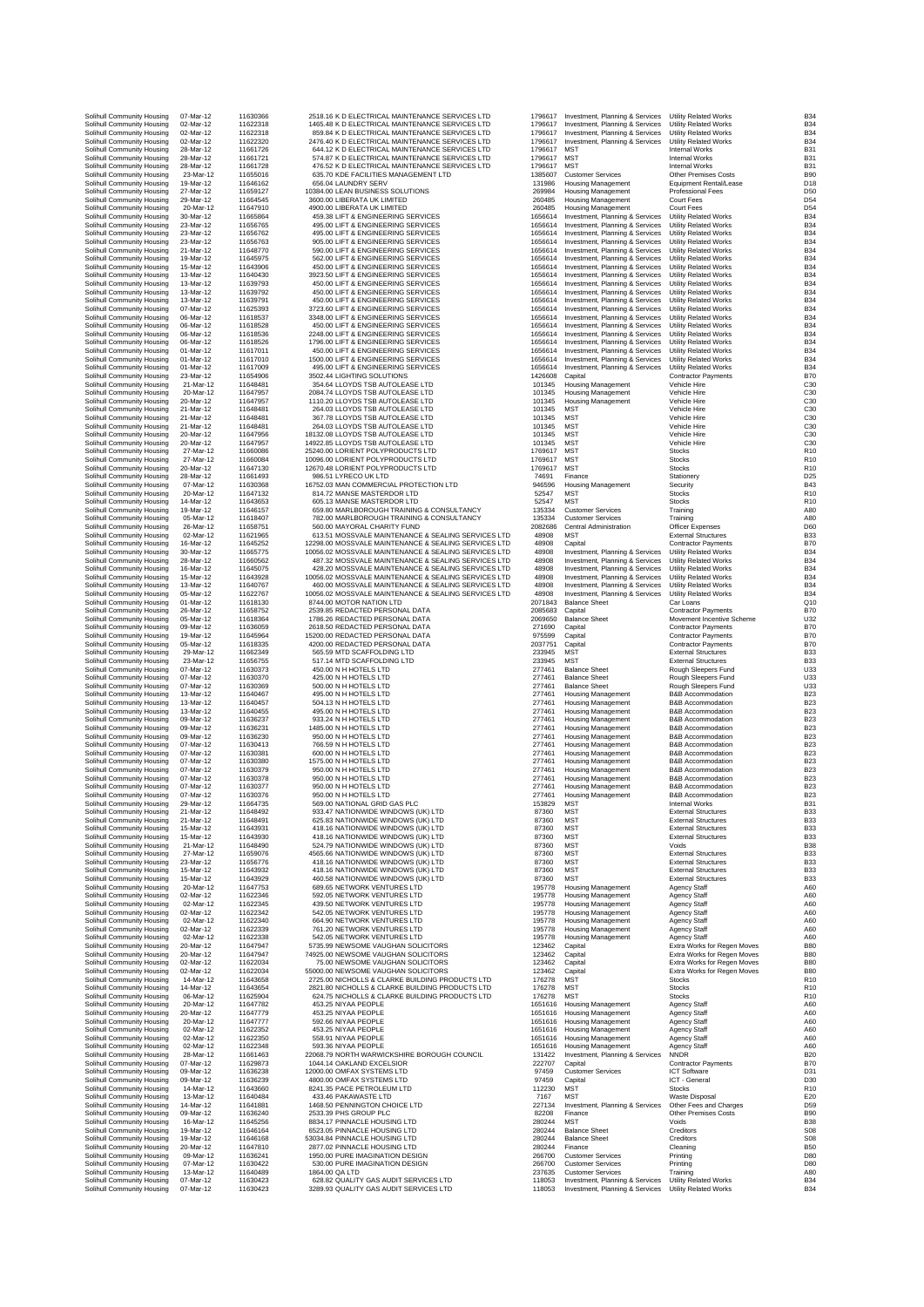| Solihull Community Housing                               | 23-Mar-12              | 116567           |
|----------------------------------------------------------|------------------------|------------------|
| Solihull Community Housing                               | 19-Mar-12              | 116460           |
| Solihull Community Housing                               | 19-Mar-12              | 116460           |
| Solihull Community Housing                               | 19-Mar-12<br>19-Mar-12 | 116460<br>116460 |
| Solihull Community Housing<br>Solihull Community Housing | 19-Mar-12              | 116460           |
| Solihull Community Housing                               | 19-Mar-12              | 116460           |
| Solihull Community Housing                               | 27-Mar-12              | 116595           |
| Solihull Community Housing                               | 20-Mar-12              | 116478           |
| Solihull Community Housing                               | 14-Mar-12              | 116418           |
| Solihull Community Housing<br>Solihull Community Housing | 30-Mar-12<br>30-Mar-12 | 116659<br>116659 |
| Solihull Community Housing                               | 30-Mar-12              | 116659           |
| Solihull Community Housing                               | 30-Mar-12              | 116659           |
| Solihull Community Housing                               | 30-Mar-12              | 116659           |
| Solihull Community Housing                               | 30-Mar-12              | 116658           |
| Solihull Community Housing                               | 27-Mar-12              | 116595           |
| Solihull Community Housing<br>Solihull Community Housing | 27-Mar-12<br>27-Mar-12 | 116595<br>116594 |
| Solihull Community Housing                               | 27-Mar-12              | 116594           |
| Solihull Community Housing                               | 27-Mar-12              | 116594           |
| Solihull Community Housing                               | 19-Mar-12              | 116462           |
| Solihull Community Housing                               | 19-Mar-12              | 116462           |
| Solihull Community Housing                               | 19-Mar-12<br>19-Mar-12 | 116462           |
| Solihull Community Housing<br>Solihull Community Housing | 19-Mar-12              | 116462<br>116462 |
| Solihull Community Housing                               | 19-Mar-12              | 116462           |
| Solihull Community Housing                               | 13-Mar-12              | 116405           |
| Solihull Community Housing                               | 13-Mar-12              | 116405           |
| Solihull Community Housing                               | 13-Mar-12              | 116405           |
| Solihull Community Housing<br>Solihull Community Housing | 13-Mar-12<br>13-Mar-12 | 116405<br>116405 |
| Solihull Community Housing                               | 13-Mar-12              | 116405           |
| Solihull Community Housing                               | 13-Mar-12              | 116404           |
| Solihull Community Housing                               | 05-Mar-12              | 116184           |
| Solihull Community Housing                               | 05-Mar-12              | 116184           |
| Solihull Community Housing                               | 05-Mar-12              | 116184           |
| Solihull Community Housing<br>Solihull Community Housing | 05-Mar-12<br>30-Mar-12 | 116184<br>116658 |
| Solihull Community Housing                               | 27-Mar-12              | 116594           |
| Solihull Community Housing                               | 19-Mar-12              | 116462           |
| Solihull Community Housing                               | 19-Mar-12              | 116461           |
| Solihull Community Housing                               | 13-Mar-12              | 116404           |
| Solihull Community Housing                               | 13-Mar-12              | 116404           |
| Solihull Community Housing<br>Solihull Community Housing | 05-Mar-12<br>05-Mar-12 | 116184<br>116184 |
| Solihull Community Housing                               | 29-Mar-12              | 116647           |
| Solihull Community Housing                               | 29-Mar-12              | 116647           |
| Solihull Community Housing                               | 20-Mar-12              | 116479           |
| Solihull Community Housing                               | 28-Mar-12              | 116614           |
| Solihull Community Housing                               | 05-Mar-12<br>28-Mar-12 | 116183           |
| Solihull Community Housing<br>Solihull Community Housing | 28-Mar-12              | 116614<br>116614 |
| Solihull Community Housing                               | 02-Mar-12              | 116223           |
| Solihull Community Housing                               | 02-Mar-12              | 116223           |
| Solihull Community Housing                               | 28-Mar-12              | 116614           |
| Solihull Community Housing                               | 28-Mar-12              | 116614           |
| Solihull Community Housing<br>Solihull Community Housing | 21-Mar-12<br>21-Mar-12 | 116484<br>116485 |
| Solihull Community Housing                               | 02-Mar-12              | 116223           |
| Solihull Community Housing                               | 02-Mar-12              | 116223           |
| Solihull Community Housing                               | 02-Mar-12              | 116223           |
| Solihull Community Housing                               | 30-Mar-12              | 116659           |
| Solihull Community Housing                               | 07-Mar-12<br>09-Mar-12 | 116304           |
| Solihull Community Housing<br>Solihull Community Housing | 07-Mar-12              | 116362<br>116304 |
| Solihull Community Housing                               | 16-Mar-12              | 116452           |
| Solihull Community Housing                               | 16-Mar-12              | 116452           |
| Solihull Community Housing                               | 16-Mar-12              | 116452           |
| Solihull Community Housing                               | 19-Mar-12              | 116461           |
| Solihull Community Housing                               | 09-Mar-12<br>16-Mar-12 | 116361<br>116450 |
| Solihull Community Housing<br>Solihull Community Housing | 16-Mar-12              | 116450           |
| Solihull Community Housing                               | 28-Mar-12              | 116617           |
| Solihull Community Housing                               | 29-Mar-12              | 116645           |
| Solihull Community Housing                               | 20-Mar-12              | 116479           |
| Solihull Community Housing<br>Solihull Community Housing | 30-Mar-12              | 116658           |
| Solihull Community Housing                               | 30-Mar-12<br>27-Mar-12 | 116658<br>116590 |
| Solihull Community Housing                               | 27-Mar-12              | 116590           |
| Solihull Community Housing                               | 27-Mar-12              | 116590           |
| Solihull Community Housing                               | 22-Mar-12              | 116502           |
| Solihull Community Housing                               | 22-Mar-12              | 116502           |
| Solihull Community Housing                               | 20-Mar-12              | 116469           |
| Solihull Community Housing<br>Solihull Community Housing | 20-Mar-12<br>19-Mar-12 | 116469<br>116460 |
| Solihull Community Housing                               | 19-Mar-12              | 116460           |
| Solihull Community Housing                               | 13-Mar-12              | 116398           |
| Solihull Community Housing                               | 13-Mar-12              | 116407           |
| Solihull Community Housing                               | 13-Mar-12              | 116407           |
| Solihull Community Housing<br>Solihull Community Housing | 13-Mar-12<br>07-Mar-12 | 116407<br>116298 |
| Solihull Community Housing                               | 07-Mar-12              | 116298           |
| Solihull Community Housing                               | 07-Mar-12              | 116298           |
| Solihull Community Housing                               | 07-Mar-12              | 116298           |
| Solihull Community Housing                               | 07-Mar-12              | 116298           |
| Solihull Community Housing<br>Solihull Community Housing | 05-Mar-12<br>27-Mar-12 | 116227<br>116596 |
| Solihull Community Housing                               | 27-Mar-12              | 116595           |
| Solihull Community Housing                               | 13-Mar-12              | 116405           |
| Solihull Community Housing                               | 13-Mar-12              | 116405           |
| Solihull Community Housing                               | 02-Mar-12              | 116223           |
| Solihull Community Housing<br>Solihull Community Housing | 02-Mar-12<br>02-Mar-12 | 116223<br>116220 |
| Solihull Community Housing                               | 27-Mar-12              | 116596           |
| Solihull Community Housing                               | 27-Mar-12              | 116595           |
| Solihull Community Housing                               | 20-Mar-12              | 116469           |
| Solihull Community Housing                               | 19-Mar-12              | 116462           |
| Solihull Community Housing<br>Solihull Community Housing | 19-Mar-12<br>07-Mar-12 | 116462<br>116304 |
| Solihull Community Housing                               | 22-Mar-12              | 116502           |
| Solihull Community Housing                               | 22-Mar-12              | 116502           |
| Solihull Community Housing                               | 20-Mar-12              | 116469           |
| Solihull Community Housing                               | 19-Mar-12              | 116462           |
| Solihull Community Housing                               | 20-Mar-12              | 116478           |
| Solihull Community Housing<br>Solihull Community Housing | 13-Mar-12<br>13-Mar-12 | 116405<br>116405 |
| Solihull Community Housing                               | 13-Mar-12              | 116407           |
| Solihull Community Housing                               | 07-Mar-12              | 116304           |
| Solihull Community Housing                               | 07-Mar-12              | 116304           |
| Solihull Community Housing                               | 16-Mar-12              | 116452           |
| Solihull Community Housing<br>Solihull Community Housing | 07-Mar-12<br>14-Mar-12 | 116304<br>116436 |
| Solihull Community Housing                               | 27-Mar-12              | 116603           |
| Solihull Community Housing                               | 27-Mar-12              | 116603           |
| Solihull Community Housing                               | 27-Mar-12              | 116603           |
| Solihull Community Housing                               | 20-Mar-12              | 116471<br>116594 |
| Solihull Community Housing<br>Solihull Community Housing | 27-Mar-12<br>27-Mar-12 | 116591           |
|                                                          |                        |                  |

|                            | 473.45 R J EVANS KNOWLES & PARTNERS                                                                                                                                                  |
|----------------------------|--------------------------------------------------------------------------------------------------------------------------------------------------------------------------------------|
|                            | 2192.06 R J EVANS KNOWLES & PARTNERS<br>590.39 R J EVANS KNOWLES & PARTNERS                                                                                                          |
|                            | 473.45 R J EVANS KNOWLES & PARTNERS                                                                                                                                                  |
|                            | 473.45 R J EVANS KNOWLES & PARTNERS                                                                                                                                                  |
|                            | 473.45 R J EVANS KNOWLES & PARTNERS<br>473.45 R J EVANS KNOWLES & PARTNERS                                                                                                           |
| 777.00 REED                |                                                                                                                                                                                      |
| 777.00 REED<br>777.00 REED |                                                                                                                                                                                      |
| 536.40 REED                |                                                                                                                                                                                      |
| 496.41 REED                |                                                                                                                                                                                      |
| 624.51 REED<br>489.24 REED |                                                                                                                                                                                      |
| 474.51 REED                |                                                                                                                                                                                      |
| 532.80 REED                |                                                                                                                                                                                      |
| 502.83 REED<br>590.15 REED |                                                                                                                                                                                      |
| 540.00 REED                |                                                                                                                                                                                      |
| 532.80 REED                |                                                                                                                                                                                      |
| 493.07 REED<br>470.53 REED |                                                                                                                                                                                      |
| 502.83 REED                |                                                                                                                                                                                      |
| 493.07 REED<br>721.50 REED |                                                                                                                                                                                      |
| 572.40 REED                |                                                                                                                                                                                      |
| 540.00 REED                |                                                                                                                                                                                      |
| 466.54 REED<br>489.24 REED |                                                                                                                                                                                      |
| 565.50 REED                |                                                                                                                                                                                      |
| 532.80 REED<br>572.40 REED |                                                                                                                                                                                      |
| 636.08 REED                |                                                                                                                                                                                      |
| 493.07 REED                |                                                                                                                                                                                      |
| 594.14 REED<br>721.50 REED |                                                                                                                                                                                      |
| 516.57 REED                |                                                                                                                                                                                      |
| 493.07 REED<br>527.94 REED |                                                                                                                                                                                      |
| 572.27 REED                |                                                                                                                                                                                      |
| 527.94 REED<br>877.27 REED |                                                                                                                                                                                      |
| 877.27 REED                |                                                                                                                                                                                      |
| 527.94 REED                |                                                                                                                                                                                      |
| 877.27 REED<br>424.51 REED |                                                                                                                                                                                      |
|                            | 720.00 RESOURCE PRINT SOLUTIONS                                                                                                                                                      |
|                            | 7803.00 RESOURCE PRINT SOLUTIONS<br>650.00 ROYAL MAIL                                                                                                                                |
|                            | 5027.74 SEVERN TRENT WATER LTD                                                                                                                                                       |
|                            | 1440.00 SFA TRAINING ENTERPRISE                                                                                                                                                      |
|                            | 3782.94 SHIFNAL ENVIRONMENTAL SAFETY LTD<br>640.14 SHIFNAL ENVIRONMENTAL SAFETY LTD                                                                                                  |
|                            | 983.40 SHIFNAL ENVIRONMENTAL SAFETY LTD<br>489.08 SHIFNAL ENVIRONMENTAL SAFETY LTD                                                                                                   |
|                            | 3336.57 SHIFNAL ENVIRONMENTAL SAFETY LTD                                                                                                                                             |
|                            |                                                                                                                                                                                      |
|                            | 564.61 SHIFNAL ENVIRONMENTAL SAFETY LTD<br>468.86 SHIFNAL ENVIRONMENTAL SAFETY LTD<br>698.60 SHIFNAL ENVIRONMENTAL SAFETY LTD                                                        |
|                            | 2126.45 SHIFNAL ENVIRONMENTAL SAFETY LTD                                                                                                                                             |
|                            | 1097.56 SHIFNAL ENVIRONMENTAL SAFETY LTD<br>436.20 SHIFNAL ENVIRONMENTAL SAFETY LTD                                                                                                  |
|                            | 1718.85 SIMON JERSEY LTD                                                                                                                                                             |
|                            | 2776.51 SITEXORBIS<br>6800.00 SKYWELL LTD                                                                                                                                            |
|                            | 450.00 SKYWELL LTD                                                                                                                                                                   |
|                            |                                                                                                                                                                                      |
|                            | 1990.00 SMITHY'S HOTEL                                                                                                                                                               |
|                            | 2375.00 SMITHY'S HOTEL<br>1325.00 SMITHY'S HOTEL                                                                                                                                     |
|                            | 566.73 SOLIHULL MBC                                                                                                                                                                  |
|                            | 3630.00 SOLIHULL MBC<br>9083.10 SOUTHERN ELECTRIC PLC                                                                                                                                |
|                            | 5298.59 SOUTHERN ELECTRIC PLO                                                                                                                                                        |
|                            | 1309.64 STEVEN J BAKER CLIENTS A/C<br>6250.00 STEVEN J BAKER CLIENTS A/C                                                                                                             |
|                            | 6250.00 STEVEN J BAKER CLIENTS A/C                                                                                                                                                   |
|                            | 2171.95 SUPERIOR PLUMBING INSTALLATION LTD<br>2171.95 SUPERIOR PLUMBING INSTALLATION LTD                                                                                             |
|                            | 1953.40 SUPERIOR PLUMBING INSTALLATION LTD                                                                                                                                           |
|                            | 3540.73 SUPERIOR PLUMBING INSTALLATION LTI<br>2610.22 SUPERIOR PLUMBING INSTALLATION LTI                                                                                             |
|                            |                                                                                                                                                                                      |
|                            | 1660.12 SUPERIOR PLUMBING INSTALLATION LTI<br>2005.24 SUPERIOR PLUMBING INSTALLATION LTI<br>2169.18 SUPERIOR PLUMBING INSTALLATION LTD                                               |
|                            | 3049.44 SUPERIOR PLUMBING INSTALLATION LTD                                                                                                                                           |
|                            | 3044.33 SUPERIOR PLUMBING INSTALLATION LTI                                                                                                                                           |
|                            |                                                                                                                                                                                      |
|                            | 6778.93 SUPERIOR PLUMBING INSTALLATION LTI<br>3306.92 SUPERIOR PLUMBING INSTALLATION LTI<br>2171.95 SUPERIOR PLUMBING INSTALLATION LTI<br>3020.22 SUPERIOR PLUMBING INSTALLATION LTI |
|                            | 3790.28 SUPERIOR PLUMBING INSTALLATION LTD                                                                                                                                           |
|                            |                                                                                                                                                                                      |
|                            | 2171.95 SUPERIOR PLUMBING INSTALLATION LTI<br>2274.03 SUPERIOR PLUMBING INSTALLATION LTI<br>2274.03 SUPERIOR PLUMBING INSTALLATION LTI                                               |
|                            | 3049.44 SUPERIOR PLUMBING INSTALLATION LTI                                                                                                                                           |
|                            | 3569.96 SUPERIOR PLUMBING INSTALLATION LTI                                                                                                                                           |
|                            | 3688.19 SUPERIOR PLUMBING INSTALLATION LTI<br>601.40 SUPERIOR PLUMBING INSTALLATION LTI                                                                                              |
|                            | 423.20 SUPERIOR PLUMBING INSTALLATION LTD<br>601.40 SUPERIOR PLUMBING INSTALLATION LTI                                                                                               |
|                            | 581.90 SUPERIOR PLUMBING INSTALLATION LTI                                                                                                                                            |
|                            | 740.60 SUPERIOR PLUMBING INSTALLATION LTI<br>661.54 SUPERIOR PLUMBING INSTALLATION LTI                                                                                               |
|                            | 3298.07 SUPERIOR PLUMBING INSTALLATION LTD                                                                                                                                           |
|                            | 390.91 SUPERIOR PLUMBING INSTALLATION LTI                                                                                                                                            |
|                            | 185.15 SUPERIOR PLUMBING INSTALLATION LTI                                                                                                                                            |
|                            | 2810.52 SUPERIOR PLUMBING INSTALLATION LTI<br>1280.44 SUPERIOR PLUMBING INSTALLATION LTI<br>684.67 SUPERIOR PLUMBING INSTALLATION LTD                                                |
|                            | 684.67 SUPERIOR PLUMBING INSTALLATION LTD                                                                                                                                            |
|                            | 1660.12 SUPERIOR PLUMBING INSTALLATION LTI                                                                                                                                           |
|                            | 1893.92 SUPERIOR PLUMBING INSTALLATION LTD<br>2005.24 SUPERIOR PLUMBING INSTALLATION LTD                                                                                             |
|                            | 3636.72 SUPERIOR PLUMBING INSTALLATION LTD                                                                                                                                           |
|                            | 3944.03 SUPERIOR PLUMBING INSTALLATION LTD<br>3599.92 SUPERIOR PLUMBING INSTALLATION LTI                                                                                             |
|                            |                                                                                                                                                                                      |
|                            | 4644.82 SUPERIOR PLUMBING INSTALLATION LTI<br>2040.21 SUPERIOR PLUMBING INSTALLATION LTI<br>4685.19 SUPERIOR PLUMBING INSTALLATION LTD                                               |
|                            | 4023.44 SUPERIOR PLUMBING INSTALLATION LTD                                                                                                                                           |
|                            | 4483.76 SUPERIOR PLUMBING INSTALLATION LTI                                                                                                                                           |
|                            | 9977.01 SUPERIOR PLUMBING INSTALLATION LTI<br>959.04 SUPRA UK LTD                                                                                                                    |
|                            | 452.81 SYMPHONY<br>467.89 SYMPHONY                                                                                                                                                   |
|                            | 520.74 SYMPHONY                                                                                                                                                                      |
|                            | 4107.30 SYMPHONY<br>529.30 THE BECK CO LTD<br>847.73 THE BECK CO LTD                                                                                                                 |

| Solihull Community Housing                               | 23-Mar-12              | 11656768             | 473.45 R J EVANS KNOWLES & PARTNERS                                                      | 7412               | Capital                                                            | <b>Contractor Payments</b>                                   | <b>B70</b>                        |
|----------------------------------------------------------|------------------------|----------------------|------------------------------------------------------------------------------------------|--------------------|--------------------------------------------------------------------|--------------------------------------------------------------|-----------------------------------|
| Solihull Community Housing                               | 19-Mar-12              | 11646023             | 2192.06 R J EVANS KNOWLES & PARTNERS                                                     | 7412               | Capital                                                            | <b>Contractor Payments</b>                                   | <b>B70</b>                        |
| Solihull Community Housing                               | 19-Mar-12              | 11646021             | 590.39 R J EVANS KNOWLES & PARTNERS                                                      | 7412               | Capital                                                            | <b>Contractor Payments</b>                                   | <b>B70</b>                        |
| Solihull Community Housing                               | 19-Mar-12              | 11646017             | 473.45 R J EVANS KNOWLES & PARTNERS                                                      | 7412               | Capital                                                            | <b>Contractor Payments</b>                                   | <b>B70</b>                        |
| Solihull Community Housing                               | 19-Mar-12<br>19-Mar-12 | 11646016<br>11646019 | 473.45 R J EVANS KNOWLES & PARTNERS                                                      | 7412               | Capital                                                            | <b>Contractor Payments</b>                                   | <b>B70</b>                        |
| Solihull Community Housing<br>Solihull Community Housing | 19-Mar-12              | 11646015             | 473.45 R J EVANS KNOWLES & PARTNERS<br>473.45 R J EVANS KNOWLES & PARTNERS               | 7412<br>7412       | Capital<br><b>MST</b>                                              | Contractor Payments<br><b>Internal Works</b>                 | <b>B70</b><br>B <sub>3</sub>      |
| Solihull Community Housing                               | 27-Mar-12              | 11659527             | 777.00 REED                                                                              | 260459             | Investment, Planning & Services                                    | Agency Staff                                                 | A60                               |
| Solihull Community Housing                               | 20-Mar-12              | 11647819             | 777.00 REED                                                                              | 260459             | Investment, Planning & Services                                    | Agency Staff                                                 | A60                               |
| Solihull Community Housing                               | 14-Mar-12              | 11641883             | 777.00 REED                                                                              | 260459             | Investment, Planning & Services                                    | <b>Agency Staff</b>                                          | A60                               |
| Solihull Community Housing<br>Solihull Community Housing | 30-Mar-12<br>30-Mar-12 | 11665905<br>11665904 | 536.40 REED<br>496.41 REED                                                               | 260459<br>260459   | MST<br><b>MST</b>                                                  | <b>Agency Staff</b><br>Agency Staff                          | A60<br>A60                        |
| Solihull Community Housing                               | 30-Mar-12              | 11665901             | 624.51 REED                                                                              | 260459             | <b>MST</b>                                                         | Agency Staff                                                 | A60                               |
| Solihull Community Housing                               | 30-Mar-12              | 11665900             | 489.24 REED                                                                              | 260459             | <b>MST</b>                                                         | Agency Staff                                                 | A60                               |
| Solihull Community Housing                               | 30-Mar-12              | 11665902             | 474.51 REED                                                                              | 260459             | <b>MST</b>                                                         | <b>Agency Staff</b>                                          | A60                               |
| Solihull Community Housing                               | 30-Mar-12              | 11665898             | 532.80 REED                                                                              | 260459             | <b>MST</b>                                                         | <b>Agency Staff</b>                                          | A60                               |
| Solihull Community Housing                               | 27-Mar-12              | 11659503             | 502.83 REED                                                                              | 260459             | <b>MST</b>                                                         | Agency Staff                                                 | A60                               |
| Solihull Community Housing<br>Solihull Community Housing | 27-Mar-12<br>27-Mar-12 | 11659500<br>11659498 | 590.15 REED<br>540.00 REED                                                               | 260459<br>260459   | <b>MST</b><br><b>MST</b>                                           | <b>Agency Staff</b><br>Agency Staff                          | A60<br>A60                        |
| Solihull Community Housing                               | 27-Mar-12              | 11659489             | 532.80 REED                                                                              | 260459             | <b>MST</b>                                                         | <b>Agency Staff</b>                                          | A60                               |
| Solihull Community Housing                               | 27-Mar-12              | 11659479             | 493.07 REED                                                                              | 260459             | <b>MST</b>                                                         | <b>Agency Staff</b>                                          | A60                               |
| Solihull Community Housing                               | 19-Mar-12              | 11646207             | 470.53 REED                                                                              | 260459             | <b>MST</b>                                                         | <b>Agency Staff</b>                                          | A60                               |
| Solihull Community Housing                               | 19-Mar-12              | 11646209             | 502.83 REED<br>493.07 REED                                                               | 260459             | <b>MST</b>                                                         | Agency Staff                                                 | A60                               |
| Solihull Community Housing<br>Solihull Community Housing | 19-Mar-12<br>19-Mar-12 | 11646206<br>11646205 | 721.50 REED                                                                              | 260459<br>260459   | <b>MST</b><br><b>MST</b>                                           | Agency Staff<br>Agency Staff                                 | A60<br>A60                        |
| Solihull Community Housing                               | 19-Mar-12              | 11646202             | 572.40 REED                                                                              | 260459             | <b>MST</b>                                                         | Agency Staff                                                 | A60                               |
| Solihull Community Housing                               | 19-Mar-12              | 11646203             | 540.00 REED                                                                              | 260459             | <b>MST</b>                                                         | Agency Staff                                                 | A60                               |
| Solihull Community Housing                               | 13-Mar-12              | 11640507             | 466.54 REED                                                                              | 260459             | <b>MST</b>                                                         | Agency Staff                                                 | A60                               |
| Solihull Community Housing                               | 13-Mar-12              | 11640505<br>11640504 | 489.24 REED                                                                              | 260459<br>260459   | <b>MST</b><br><b>MST</b>                                           | Agency Staff                                                 | A60<br>A60                        |
| Solihull Community Housing<br>Solihull Community Housing | 13-Mar-12<br>13-Mar-12 | 11640501             | 565.50 REED<br>532.80 REED                                                               | 260459             | <b>MST</b>                                                         | Agency Staff<br><b>Agency Staff</b>                          | A60                               |
| Solihull Community Housing                               | 13-Mar-12              | 11640502             | 572.40 REED                                                                              | 260459             | <b>MST</b>                                                         | Agency Staff                                                 | A60                               |
| Solihull Community Housing                               | 13-Mar-12              | 11640500             | 636.08 REED                                                                              | 260459             | <b>MST</b>                                                         | Agency Staff                                                 | A60                               |
| Solihull Community Housing                               | 13-Mar-12              | 11640499             | 493.07 REED                                                                              | 260459             | <b>MST</b>                                                         | Agency Staff                                                 | A60                               |
| Solihull Community Housing<br>Solihull Community Housing | 05-Mar-12<br>05-Mar-12 | 11618428<br>11618430 | 594.14 REED<br>721.50 REED                                                               | 260459<br>260459   | <b>MST</b><br><b>MST</b>                                           | Agency Staff<br><b>Agency Staff</b>                          | A60<br>A60                        |
| Solihull Community Housing                               | 05-Mar-12              | 11618427             | 516.57 REED                                                                              | 260459             | <b>MST</b>                                                         | Agency Staff                                                 | A60                               |
| Solihull Community Housing                               | 05-Mar-12              | 11618414             | 493.07 REED                                                                              | 260459             | <b>MST</b>                                                         | <b>Agency Staff</b>                                          | A60                               |
| Solihull Community Housing                               | 30-Mar-12              | 11665897             | 527.94 REED                                                                              | 260459             | <b>MST</b>                                                         | Agency Staff                                                 | A60                               |
| Solihull Community Housing                               | 27-Mar-12<br>19-Mar-12 | 11659478<br>11646200 | 572.27 REED                                                                              | 260459             | <b>MST</b><br><b>MST</b>                                           | Agency Staff                                                 | A60                               |
| Solihull Community Housing<br>Solihull Community Housing | 19-Mar-12              | 11646199             | 527.94 REED<br>877.27 REED                                                               | 260459<br>260459   | <b>MST</b>                                                         | <b>Agency Staff</b><br><b>Agency Staff</b>                   | A60<br>A60                        |
| Solihull Community Housing                               | 13-Mar-12              | 11640498             | 877.27 REED                                                                              | 260459             | <b>MST</b>                                                         | Agency Staff                                                 | A60                               |
| Solihull Community Housing                               | 13-Mar-12              | 11640494             | 527.94 REED                                                                              | 260459             | <b>MST</b>                                                         | Agency Staff                                                 | A60                               |
| Solihull Community Housing                               | 05-Mar-12              | 11618413             | 877.27 REED                                                                              | 260459             | <b>MST</b>                                                         | <b>Agency Staff</b>                                          | A60                               |
| Solihull Community Housing                               | 05-Mar-12<br>29-Mar-12 | 11618412             | 424.51 REED<br>720.00 RESOURCE PRINT SOLUTIONS                                           | 260459             | <b>MST</b>                                                         | <b>Agency Staff</b>                                          | A60<br>D80                        |
| Solihull Community Housing<br>Solihull Community Housing | 29-Mar-12              | 11664766<br>11664765 | 7803.00 RESOURCE PRINT SOLUTIONS                                                         | 1030596<br>1030596 | <b>Customer Services</b><br><b>Customer Services</b>               | Printing<br>Printing                                         | D <sub>80</sub>                   |
| Solihull Community Housing                               | 20-Mar-12              | 11647943             | 650.00 ROYAL MAIL                                                                        | 7602               | Finance                                                            | Postages                                                     | D2                                |
| Solihull Community Housing                               | 28-Mar-12              | 11661464             | 5027.74 SEVERN TRENT WATER LTD                                                           | 7745               | Finance                                                            | Water                                                        | <b>B12</b>                        |
| Solihull Community Housing                               | 05-Mar-12              | 11618379             | 1440.00 SFA TRAINING ENTERPRISE                                                          | 279091             | <b>Customer Services</b>                                           | Training                                                     | A80                               |
| Solihull Community Housing                               | 28-Mar-12              | 11661498             | 3782.94 SHIFNAL ENVIRONMENTAL SAFETY LTD                                                 | 1050596            | <b>MST</b><br><b>MST</b>                                           | <b>Internal Works</b>                                        | B <sub>3</sub><br>B <sub>3</sub>  |
| Solihull Community Housing<br>Solihull Community Housing | 28-Mar-12<br>02-Mar-12 | 11661496<br>11622325 | 640.14 SHIFNAL ENVIRONMENTAL SAFETY LTD<br>983.40 SHIFNAL ENVIRONMENTAL SAFETY LTD       | 1050596<br>1050596 | <b>MST</b>                                                         | <b>Internal Works</b><br><b>Internal Works</b>               | B <sub>3</sub>                    |
| Solihull Community Housing                               | 02-Mar-12              | 11622322             | 489.08 SHIFNAL ENVIRONMENTAL SAFETY LTD                                                  | 1050596            | <b>MST</b>                                                         | Internal Works                                               | B <sub>3</sub>                    |
| Solihull Community Housing                               | 28-Mar-12              | 11661498             | 3336.57 SHIFNAL ENVIRONMENTAL SAFETY LTD                                                 | 1050596            | <b>MST</b>                                                         | Internal Works                                               | B <sub>3</sub>                    |
| Solihull Community Housing                               | 28-Mar-12              | 11661496             | 564.61 SHIFNAL ENVIRONMENTAL SAFETY LTD                                                  | 1050596            | <b>MST</b>                                                         | <b>Internal Works</b>                                        | B <sub>3</sub>                    |
| Solihull Community Housing<br>Solihull Community Housing | 21-Mar-12<br>21-Mar-12 | 11648496<br>11648502 | 468.86 SHIFNAL ENVIRONMENTAL SAFETY LTD<br>698.60 SHIFNAL ENVIRONMENTAL SAFETY LTD       | 1050596<br>1050596 | <b>MST</b><br><b>MST</b>                                           | Internal Works<br><b>Internal Works</b>                      | B <sub>3</sub><br>B <sub>3</sub>  |
| Solihull Community Housing                               | 02-Mar-12              | 11622325             | 2126.45 SHIFNAL ENVIRONMENTAL SAFETY LTD                                                 | 1050596            | <b>MST</b>                                                         | Internal Works                                               | B <sub>3</sub>                    |
| Solihull Community Housing                               | 02-Mar-12              | 11622322             | 1097.56 SHIFNAL ENVIRONMENTAL SAFETY LTD                                                 | 1050596            | <b>MST</b>                                                         | <b>Internal Works</b>                                        | B <sub>3</sub>                    |
| Solihull Community Housing                               | 02-Mar-12              | 11622323             | 436.20 SHIFNAL ENVIRONMENTAL SAFETY LTD                                                  | 1050596            | Capital                                                            | <b>Contractor Payments</b>                                   | <b>B70</b>                        |
| Solihull Community Housing                               | 30-Mar-12              | 11665915             | 1718.85 SIMON JERSEY LTD                                                                 | 7829               | <b>Customer Services</b>                                           | Clothing                                                     | D <sub>15</sub>                   |
| Solihull Community Housing<br>Solihull Community Housing | 07-Mar-12<br>09-Mar-12 | 11630426<br>11636244 | 2776.51 SITEXORBIS<br>6800.00 SKYWELL LTD                                                | 234075<br>247090   | <b>Customer Services</b><br>Capital                                | Other Fees and Charges<br>ICT - General                      | D <sub>5</sub><br>D30             |
| Solihull Community Housing                               |                        |                      |                                                                                          |                    | Capital                                                            | ICT - General                                                | D30                               |
|                                                          |                        |                      |                                                                                          |                    |                                                                    |                                                              |                                   |
| Solihull Community Housing                               | 07-Mar-12<br>16-Mar-12 | 11630435<br>11645262 | 450.00 SKYWELL LTD<br>1990.00 SMITHY'S HOTEL                                             | 247090<br>226791   | <b>Housing Management</b>                                          | <b>B&amp;B Accommodation</b>                                 | <b>B23</b>                        |
| Solihull Community Housing                               | 16-Mar-12              | 11645261             | 2375.00 SMITHY'S HOTEL                                                                   | 226791             | <b>Housing Management</b>                                          | <b>B&amp;B Accommodation</b>                                 | <b>B23</b>                        |
| Solihull Community Housing                               | 16-Mar-12              | 11645259             | 1325.00 SMITHY'S HOTEL                                                                   | 226791             | <b>Housing Management</b>                                          | <b>B&amp;B Accommodation</b>                                 | <b>B23</b>                        |
| Solihull Community Housing                               | 19-Mar-12              | 11646160             | 566.73 SOLIHULL MBC                                                                      | 80026              | Capital                                                            | Extra Works for Regen Moves                                  | <b>B80</b>                        |
| Solihull Community Housing<br>Solihull Community Housing | 09-Mar-12<br>16-Mar-12 | 11636153             | 23630.00 SOLIHULL MBC<br>29083.10 SOUTHERN ELECTRIC PLC                                  | 9466               | Investment, Planning & Services<br><b>Balance Sheet</b>            | Head Office: Charges<br>Creditors                            | H10<br>S08                        |
| Solihull Community Housing                               | 16-Mar-12              | 11645055<br>11645054 | 5298.59 SOUTHERN ELECTRIC PLC                                                            | 76903<br>76903     | <b>Balance Sheet</b>                                               | Creditors                                                    | S08                               |
| Solihull Community Housing                               | 28-Mar-12              | 11661755             | 1309.64 STEVEN J BAKER CLIENTS A/C                                                       | 165418             | Investment, Planning & Services                                    | Insurances                                                   | <b>B27</b>                        |
| Solihull Community Housing                               | 29-Mar-12              | 11664543             | 16250.00 STEVEN J BAKER CLIENTS A/C                                                      | 165418             | Investment, Planning & Services                                    | Rents                                                        | B <sub>2</sub>                    |
| Solihull Community Housing                               | 20-Mar-12              | 11647960             | 16250.00 STEVEN J BAKER CLIENTS A/C                                                      | 165418             | Investment, Planning & Services                                    | Rents                                                        | <b>B22</b>                        |
| Solihull Community Housing<br>Solihull Community Housing | 30-Mar-12<br>30-Mar-12 | 11665866<br>11665865 | 2171.95 SUPERIOR PLUMBING INSTALLATION LTD<br>2171.95 SUPERIOR PLUMBING INSTALLATION LTD | 8091<br>8091       | Capital<br>Capital                                                 | <b>Contractor Payments</b><br><b>Contractor Payments</b>     | <b>B70</b><br>B70                 |
| Solihull Community Housing                               | 27-Mar-12              | 11659070             | 1953.40 SUPERIOR PLUMBING INSTALLATION LTD                                               | 8091               | Capital                                                            | <b>Contractor Payments</b>                                   | <b>B70</b>                        |
| Solihull Community Housing                               | 27-Mar-12              | 11659069             | 3540.73 SUPERIOR PLUMBING INSTALLATION LTD                                               | 8091               | Capital                                                            | <b>Contractor Payments</b>                                   | <b>B70</b>                        |
| Solihull Community Housing                               | 27-Mar-12<br>22-Mar-12 | 11659068<br>11650212 | 2610.22 SUPERIOR PLUMBING INSTALLATION LTD                                               | 8091               | Capital                                                            | <b>Contractor Payments</b>                                   | <b>B70</b>                        |
| Solihull Community Housing<br>Solihull Community Housing | 22-Mar-12              | 11650209             | 1660.12 SUPERIOR PLUMBING INSTALLATION LTD<br>2005.24 SUPERIOR PLUMBING INSTALLATION LTD | 8091<br>8091       | Capital<br>Capital                                                 | <b>Contractor Payments</b><br><b>Contractor Payments</b>     | <b>B70</b><br>B70                 |
| Solihull Community Housing                               | 20-Mar-12              | 11646987             | 2169.18 SUPERIOR PLUMBING INSTALLATION LTD                                               | 8091               | Capital                                                            | <b>Contractor Payments</b>                                   | <b>B70</b>                        |
| Solihull Community Housing                               | 20-Mar-12              | 11646983             | 3049.44 SUPERIOR PLUMBING INSTALLATION LTD                                               | 8091               | Capital                                                            | <b>Contractor Payments</b>                                   | <b>B70</b>                        |
| Solihull Community Housing                               | 19-Mar-12              | 11646024             | 3044.33 SUPERIOR PLUMBING INSTALLATION LTD                                               | 8091               | Capital                                                            | <b>Contractor Payments</b>                                   | B70                               |
| Solihull Community Housing<br>Solihull Community Housing | 19-Mar-12<br>13-Mar-12 | 11646006<br>11639849 | 6778.93 SUPERIOR PLUMBING INSTALLATION LTD<br>3306.92 SUPERIOR PLUMBING INSTALLATION LTD | 8091<br>8091       | Capital<br>Capital                                                 | <b>Contractor Payments</b><br><b>Contractor Payments</b>     | <b>B70</b><br>B70                 |
| Solihull Community Housing                               | 13-Mar-12              | 11640770             | 2171.95 SUPERIOR PLUMBING INSTALLATION LTD                                               | 8091               | Capital                                                            | <b>Contractor Payments</b>                                   | <b>B70</b>                        |
| Solihull Community Housing                               | 13-Mar-12              | 11640769             | 3020.22 SUPERIOR PLUMBING INSTALLATION LTD                                               | 8091               | Capital                                                            | <b>Contractor Payments</b>                                   | <b>B70</b>                        |
| Solihull Community Housing<br>Solihull Community Housing | 13-Mar-12<br>07-Mar-12 | 11640771<br>11629892 | 3790.28 SUPERIOR PLUMBING INSTALLATION LTD<br>2171.95 SUPERIOR PLUMBING INSTALLATION LTD | 8091<br>8091       | Capital<br>Capital                                                 | <b>Contractor Payments</b><br><b>Contractor Payments</b>     | <b>B70</b><br><b>B70</b>          |
| Solihull Community Housing                               | 07-Mar-12              | 11629891             | 2274.03 SUPERIOR PLUMBING INSTALLATION LTD                                               | 8091               | Capital                                                            | <b>Contractor Payments</b>                                   | B70                               |
| Solihull Community Housing                               | 07-Mar-12              | 11629893             | 2274.03 SUPERIOR PLUMBING INSTALLATION LTD                                               | 8091               | Capital                                                            | <b>Contractor Payments</b>                                   | <b>B70</b>                        |
| Solihull Community Housing                               | 07-Mar-12              | 11629890<br>11629889 | 3049.44 SUPERIOR PLUMBING INSTALLATION LTD                                               | 8091               | Capital                                                            | <b>Contractor Payments</b>                                   | <b>B70</b>                        |
| Solihull Community Housing                               | 07-Mar-12              |                      | 3569.96 SUPERIOR PLUMBING INSTALLATION LTD                                               | 8091               | Capital<br>Capital                                                 | <b>Contractor Payments</b>                                   | B70<br><b>B70</b>                 |
| Solihull Community Housing<br>Solihull Community Housing | 05-Mar-12<br>27-Mar-12 | 11622768<br>11659605 | 3688.19 SUPERIOR PLUMBING INSTALLATION LTD<br>601.40 SUPERIOR PLUMBING INSTALLATION LTD  | 8091<br>8091       | MST                                                                | <b>Contractor Payments</b><br>Voids                          | <b>B38</b>                        |
| Solihull Community Housing                               | 27-Mar-12              | 11659599             | 423.20 SUPERIOR PLUMBING INSTALLATION LTD                                                | 8091               | <b>MST</b>                                                         | Voids                                                        | <b>B38</b>                        |
| Solihull Community Housing                               | 13-Mar-12              | 11640519             | 601.40 SUPERIOR PLUMBING INSTALLATION LTD                                                | 8091               | <b>MST</b>                                                         | Voids                                                        | <b>B38</b>                        |
| Solihull Community Housing                               | 13-Mar-12              | 11640516             | 581.90 SUPERIOR PLUMBING INSTALLATION LTD                                                | 8091               | <b>MST</b>                                                         | Voids                                                        | <b>B38</b>                        |
| Solihull Community Housing<br>Solihull Community Housing | 02-Mar-12<br>02-Mar-12 | 11622355<br>11622356 | 740.60 SUPERIOR PLUMBING INSTALLATION LTD<br>661.54 SUPERIOR PLUMBING INSTALLATION LTD   | 8091<br>8091       | <b>MST</b><br><b>MST</b>                                           | Voids<br>Voids                                               | <b>B38</b><br><b>B38</b>          |
| Solihull Community Housing                               | 02-Mar-12              | 11622033             | 3298.07 SUPERIOR PLUMBING INSTALLATION LTD                                               | 8091               | <b>MST</b>                                                         | Voids                                                        | <b>B38</b>                        |
| Solihull Community Housing                               | 27-Mar-12              | 11659605             | 390.91 SUPERIOR PLUMBING INSTALLATION LTD                                                | 8091               | <b>MST</b>                                                         | Voids                                                        | <b>B38</b>                        |
| Solihull Community Housing<br>Solihull Community Housing | 27-Mar-12<br>20-Mar-12 | 11659599<br>11646980 | 185.15 SUPERIOR PLUMBING INSTALLATION LTD<br>2810.52 SUPERIOR PLUMBING INSTALLATION LTD  | 8091<br>8091       | <b>MST</b><br>Capital                                              | Voids<br><b>Contractor Payments</b>                          | <b>B38</b><br><b>B70</b>          |
| Solihull Community Housing                               | 19-Mar-12              | 11646210             | 1280.44 SUPERIOR PLUMBING INSTALLATION LTD                                               | 8091               | Capital                                                            | <b>Contractor Payments</b>                                   | B70                               |
| Solihull Community Housing                               | 19-Mar-12              | 11646213             | 684.67 SUPERIOR PLUMBING INSTALLATION LTD                                                | 8091               | Investment, Planning & Services                                    | <b>Utility Related Works</b>                                 | B <sub>34</sub>                   |
| Solihull Community Housing                               | 07-Mar-12              | 11630431             | 684.67 SUPERIOR PLUMBING INSTALLATION LTD                                                | 8091               | Investment, Planning & Services                                    | <b>Utility Related Works</b>                                 | B <sub>3</sub>                    |
| Solihull Community Housing                               | 22-Mar-12              | 11650210             | 1660.12 SUPERIOR PLUMBING INSTALLATION LTD                                               | 8091               | Investment, Planning & Services                                    | Utility Related Works                                        | B <sub>34</sub>                   |
| Solihull Community Housing<br>Solihull Community Housing | 22-Mar-12<br>20-Mar-12 | 11650211<br>11646985 | 1893.92 SUPERIOR PLUMBING INSTALLATION LTD<br>2005.24 SUPERIOR PLUMBING INSTALLATION LTD | 8091<br>8091       | Investment, Planning & Services                                    | <b>Utility Related Works</b><br><b>Utility Related Works</b> | B <sub>3</sub><br>B <sub>34</sub> |
| Solihull Community Housing                               | 19-Mar-12              | 11646211             | 43636.72 SUPERIOR PLUMBING INSTALLATION LTD                                              | 8091               | Investment, Planning & Services<br>Investment, Planning & Services | <b>Utility Related Works</b>                                 | B <sub>3</sub>                    |
| Solihull Community Housing                               | 20-Mar-12              | 11647836             | 3944.03 SUPERIOR PLUMBING INSTALLATION LTD                                               | 8091               | Investment, Planning & Services                                    | <b>Utility Related Works</b>                                 | B <sub>3</sub>                    |
| Solihull Community Housing                               | 13-Mar-12              | 11640515             | 3599.92 SUPERIOR PLUMBING INSTALLATION LTD                                               | 8091               | Investment, Planning & Services                                    | Utility Related Works                                        | B <sub>3</sub>                    |
| Solihull Community Housing                               | 13-Mar-12              | 11640513             | 4644.82 SUPERIOR PLUMBING INSTALLATION LTD                                               | 8091               | Investment, Planning & Services                                    | <b>Utility Related Works</b>                                 | B <sub>3</sub>                    |
| Solihull Community Housing<br>Solihull Community Housing | 13-Mar-12<br>07-Mar-12 | 11640772<br>11630429 | 2040.21 SUPERIOR PLUMBING INSTALLATION LTD<br>4685.19 SUPERIOR PLUMBING INSTALLATION LTD | 8091<br>8091       | Investment, Planning & Services<br>Investment, Planning & Services | <b>Utility Related Works</b><br><b>Utility Related Works</b> | B <sub>34</sub><br>B <sub>3</sub> |
| Solihull Community Housing                               | 07-Mar-12              | 11630428             | 4023.44 SUPERIOR PLUMBING INSTALLATION LTD                                               | 8091               | Investment, Planning & Services                                    | <b>Utility Related Works</b>                                 | B <sub>3</sub>                    |
| Solihull Community Housing                               | 16-Mar-12              | 11645264             | 14483.76 SUPERIOR PLUMBING INSTALLATION LTD                                              | 8091               | Capital                                                            | <b>Contractor Payments</b>                                   | B70                               |
| Solihull Community Housing                               | 07-Mar-12              | 11630427             | 9977.01 SUPERIOR PLUMBING INSTALLATION LTD                                               | 8091               | Capital                                                            | <b>Contractor Payments</b>                                   | B70                               |
| Solihull Community Housing                               | 14-Mar-12              | 11643687<br>11660315 | 959.04 SUPRA UK LTD<br>452.81 SYMPHONY                                                   | 73055              | MST<br><b>MST</b>                                                  | Stocks<br><b>Stocks</b>                                      | R <sub>1</sub><br>R <sub>1</sub>  |
| Solihull Community Housing<br>Solihull Community Housing | 27-Mar-12<br>27-Mar-12 | 11660310             | 467.89 SYMPHONY                                                                          | 199561<br>199561   | <b>MST</b>                                                         | Stocks                                                       | R <sub>1</sub>                    |
| Solihull Community Housing                               | 27-Mar-12              | 11660312             | 520.74 SYMPHONY                                                                          | 199561             | <b>MST</b>                                                         | <b>Stocks</b>                                                | R <sub>1</sub>                    |
| Solihull Community Housing                               | 20-Mar-12              | 11647149             | 4107.30 SYMPHONY                                                                         | 199561             | <b>MST</b>                                                         | <b>Stocks</b>                                                | R <sub>1</sub>                    |
| Solihull Community Housing<br>Solihull Community Housing | 27-Mar-12<br>27-Mar-12 | 11659475<br>11659132 | 529.30 THE BECK CO LTD<br>847.73 THE BECK CO LTD                                         | 8207<br>8207       | <b>MST</b><br><b>MST</b>                                           | Stocks<br>Stocks                                             | R <sub>1</sub><br>R <sub>1</sub>  |